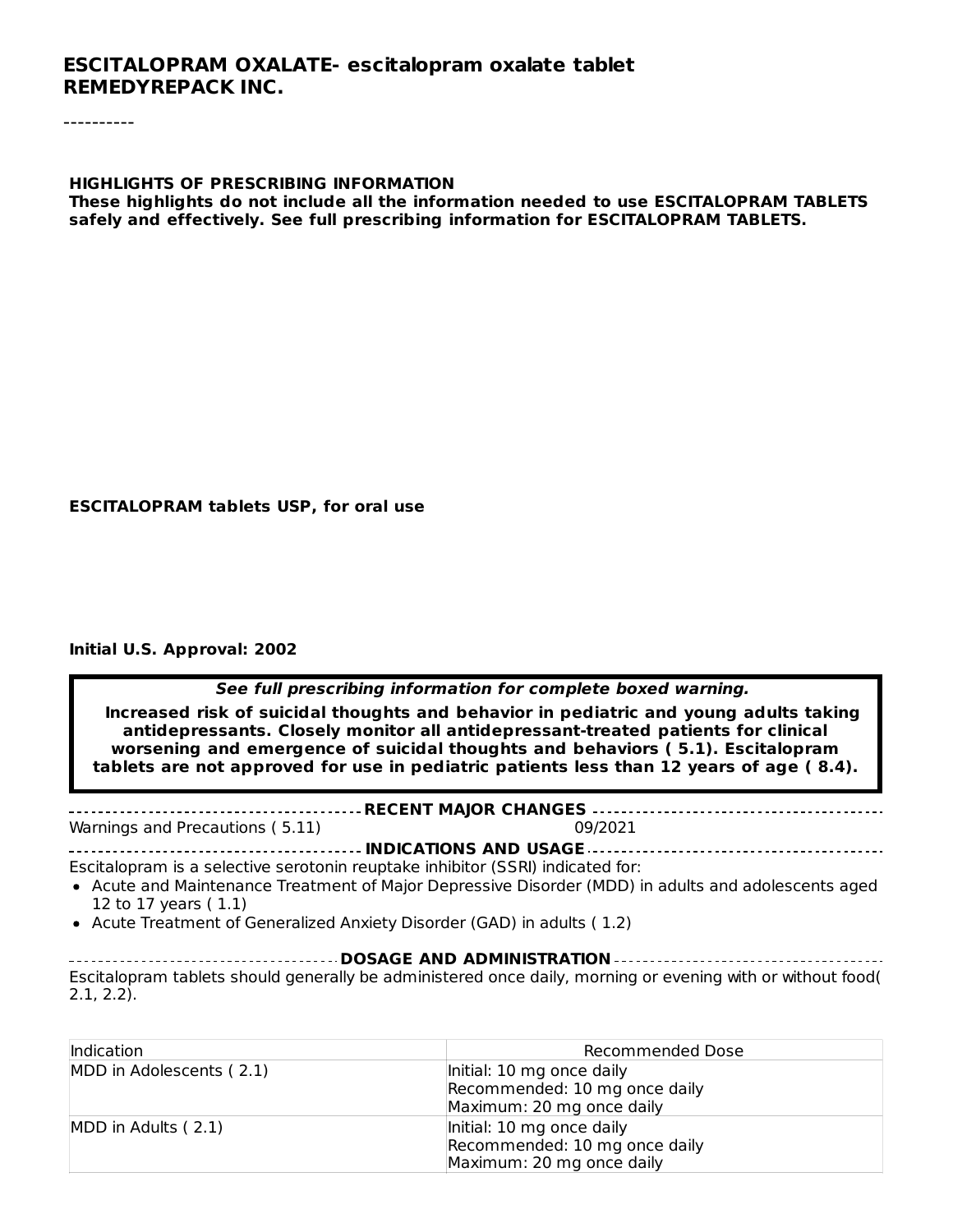| GAD in Adults (2.2) | Initial: 10 mg once daily     |
|---------------------|-------------------------------|
|                     | Recommended: 10 mg once daily |

- No additional benefits seen at 20 mg/day dose ( 2.1).
- 10 mg/day is the recommended dose for most elderly patients and patients with hepatic impairment ( 2.3).
- No dosage adjustment for patients with mild or moderate renal impairment. Use caution in patients with severe renal impairment ( 2.3).
- Discontinuing escitalopram tablets: A gradual dose reduction is recommended ( 2.4).
	- **DOSAGE FORMS AND STRENGTHS**
- Tablets: 5 mg, 10 mg (scored) and 20 mg (scored) ( 3.1)

**CONTRAINDICATIONS**

- Serotonin Syndrome and MAOIs: Do not use MAOIs intended to treat psychiatric disorders with escitalopram or within 14 days of stopping treatment with escitalopram. Do not use escitalopram within 14 days of stopping an MAOI intended to treat psychiatric disorders. In addition, do not start escitalopram in a patient who is being treated with linezolid or intravenous methylene blue ( 4.1).
- Pimozide: Do not use concomitantly ( 4.2).
- Known hypersensitivity to escitalopram or citalopram or any of the inactive ingredients ( 4.3).

#### **WARNINGS AND PRECAUTIONS**

- Serotonin Syndrome: Serotonin syndrome has been reported with SSRIs and SNRIs, including escitalopram, both when taken alone, but especially when co-administered with other serotonergic agents (including triptans, tricyclic antidepressants, fentanyl, lithium, tramadol, tryptophan, buspirone, amphetamines, and St. John's Wort). If such symptoms occur, discontinue escitalopram and initiate supportive treatment. If concomitant use of escitalopram with other serotonergic drugs is clinically warranted, patients should be made aware of a potential increased risk for serotonin syndrome, particularly during treatment initiation and dose increases ( 4, 5.2).
- Discontinuation of Treatment with Escitalopram: A gradual reduction in dose rather than abrupt cessation is recommended whenever possible ( 5.3).
- Seizures: Prescribe with care in patients with a history of seizure (5.4).
- Activation of Mania/Hypomania: Screen patients for bipolar disorder ( 5.5).
- Hyponatremia: Can occur in association with SIADH ( 5.6)  $\bullet$
- Abnormal Bleeding: Use caution in concomitant use with NSAIDs, aspirin, warfarin or other drugs that  $\bullet$ affect coagulation ( 5.7).
- Interference with Cognitive and Motor Performance: Use caution when operating machinery ( 5.8).
- Angle Closure Glaucoma: Angle closure glaucoma has occurred in patients with untreated anatomically narrow angles treated with antidepressants. ( 5.9)
- Use in Patients with Concomitant Illness: Use caution in patients with diseases or conditions that  $\bullet$ produce altered metabolism or hemodynamic responses ( 5.10).
- Sexual Dysfunction: Escitalopram may cause symptoms of sexual dysfunction ( 5.11)

| <b>ADVERSE REACTIONS</b> ---------------------------------                                                                                                                                                                                                                                                                                                                                                                             |  |  |  |
|----------------------------------------------------------------------------------------------------------------------------------------------------------------------------------------------------------------------------------------------------------------------------------------------------------------------------------------------------------------------------------------------------------------------------------------|--|--|--|
| Most commonly observed adverse reactions (incidence $\geq$ 5% and at least twice the incidence of placebo<br>patients) are: insomnia, ejaculation disorder (primarily ejaculatory delay), nausea, sweating increased,<br>fatique and somnolence, decreased libido, and anorgasmia (6.1).<br>To report SUSPECTED ADVERSE REACTIONS, contact Torrent Pharma Inc. at 1-800-912-9561<br>or FDA at 1-800-FDA-1088, or www.fda.gov/medwatch. |  |  |  |
|                                                                                                                                                                                                                                                                                                                                                                                                                                        |  |  |  |
| Concomitant use with SSRIs, SNRIs or Tryptophan is not recommended (7.2).                                                                                                                                                                                                                                                                                                                                                              |  |  |  |
| Use caution when concomitant use with drugs that affect Hemostasis (NSAIDs, Aspirin, Warfarin) (7.6).                                                                                                                                                                                                                                                                                                                                  |  |  |  |
|                                                                                                                                                                                                                                                                                                                                                                                                                                        |  |  |  |
| Pregnancy: SSRI use, particularly later in pregnancy, may increase the risk for persistent pulmonary<br>hypertension and symptoms of poor adaptation (respiratory distress, temperature instability, feeding                                                                                                                                                                                                                           |  |  |  |

difficulties, hypotonia, tremor, irritability) in the neonate. ( 8.1)

#### **See 17 for PATIENT COUNSELING INFORMATION and Medication Guide.**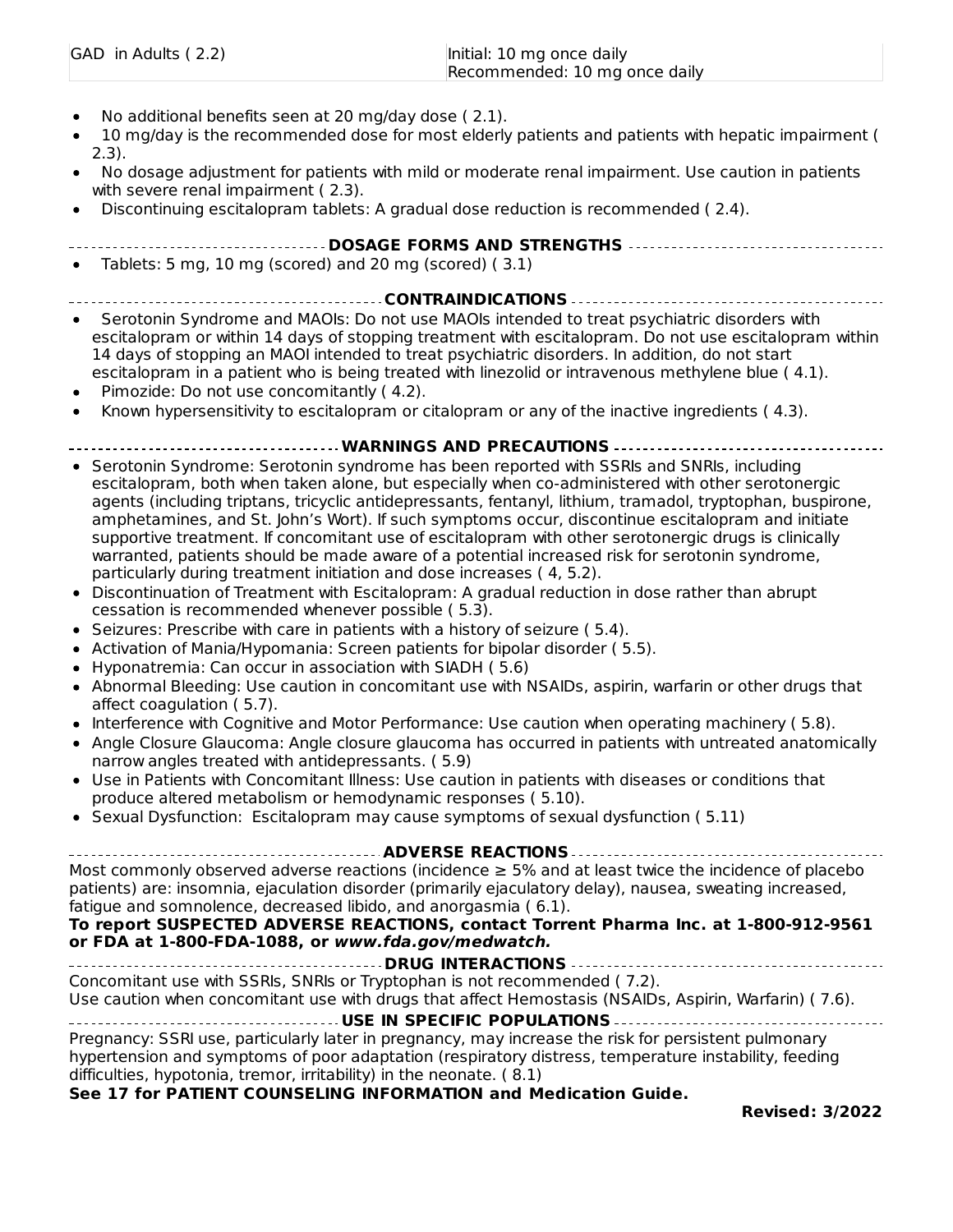#### **FULL PRESCRIBING INFORMATION: CONTENTS\* WARNINGS: SUICIDAL THOUGHTS AND BEHAVIORS**

### **1 INDICATIONS AND USAGE**

- 1.1 Major Depressive Disorder
- 1.2 Generalized Anxiety Disorder

## **2 DOSAGE AND ADMINISTRATION**

- 2.1 Major Depressive Disorder
- 2.2 Generalized Anxiety Disorder
- 2.3 Screen for Bipolar Disorder Prior to starting Escitalopram
- 2.4 Special Populations
- 2.5 Discontinuation of Treatment with Escitalopram

2.6 Switching a Patient to or from a Monoamine Oxidase Inhibitor (MAOI) Intended to Treat Psychiatric Disorders

2.7 Use of Escitalopram with Other MAOIs such as Linezolid or Methylene Blue

## **3 DOSAGE FORMS AND STRENGTHS**

## **4 CONTRAINDICATIONS**

- 4.1 Monoamine oxidase inhibitors (MAOIs)
- 4.2 Pimozide
- 4.3 Hypersensitivity to escitalopram or citalopram

## **5 WARNINGS AND PRECAUTIONS**

- 5.1 Suicidal Thoughts and Behaviors in Adolescents and Young Adults
- 5.2 Serotonin Syndrome
- 5.3 Discontinuation of Treatment with Escitalopram Tablets
- 5.4 Seizures
- 5.5 Activation of Mania/Hypomania
- 5.6 Hyponatremia
- 5.7 Abnormal Bleeding
- 5.8 Interference with Cognitive and Motor Performance
- 5.9 Angle Closure Glaucoma
- 5.10 Use in Patients with Concomitant Illness
- 5.11 Sexual Dysfunction

## **6 ADVERSE REACTIONS**

- 6.1 Clinical Trials Experience
- 6.2 Post-Marketing Experience

## **7 DRUG INTERACTIONS**

- 7.1 Monoamine Oxidase Inhibitors (MAOIs)
- 7.2 Serotonergic Drugs
- 7.3 Triptans
- 7.4 CNS Drugs
- 7.5 Alcohol
- 7.6 Drugs That Interfere With Hemostasis (NSAIDs, Aspirin, Warfarin, etc.)
- 7.7 Cimetidine
- 7.8 Digoxin
- 7.9 Lithium
- 7.10 Pimozide and Celexa
- 7.11 Sumatriptan
- 7.12 Theophylline
- 7.13 Warfarin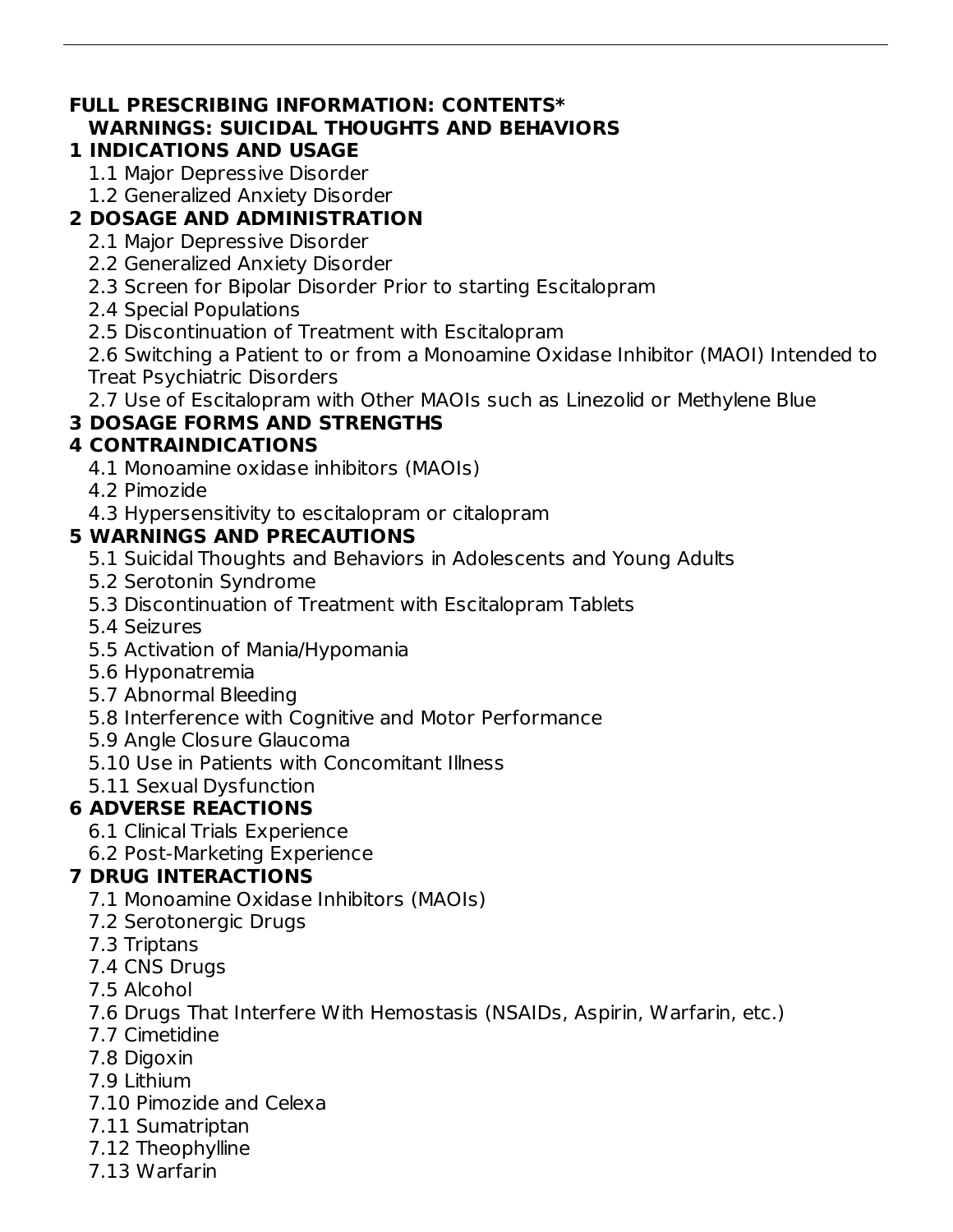- 7.14 Carbamazepine
- 7.15 Triazolam
- 7.16 Ketoconazole
- 7.17 Ritonavir
- 7.18 CYP3A4 and -2C19 Inhibitors
- 7.19 Drugs Metabolized by Cytochrome P4502D6
- 7.20 Metoprolol
- 7.21 Electroconvulsive Therapy (ECT)

### **8 USE IN SPECIFIC POPULATIONS**

- 8.1 Pregnancy
- 8.2 Lactation
- 8.4 Pediatric Use
- 8.5 Geriatric Use

#### **9 DRUG ABUSE AND DEPENDENCE**

9.2 Abuse and Dependence

#### **10 OVERDOSAGE**

10.1 Human Experience

#### **11 DESCRIPTION**

### **12 CLINICAL PHARMACOLOGY**

- 12.1 Mechanism of Action
- 12.2 Pharmacodynamics
- 12.3 Pharmacokinetics

#### **13 NONCLINICAL TOXICOLOGY**

- 13.1 Carcinogenesis, Mutagenesis, Impairment of Fertility
- 13.2 Animal Toxicology and/or Pharmacology

#### **14 CLINICAL STUDIES**

- 14.1 Major Depressive Disorder
- 14.2 Generalized Anxiety Disorder

### **16 HOW SUPPLIED/STORAGE AND HANDLING**

#### **17 PATIENT COUNSELING INFORMATION**

\* Sections or subsections omitted from the full prescribing information are not listed.

#### **FULL PRESCRIBING INFORMATION**

#### **WARNINGS: SUICIDAL THOUGHTS AND BEHAVIORS**

**Antidepressants increased the risk of suicidal thoughts and behaviors in pediatric and yound adult patients in short-term studies. Closely monitor all antidepressants treated patients for clinical worsening, and for emergence of suicidal thoughts and behaviros [see Warnings and Precautions (5.1)]. Escitalopram tablets is not approved for use in pediatric patients less than 12 years of age [see Use in Specific Populations ( 8.4)].**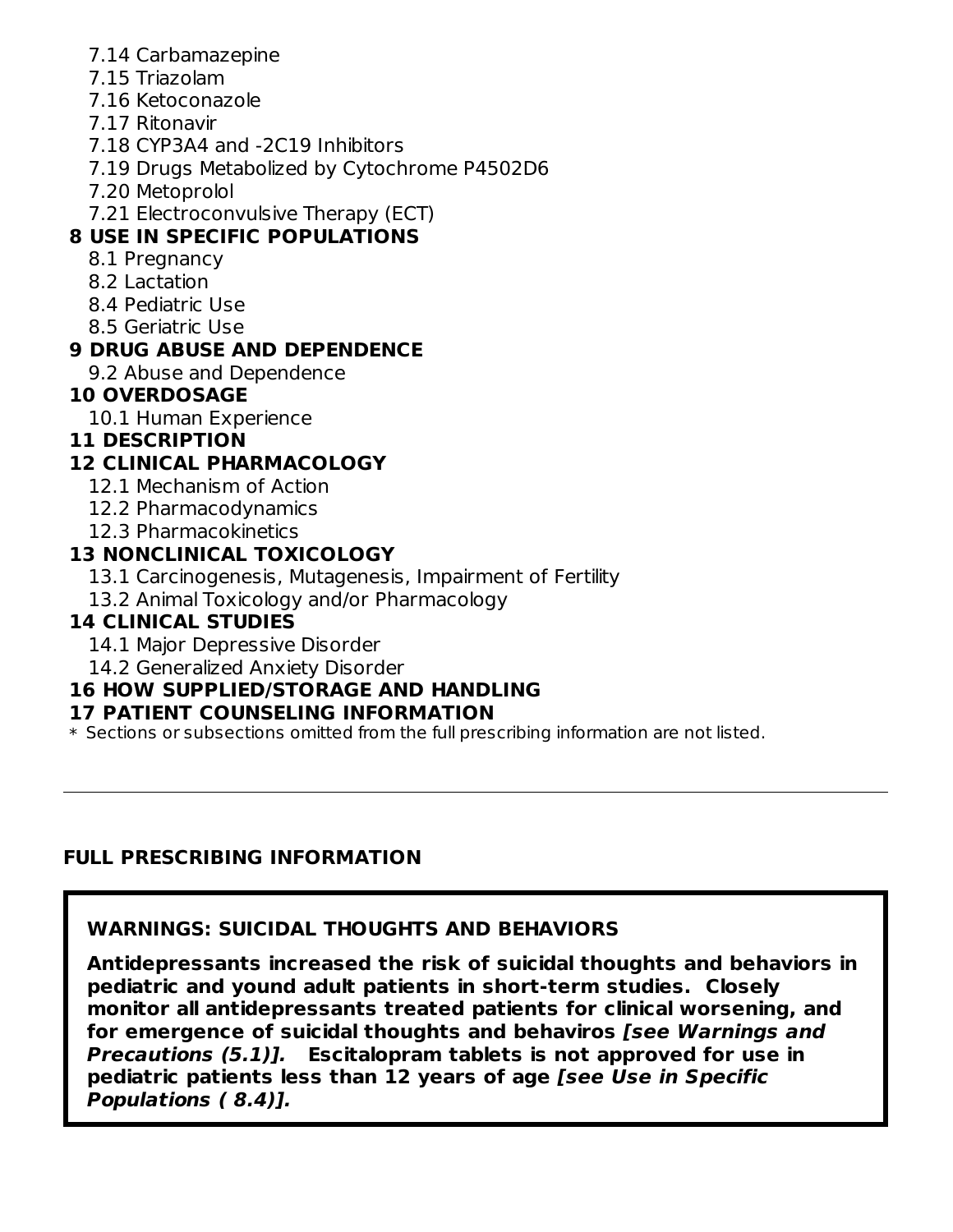#### **1 INDICATIONS AND USAGE**

### **1.1 Major Depressive Disorder**

Escitalopram tablets are indicated for the acute and maintenance treatment of major depressive disorder in adults and in adolescents 12 to 17 years of age [see Clinical Studies ( 14.1)].

A major depressive episode (DSM-IV) implies a prominent and relatively persistent (nearly every day for at least 2 weeks) depressed or dysphoric mood that usually interferes with daily functioning, and includes at least five of the following nine symptoms: depressed mood, loss of interest in usual activities, significant change in weight and/or appetite, insomnia or hypersomnia, psychomotor agitation or retardation, increased fatigue, feelings of guilt or worthlessness, slowed thinking or impaired concentration, a suicide attempt or suicidal ideation.

### **1.2 Generalized Anxiety Disorder**

Escitalopram tablets are indicated for the acute treatment of Generalized Anxiety Disorder (GAD) in adults [ seeClinicalStudies( 14.2) ].

Generalized Anxiety Disorder (DSM-IV) is characterized by excessive anxiety and worry (apprehensive expectation) that is persistent for at least 6 months and which the person finds difficult to control. It must be associated with at least 3 of the following symptoms: restlessness or feeling keyed up or on edge, being easily fatigued, difficulty concentrating or mind going blank, irritability, muscle tension, and sleep disturbance.

### **2 DOSAGE AND ADMINISTRATION**

Escitalopram tablets should be administered once daily, in the morning or evening, with or without food.

### **2.1 Major Depressive Disorder**

#### **Initial Treatment**

#### **Adolescents**

The recommended dose of escitalopram tablets is 10 mg once daily. A flexible-dose trial of escitalopram tablets (10 to 20 mg/day) demonstrated the effectiveness of escitalopram tablets [ see Clinical Studies (14.1) ]. If the dose is increased to 20 mg, this should occur after a minimum of three weeks.

#### **Adults**

The recommended dose of escitalopram tablets is 10 mg once daily. A fixed-dose trial of escitalopram demonstrated the effectiveness of both 10 mg and 20 mg of escitalopram, but failed to demonstrate a greater benefit of 20 mg over 10 mg [ see Clinical Studies ( 14.1) ]. If the dose is increased to 20 mg, this should occur after a minimum of one week.

#### **Maintenance Treatment**

It is generally agreed that acute episodes of major depressive disorder require several months or longer of sustained pharmacological therapy beyond response to the acute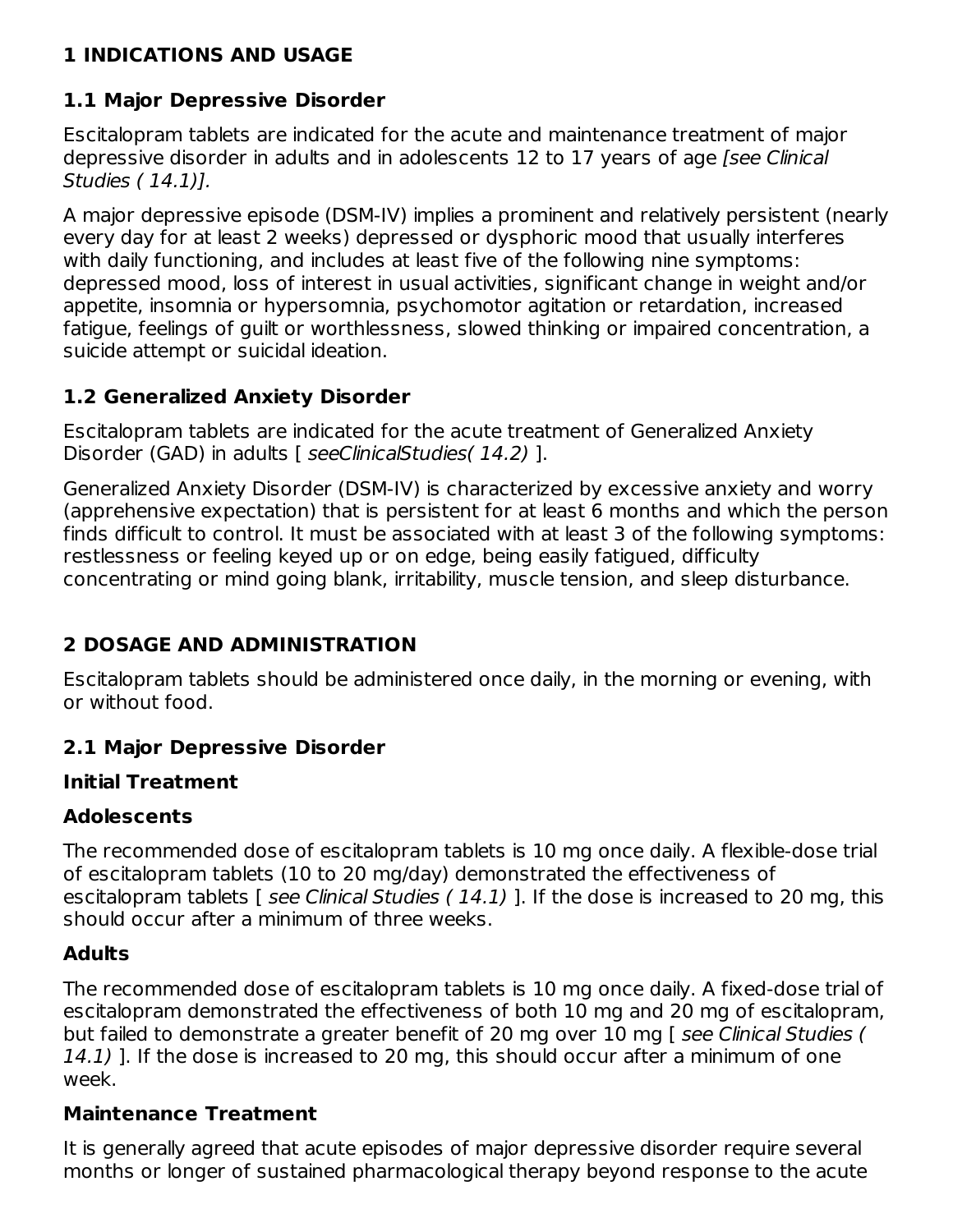episode. Systematic evaluation of continuing escitalopram 10 or 20 mg/day in adults patients with major depressive disorder who responded while taking escitalopram during an 8-week, acute-treatment phase demonstrated a benefit of such maintenance treatment  $\Gamma$  see Clinical Studies (14.1)]. Nevertheless, the physician who elects to use escitalopram for extended periods should periodically re-evaluate the long-term usefulness of the drug for the individual patient. Patients should be periodically reassessed to determine the need for maintenance treatment.

### **2.2 Generalized Anxiety Disorder**

### **Initial Treatment**

### **Adults**

The recommended starting dose of escitalopram tablets is 10 mg once daily. If the dose is increased to 20 mg, this should occur after a minimum of one week.

### **Maintenance Treatment**

Generalized anxiety disorder is recognized as a chronic condition. The efficacy of escitalopram in the treatment of GAD beyond 8 weeks has not been systematically studied. The physician who elects to use escitalopram for extended periods should periodically re-evaluate the long-term usefulness of the drug for the individual patient.

## **2.3 Screen for Bipolar Disorder Prior to starting Escitalopram**

Prior to initiating treatment with escitalopram or another antidepressant, screen patients for personal family history of bipolar disorder, mania, or hypomania [see Warnings and Precautions ( 5.5)].

### **2.4 Special Populations**

10 mg/day is the recommended dose for most elderly patients and patients with hepatic treatment.

No dosage adjustment is necessary for patients with mild or moderate renal impairment. Escitalopram should be used with caution in patients with severe renal impairment.

### **2.5 Discontinuation of Treatment with Escitalopram**

Symptoms associated with discontinuation of escitalopram and other SSRIs and SNRIs have been reported [see Warnings and Precautions (5.3)]. Patients should be monitored for these symptoms when discontinuing treatment. A gradual reduction in the dose rather than abrupt cessation is recommended whenever possible. If intolerable symptoms occur following a decrease in the dose or upon discontinuation of treatment, then resuming the preciously prescribed dose may be considered. Subsequently, the physician may continue decreasing the dose but at a more gradual rate.

#### **2.6 Switching a Patient to or from a Monoamine Oxidase Inhibitor (MAOI) Intended to Treat Psychiatric Disorders**

At least 14 days should elapse between discontinuation of an MAOI intended to treat psychiatric disorders and initiation of therapy with escitalopram tablets. Conversely, at least 14 days should be allowed after stopping escitalopram tablets before starting an MAOI intended to treat psychiatric disorders [see Contraindications ( 4.1) ].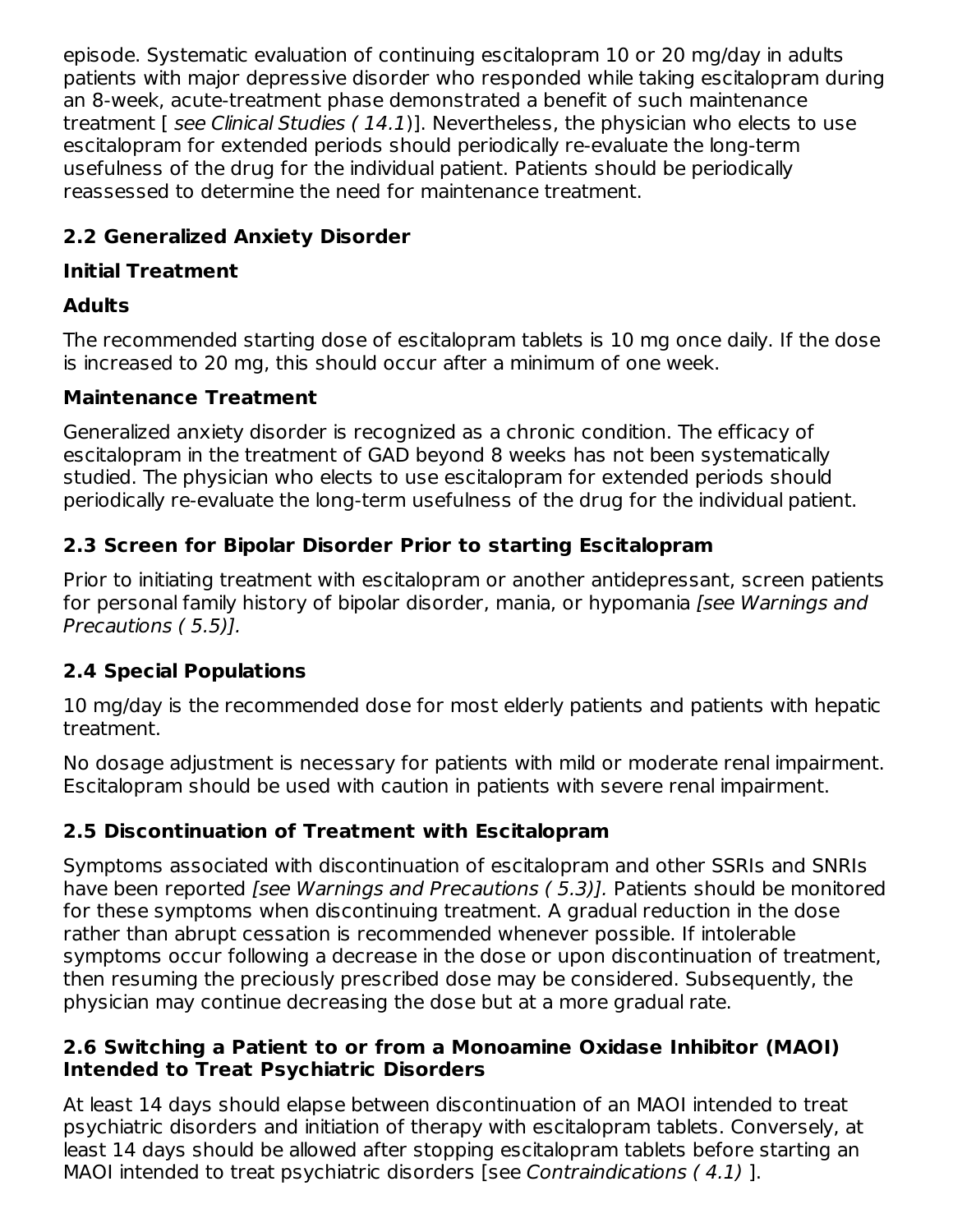#### **2.7 Use of Escitalopram with Other MAOIs such as Linezolid or Methylene Blue**

Do not start escitalopram tablets in a patient who is being treated with linezolid or intravenous methylene blue because there is an increased risk of serotonin syndrome. In a patient who requires more urgent treatment of a psychiatric condition, other interventions, including hospitalization, should be considered [ see Contraindications ( 4.1) ].

In some cases, a patient already receiving escitalopram tablets therapy may require urgent treatment with linezolid or intravenous methylene blue. If acceptable alternatives to linezolid or intravenous methylene blue treatment are not available and the potential benefits of linezolid or intravenous methylene blue treatment are judged to outweigh the risks of serotonin syndrome in a particular patient, escitalopram tablets should be stopped promptly, and linezolid or intravenous methylene blue can be administered. The patient should be monitored for symptoms of serotonin syndrome for 2 weeks or until 24 hours after the last dose of linezolid or intravenous methylene blue, whichever comes first. Therapy with escitalopram tablets may be resumed 24 hours after the last dose of linezolid or intravenous methylene blue [ see Warnings and Precautions ( 5.2) ].

The risk of administering methylene blue by non-intravenous routes (such as oral tablets or by local injection) or in intravenous doses much lower than 1 mg/kg with escitalopram tablets is unclear. The clinician should, nevertheless, be aware of the possibility of emergent symptoms of serotonin syndrome with such use [ see Warnings and Precautions ( 5.2) ].

### **3 DOSAGE FORMS AND STRENGTHS**

Escitalopram tablets, USP are film-coated, round tablets containing escitalopram oxalate in strengths equivalent to 5 mg, 10 mg and 20 mg escitalopram base. The 10 and 20 mg tablets are scored. 5 mg tablets are debossed with '135' on one side and '5' on other side. 10 mg tablets are debossed with break line on one side, separating '11' and '36' on one side, and '10' on other side. 20 mg tablets are debossed with break line on one side, separating '11' and '37' on one side, and '20' on other side.

#### **4 CONTRAINDICATIONS**

#### **4.1 Monoamine oxidase inhibitors (MAOIs)**

The use of MAOIs intended to treat psychiatric disorders with escitalopram tablets or within 14 days of stopping treatment with escitalopram tablets is contraindicated because of an increased risk of serotonin syndrome. The use of escitalopram tablets within 14 days of stopping an MAOI intended to treat psychiatric disorders is also contraindicated [ see Dosage and Administration ( 2.5), and Warnings and Precautions ( 5.2) ].

Starting escitalopram tablets in a patient who is being treated with MAOIs such as linezolid or intravenous methylene blue is also contraindicated because of an increased risk of serotonin syndrome [ see Dosage and Administration ( 2.6), and Warnings and Precautions ( 5.2) ].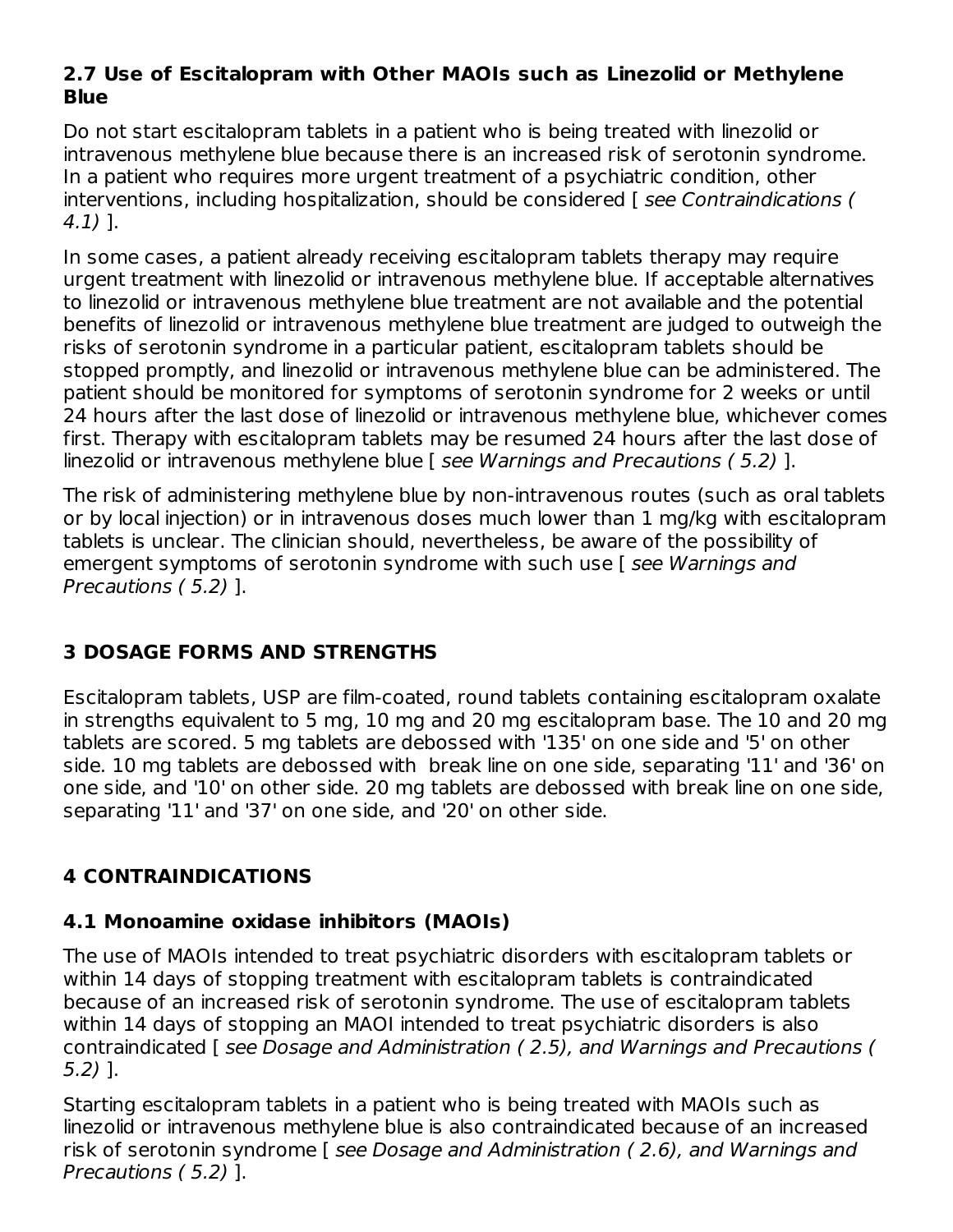#### **4.2 Pimozide**

Concomitant use in patients taking pimozide is contraindicated [ seeDrugInteractions( 7.10) ].

#### **4.3 Hypersensitivity to escitalopram or citalopram**

Escitalopram tablets are contraindicated in patients with a hypersensitivity to escitalopram or citalopram or any of the inactive ingredients in escitalopram tablets.

### **5 WARNINGS AND PRECAUTIONS**

#### **5.1 Suicidal Thoughts and Behaviors in Adolescents and Young Adults**

In pooled analyses of placebo-controlled trials of antidepressant drugs (SSRIs and other antidepressant classes) that included approximately 77,000 adult patients and 4,500 pediatric patients, the incidence of suicidal thoughts and behaviors in the antidepressant-treated patients age 24 years and younger was greater than in placebotreated patients. There was considerable variation in risk of suicidal thoughts and behaviors among drugs, but there was an increased risk identified in young patients for most drugs studied. There were differences in absolute risk of suicidal thoughts and behaviors across the different indications, with the highest incidence in patients with MDD. The drug-placebo differences in the number of cases of suicidal thoughts and behaviors per 1,000 patients treated are provided in **Table1.**

#### **Table 1: Risk Difference of the Numbers of Patients of Suicidal Thoughts and Behaviors in the Pooled-Placebo-Controlled Trials of ANtidepressants in Pediatric and Adult Patients**

| <b>TABLE 1</b>                                                                                                                                         |                                      |  |  |
|--------------------------------------------------------------------------------------------------------------------------------------------------------|--------------------------------------|--|--|
| Drug-Placebo Difference in Number<br><b>Age Range</b><br>of Patients of Suicidal Thoughts and<br><b>Behaviors per 1,000 Patients</b><br><b>Treated</b> |                                      |  |  |
|                                                                                                                                                        | <b>Increases Compared to Placebo</b> |  |  |
| $<$ 18 years old                                                                                                                                       | 14 additional cases                  |  |  |
| 18 to 24 years old                                                                                                                                     | 5 additional cases                   |  |  |
|                                                                                                                                                        | <b>Decreases Compared to Placebo</b> |  |  |
| 25 to 64 years old                                                                                                                                     | 1 fewer case                         |  |  |
| $\geq 65$ years old                                                                                                                                    | 6 fewer case                         |  |  |

It is unknown whether the risk of suicidal thoughts and behaviors in children, adolescents, and young adults extends to longer-term use, i.e., beyond four months. However, there is substantial evidence from placebo-controlled maintenance trials in adults with MDD that antidepressants delay the recurrence of depression and that depression itself is a risk factor for suicidal thoughts and behaviors.

Monitor all antidepressant-treated patients for any indication for clinical worsening and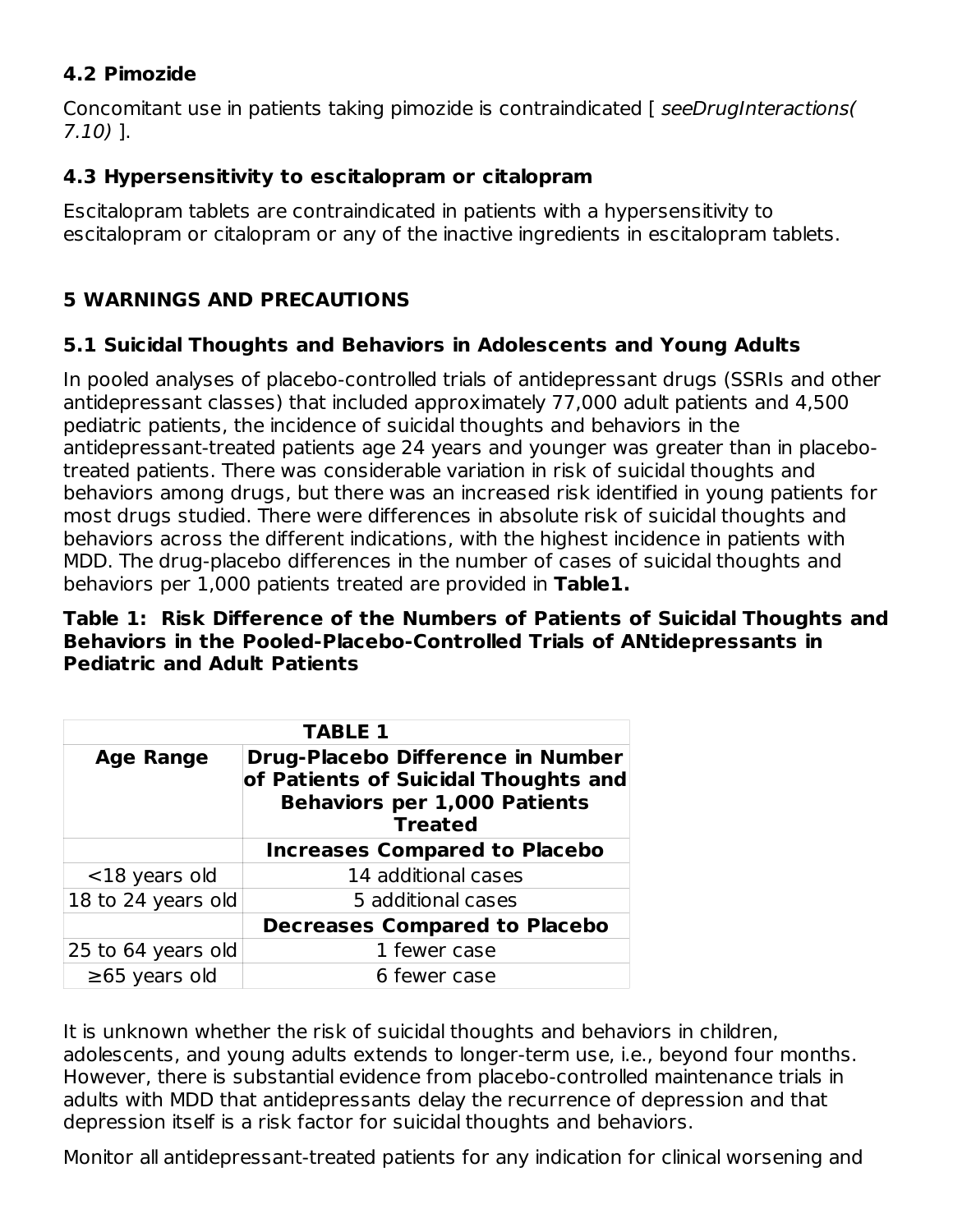emergence of suicidal thoughts and behaviors, especially during the initial few months of drug therapy, and at times of dosage changes. Counsel family members or caregivers of patients to monitor for changes in behavior and to alert the healthcare provider. Consider changing the therapeutic regimen, including possibly discontinuing escitalopram, in patients whose depression is persistently worse, or who are experiencing emergent suicidal thoughts or behaviors.

### **5.2 Serotonin Syndrome**

The development of a potentially life-threatening serotonin syndrome has been reported with SNRIs and SSRIs, including escitalopram, alone but particularly with concomitant use of other serotonergic drugs (including triptans, tricyclic antidepressants, fentanyl, lithium, tramadol, tryptophan, buspirone, amphetamines, and St. John's Wort) and with drugs that impair metabolism of serotonin (in particular, MAOIs, both those intended to treat psychiatric disorders and also others, such as linezolid and intravenous methylene blue).

Serotonin syndrome symptoms may include mental status changes (e.g., agitation, hallucinations, delirium, and coma), autonomic instability (e.g., tachycardia, labile blood pressure, dizziness, diaphoresis, flushing, hyperthermia), neuromuscular symptoms (e.g., tremor, rigidity, myoclonus, hyperreflexia, incoordination) seizures, and/or gastrointestinal symptoms (e.g., nausea, vomiting, diarrhea). Patients should be monitored for the emergence of serotonin syndrome.

The concomitant use of escitalopram with MAOIs intended to treat psychiatric disorders is contraindicated. Escitalopram should also not be started in a patient who is being treated with MAOIs such as linezolid or intravenous methylene blue. All reports with methylene blue that provided information on the route of administration involved intravenous administration in the dose range of 1 mg/kg to 8 mg/kg. No reports involved the administration of methylene blue by other routes (such as oral tablets or local tissue injection) or at lower doses. There may be circumstances when it is necessary to initiate treatment with an MAOI such as linezolid or intravenous methylene blue in a patient taking escitalopram. Escitalopram should be discontinued before initiating treatment with the MAOI [ see Contraindications ( 4.1) and Dosage and Administration ( 2.5 and 2.6) ].

If concomitant use of escitalopram with other serotonergic drugs including, triptans, tricyclic antidepressants, fentanyl, lithium, tramadol, buspirone, tryptophan, amphetamine and St. John's Wort is clinically warranted, patients should be made aware of a potential increased risk for serotonin syndrome, particularly during treatment initiation and dose increases.

Treatment with escitalopram and any concomitant serotonergic agents, should be discontinued immediately if the above events occur and supportive symptomatic treatment should be initiated.

### **5.3 Discontinuation of Treatment with Escitalopram Tablets**

During marketing of escitalopram tablets and other SSRIs and SNRIs (serotonin and norepinephrine reuptake inhibitors), there have been spontaneous reports of adverse events occurring upon discontinuation of these drugs, particularly when abrupt, including the following: dysphoric mood, irritability, agitation, dizziness, sensory disturbances (e.g., paresthesias such as electric shock sensations), anxiety, confusion, headache, lethargy, emotional lability, insomnia, and hypomania. While these events are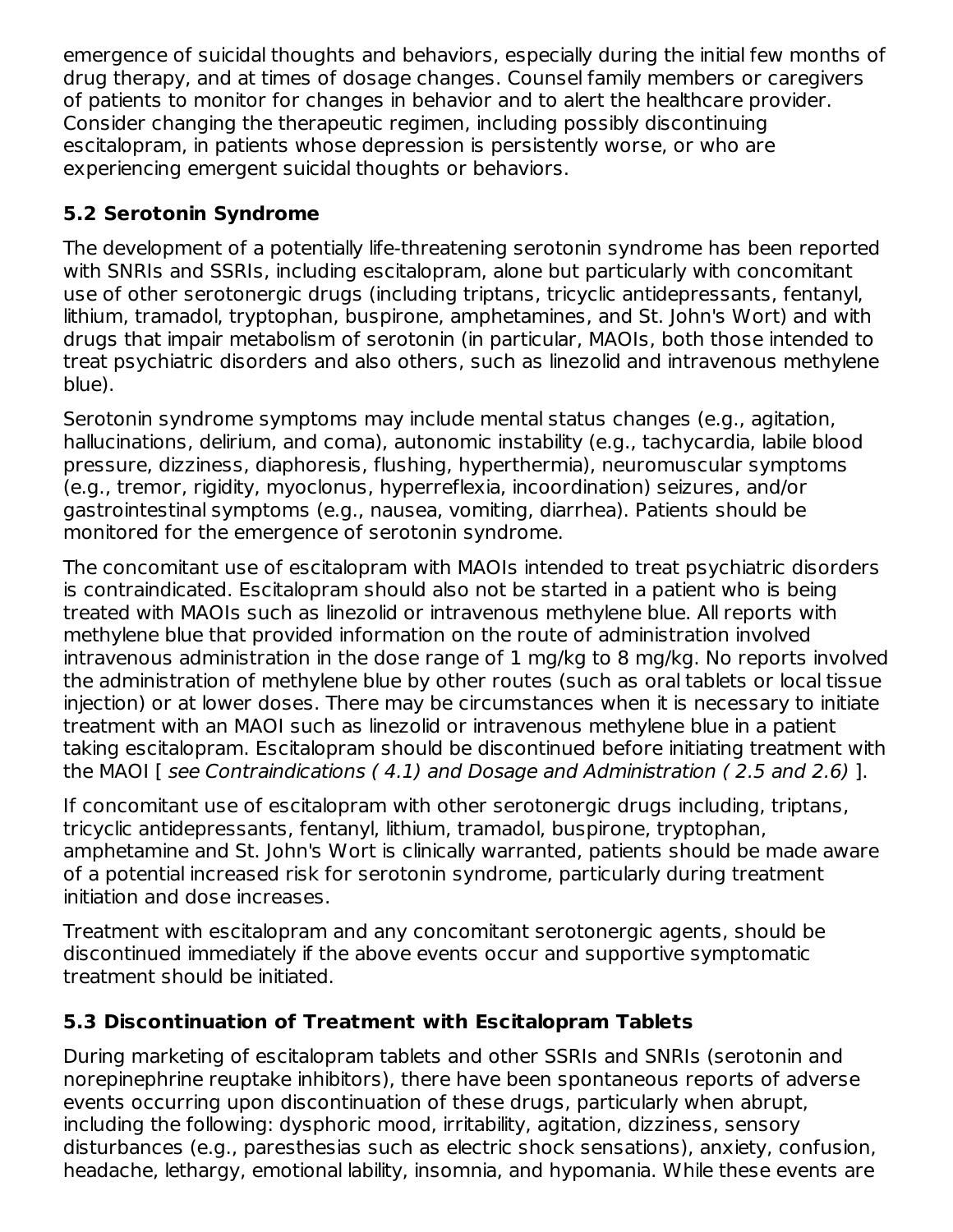generally self-limiting, there have been reports of serious discontinuation symptoms.

Patients should be monitored for these symptoms when discontinuing treatment with escitalopram. A gradual reduction in the dose rather than abrupt cessation is recommended whenever possible. If intolerable symptoms occur following a decrease in the dose or upon discontinuation of treatment, then resuming the previously prescribed dose may be considered. Subsequently, the physician may continue decreasing the dose but at a more gradual rate [ see Dosage and Administration ( 2.4) ].

### **5.4 Seizures**

Although anticonvulsant effects of racemic citalopram have been observed in animal studies, escitalopram has not been systematically evaluated in patients with a seizure disorder. These patients were excluded from clinical studies during the product's premarketing testing. In clinical trials of escitalopram, cases of convulsion have been reported in association with escitalopram treatment. Like other drugs effective in the treatment of major depressive disorder, escitalopram tablets should be introduced with care in patients with a history of seizure disorder.

### **5.5 Activation of Mania/Hypomania**

In patients with bipolar disorder, treating a depressive episode with escitalopram or another antidepressant may precipate a mixed/manic episode. In placebo-controlled trials of escitalopram in major depressive disorder, activation of mania/hypomania was reported in one (0.1%) of 715 patients treateds with escitalopram and in none of the 592 patients treated with placebo. One additional case of hypomania has been reported in association with escitalopram treatment. Activation of mania/hypomania has also been reported in small proportion of patients with major affective disorders treated with racemic citalopram and other marketed drugs effective in the treatment of major depressive disorder. Prior to initiating treatment with escitalopram screen patients for any personal or family history of bipolar disorder, mania, or hypomania [see Dosage and Administration (2.3)].

### **5.6 Hyponatremia**

Hyponatremia may occur as a result of treatment with SSRIs and SNRIs, including escitalopram. In many cases, this hyponatremia appears to be the result of the syndrome of inappropriate antidiuretic hormone secretion (SIADH), and was reversible when escitalopram was discontinued. Cases with serum sodium lower than 110 mmol/L have been reported. Elderly patients may be at greater risk of developing hyponatremia with SSRIs and SNRIs. Also, patients taking diuretics or who are otherwise volume depleted may be at greater risk [ see Geriatric Use ( 8.5)]. Discontinuation of escitalopram should be considered in patients with symptomatic hyponatremia and appropriate medical intervention should be instituted.

Signs and symptoms of hyponatremia include headache, difficulty concentrating, memory impairment, confusion, weakness, and unsteadiness, which may lead to falls. Signs and symptoms associated with more severe and/or acute cases have included hallucination, syncope, seizure, coma, respiratory arrest, and death.

### **5.7 Abnormal Bleeding**

SSRIs and SNRIs, including escitalopram, may increase the risk of bleeding events.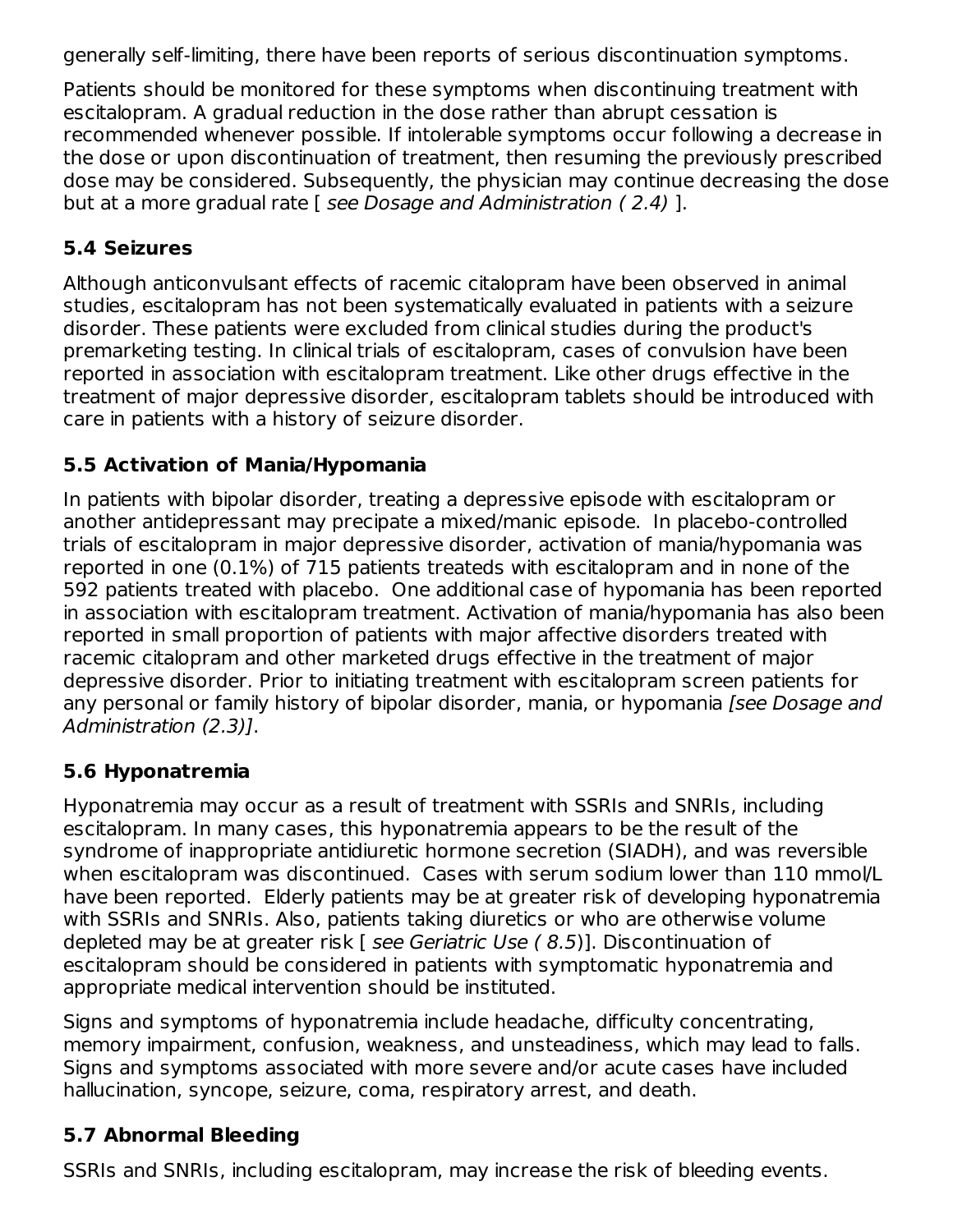Concomitant use of aspirin, nonsteroidal anti-inflammatory drugs, warfarin, and other anticoagulants may add to the risk. Case reports and epidemiological studies (casecontrol and cohort design) have demonstrated an association between use of drugs that interfere with serotonin reuptake and the occurrence of gastrointestinal bleeding. Bleeding events related to SSRIs and SNRIs use have ranged from ecchymoses, hematomas, epistaxis, and petechiae to life-threatening hemorrhages.

Patients should be cautioned about the risk of bleeding associated with the concomitant use of escitalopram and NSAIDs, aspirin, or other drugs that affect coagulation.

### **5.8 Interference with Cognitive and Motor Performance**

In a study in normal volunteers, escitalopram 10 mg/day did not produce impairment of intellectual function or psychomotor performance. Because any psychoactive drug may impair judgment, thinking, or motor skills, however, patients should be cautioned about operating hazardous machinery, including automobiles, until they are reasonably certain that escitalopram tablets therapy does not affect their ability to engage in such activities.

### **5.9 Angle Closure Glaucoma**

Angle Closure Glaucoma: The pupillary dilation that occurs following use of many antidepressant drugs including escitalopram may trigger an angle closure attack in a patient with anatomically narrow angles who does not have a patent iridectomy.

### **5.10 Use in Patients with Concomitant Illness**

Clinical experience with escitalopram in patients with certain concomitant systemic illnesses is limited. Caution is advisable in using escitalopram tablets in patients with diseases or conditions that produce altered metabolism or hemodynamic responses.

Escitalopram has not been systematically evaluated in patients with a recent history of myocardial infarction or unstable heart disease.

In subjects with hepatic impairment, clearance of racemic citalopram was decreased and plasma concentrations were increased. The recommended dose of escitalopram tablets in hepatically impaired patients is 10 mg/day [ see Dosage and Administration ( 2.3) ].

Because escitalopram is extensively metabolized, excretion of unchanged drug in urine is a minor route of elimination. Until adequate numbers of patients with severe renal impairment have been evaluated during chronic treatment with escitalopram tablets, however, it should be used with caution in such patients [see Dosage and Administration ( 2.3) ].

## **5.11 Sexual Dysfunction**

Use of SSRIs, including escitalopram, may cause symptoms of sexual dysfunction [see Adverse Reaction (6.1)]. In male patients, SSRI use may result in ejaculatory delay or failure, decreased libido, and erectile dysfunction. In female patients, SSRI use may result in decreased libido and delayed or absent orgasm.

It is important for prescribers to inquire about sexual function prior to initiation of escitalopram and to inquire specifically about changes in sexual function during treatment, because sexual function may not be spontaneously reported. When evaluating changes in sexual function, obtaining a detailed history (including timing of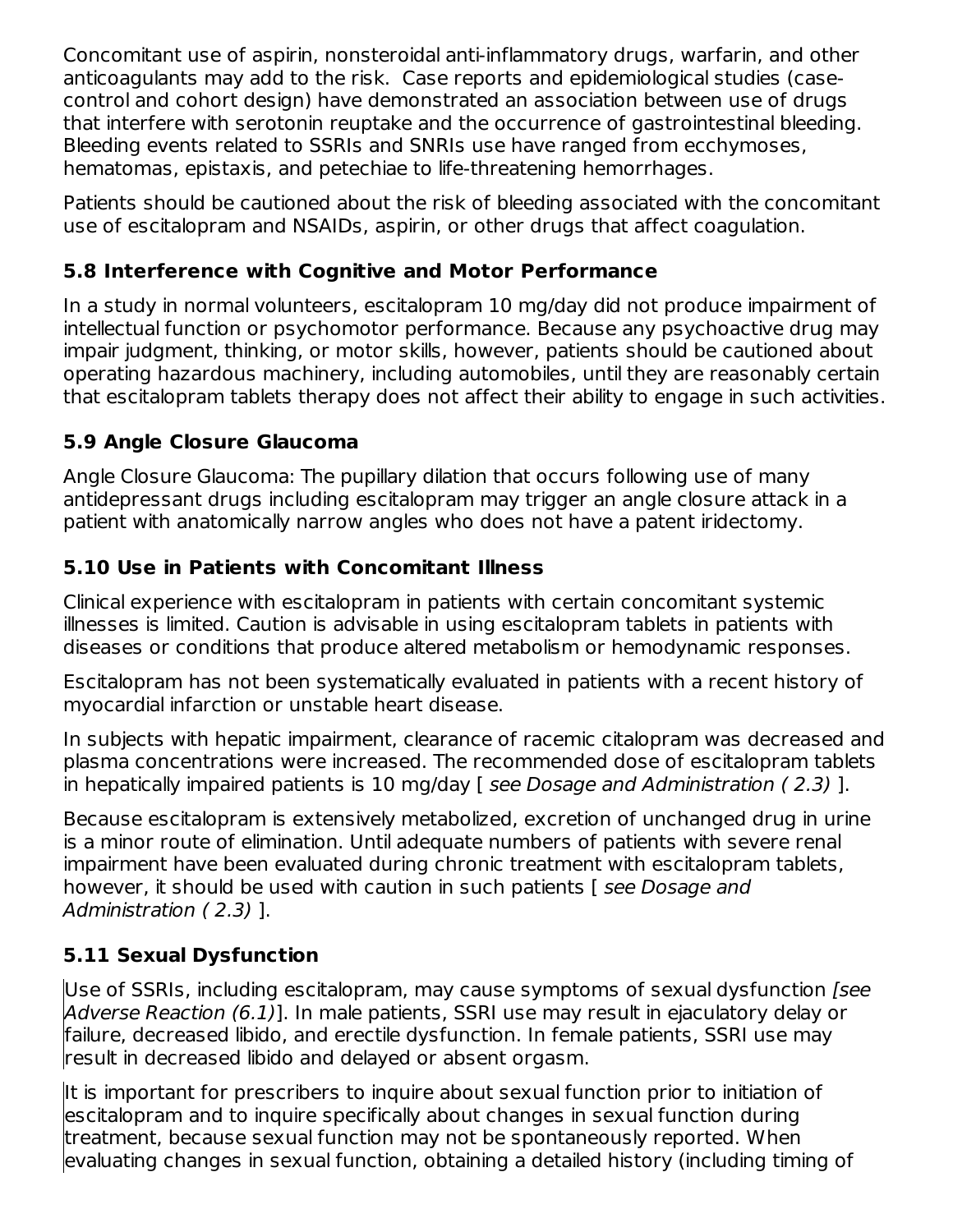symptom onset) is important because sexual symptoms may have other causes, including the underlying psychiatric disorder. Discuss potential management strategies to support patients in making informed decisions about treatment.

### **6 ADVERSE REACTIONS**

### **6.1 Clinical Trials Experience**

Because clinical studies are conducted under widely varying conditions, adverse reaction rates observed in the clinical studies of a drug cannot be directly compared to rates in the clinical studies of another drug and may not reflect the rates observed in practice.

### **Clinical Trial Data Sources**

### **Pediatrics (6 to 17 years)**

Adverse events were collected in 576 pediatric patients (286 escitalopram, 290 placebo) with major depressive disorder in double-blind placebo-controlled studies. Safety and effectiveness of escitalopram in pediatric patients less than 12 years of age has not been established.

### **Adults**

Adverse events information for escitalopram was collected from 715 patients with major depressive disorder who were exposed to escitalopram and from 592 patients who were exposed to placebo in double-blind, placebo-controlled trials. An additional 284 patients with major depressive disorder were newly exposed to escitalopram in openlabel trials. The adverse event information for escitalopram in patients with GAD was collected from 429 patients exposed to escitalopram and from 427 patients exposed to placebo in double-blind, placebo-controlled trials.

Adverse events during exposure were obtained primarily by general inquiry and recorded by clinical investigators using terminology of their own choosing. Consequently, it is not possible to provide a meaningful estimate of the proportion of individuals experiencing adverse events without first grouping similar types of events into a smaller number of standardized event categories. In the tables and tabulations that follow, standard World Health Organization (WHO) terminology has been used to classify reported adverse events.

The stated frequencies of adverse reactions represent the proportion of individuals who experienced, at least once, a treatment-emergent adverse event of the type listed. An event was considered treatment emergent if it occurred for the first time or worsened while receiving therapy following baseline evaluation.

### **Adverse Events Associated with Discontinuation of Treatment**

## **Major Depressive Disorder**

## **Pediatrics (6 to 17 years)**

Adverse events were associated with discontinuation of 3.5% of 286 patients receiving escitalopram and 1% of 290 patients receiving placebo. The most common adverse event (incidence at least 1% for escitalopram and greater than placebo) associated with discontinuation was insomnia (1% escitalopram, 0% placebo).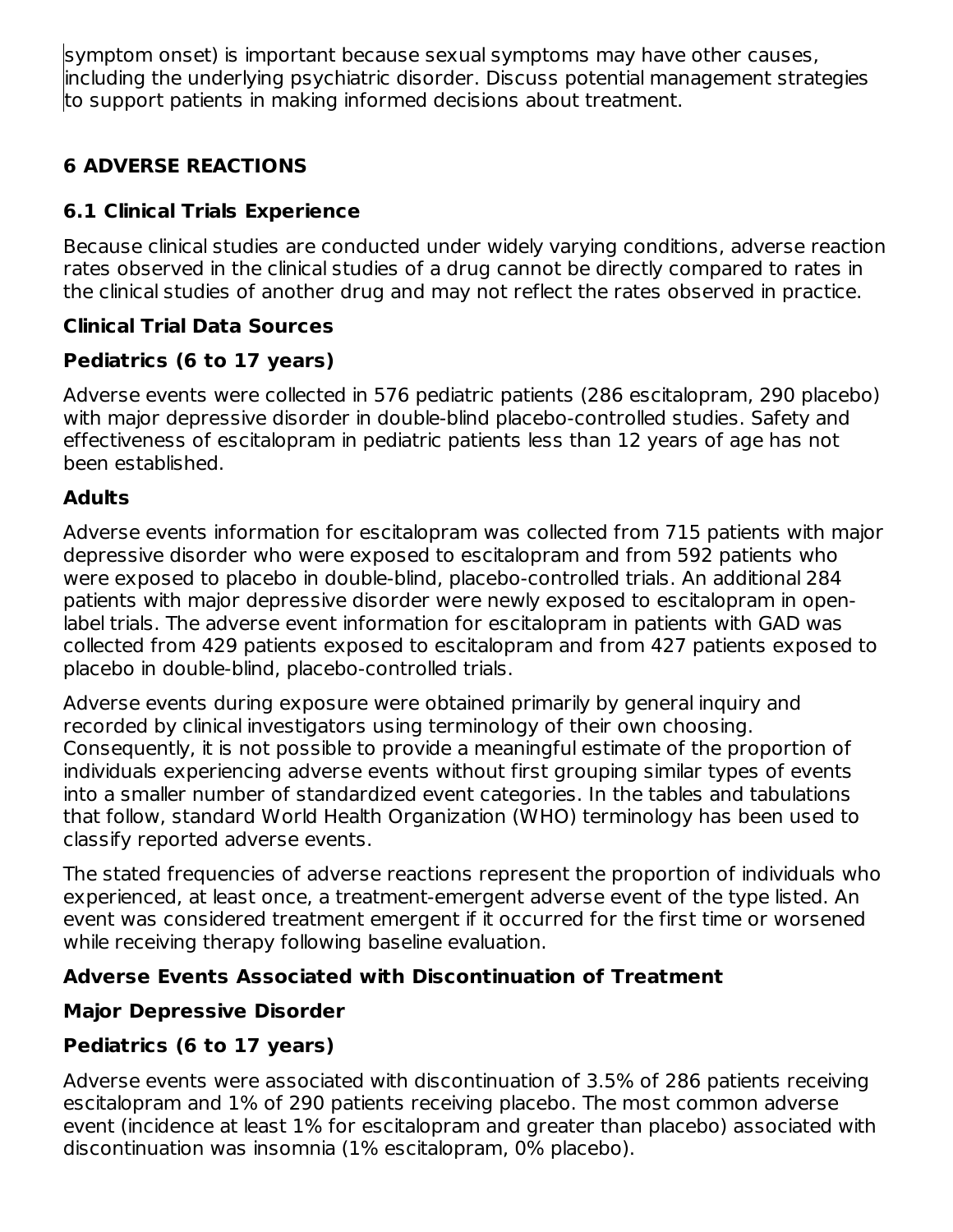## **Adults**

Among the 715 depressed patients who received escitalopram in placebo-controlled trials, 6% discontinued treatment due to an adverse event, as compared to 2% of 592 patients receiving placebo. In two fixed-dose studies, the rate of discontinuation for adverse events in patients receiving 10 mg/day escitalopram was not significantly different from the rate of discontinuation for adverse events in patients receiving placebo. The rate of discontinuation for adverse events in patients assigned to a fixed dose of 20 mg/day escitalopram was 10%, which was significantly different from the rate of discontinuation for adverse events in patients receiving 10 mg/day escitalopram (4%) and placebo (3%). Adverse events that were associated with the discontinuation of at least 1% of patients treated with escitalopram tablets, and for which the rate was at least twice that of placebo, were nausea (2%) and ejaculation disorder (2% of male patients).

### **Generalized Anxiety Disorder**

### **Adults**

Among the 429 GAD patients who received escitalopram 10 to 20 mg/day in placebocontrolled trials, 8% discontinued treatment due to an adverse event, as compared to 4% of 427 patients receiving placebo. Adverse events that were associated with the discontinuation of at least 1% of patients treated with escitalopram, and for which the rate was at least twice the placebo rate, were nausea (2%), insomnia (1%), and fatigue (1%).

### **Incidence of Adverse Reactions in Placebo-Controlled Clinical Trials**

#### **Major Depressive Disorder**

### **Pediatrics (6 to 17 years)**

The overall profile of adverse reactions in pediatric patients was generally similar to that seen in adult studies, as shown in Table 2. However, the following adverse reactions (excluding those which appear in Table 2 and those for which the coded terms were uninformative or misleading) were reported at an incidence of at least 2% for escitalopram and greater than placebo: back pain, urinary tract infection, vomiting, and nasal congestion.

### **Adults**

The most commonly observed adverse reactions in escitalopram patients (incidence of approximately 5% or greater and approximately twice the incidence in placebo patients) were insomnia, ejaculation disorder (primarily ejaculatory delay), nausea, sweating increased, fatigue, and somnolence.

Table 2 enumerates the incidence, rounded to the nearest percent, of treatmentemergent adverse events that occurred among 715 depressed patients who received escitalopram at doses ranging from 10 to 20 mg/day in placebo-controlled trials. Events included are those occurring in 2% or more of patients treated with escitalopram and for which the incidence in patients treated with escitalopram was greater than the incidence in placebo-treated patients.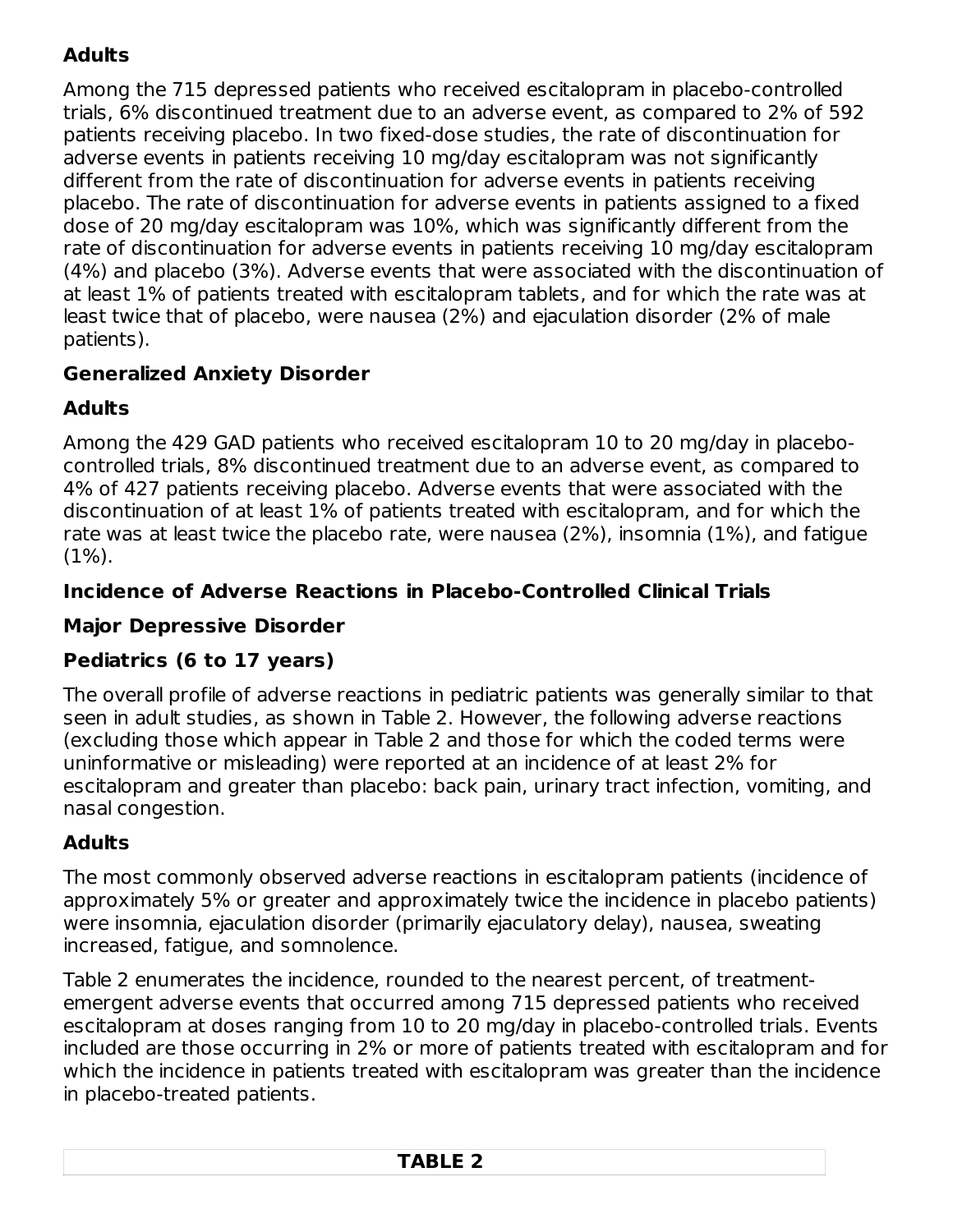| Treatment-Emergent Adverse Reactions observed with a frequency of             |               |           |  |  |  |
|-------------------------------------------------------------------------------|---------------|-----------|--|--|--|
| $\geq$ 2% and<br>greater than placebo for<br><b>Major Depressive Disorder</b> |               |           |  |  |  |
| <b>Adverse Reaction</b><br><b>Escitalopram</b><br><b>Placebo</b>              |               |           |  |  |  |
|                                                                               | $(N=715)$     | $(N=592)$ |  |  |  |
|                                                                               | $\frac{0}{0}$ | $\%$      |  |  |  |
| <b>Autonomic Nervous System Disorders</b>                                     |               |           |  |  |  |
| Dry Mouth                                                                     | 6%            | 5%        |  |  |  |
| <b>Sweating Increased</b>                                                     | 5%            | 2%        |  |  |  |
| <b>Central &amp; Peripheral Nervous System</b><br><b>Disorders</b>            |               |           |  |  |  |
| <b>Dizziness</b>                                                              | 5%            | 3%        |  |  |  |
| <b>Gastrointestinal Disorders</b>                                             |               |           |  |  |  |
| Nausea                                                                        | 15%           | 7%        |  |  |  |
| Diarrhea                                                                      | 8%            | 5%        |  |  |  |
| Constipation                                                                  | 3%            | 1%        |  |  |  |
| Indigestion                                                                   | 3%            | 1%        |  |  |  |
| <b>Abdominal Pain</b>                                                         | 2%            | 1%        |  |  |  |
| General                                                                       |               |           |  |  |  |
| Influenza-like Symptoms                                                       | 5%            | 4%        |  |  |  |
| Fatigue                                                                       | 5%            | 2%        |  |  |  |
| <b>Psychiatric Disorders</b>                                                  |               |           |  |  |  |
| Insomnia                                                                      | 9%            | 4%        |  |  |  |
| Somnolence                                                                    | 6%            | 2%        |  |  |  |
| <b>Appetite Decreased</b>                                                     | 3%            | $1\%$     |  |  |  |
| Libido Decreased                                                              | 3%            | 1%        |  |  |  |
| <b>Respiratory System Disorders</b>                                           |               |           |  |  |  |
| Rhinitis                                                                      | 5%            | 4%        |  |  |  |
| Sinusitis                                                                     | 3%            | 2%        |  |  |  |
| Urogenital                                                                    |               |           |  |  |  |
| Ejaculation Disorder 1,2                                                      | 9%            | <1%       |  |  |  |
| Impotence <sup>2</sup>                                                        | 3%            | <1%       |  |  |  |
| Anorgasmia <sup>3</sup>                                                       | 2%            | <1%       |  |  |  |

<sup>1</sup> Primarily ejaculatory delay.

<sup>2</sup> Denominator used was for males only (N=225 escitalopram; N=188 placebo).

 $3$ Denominator used was for females only (N=490 escitalopram; N=404 placebo).

#### **GeneralizedAnxietyDisorder**

#### **Adults**

The most commonly observed adverse reactions in escitalopram patients (incidence of approximately 5% or greater and approximately twice the incidence in placebo patients) were nausea, ejaculation disorder (primarily ejaculatory delay), insomnia, fatigue, decreased libido, and anorgasmia.

**Table 3** enumerates the incidence, rounded to the nearest percent of treatment-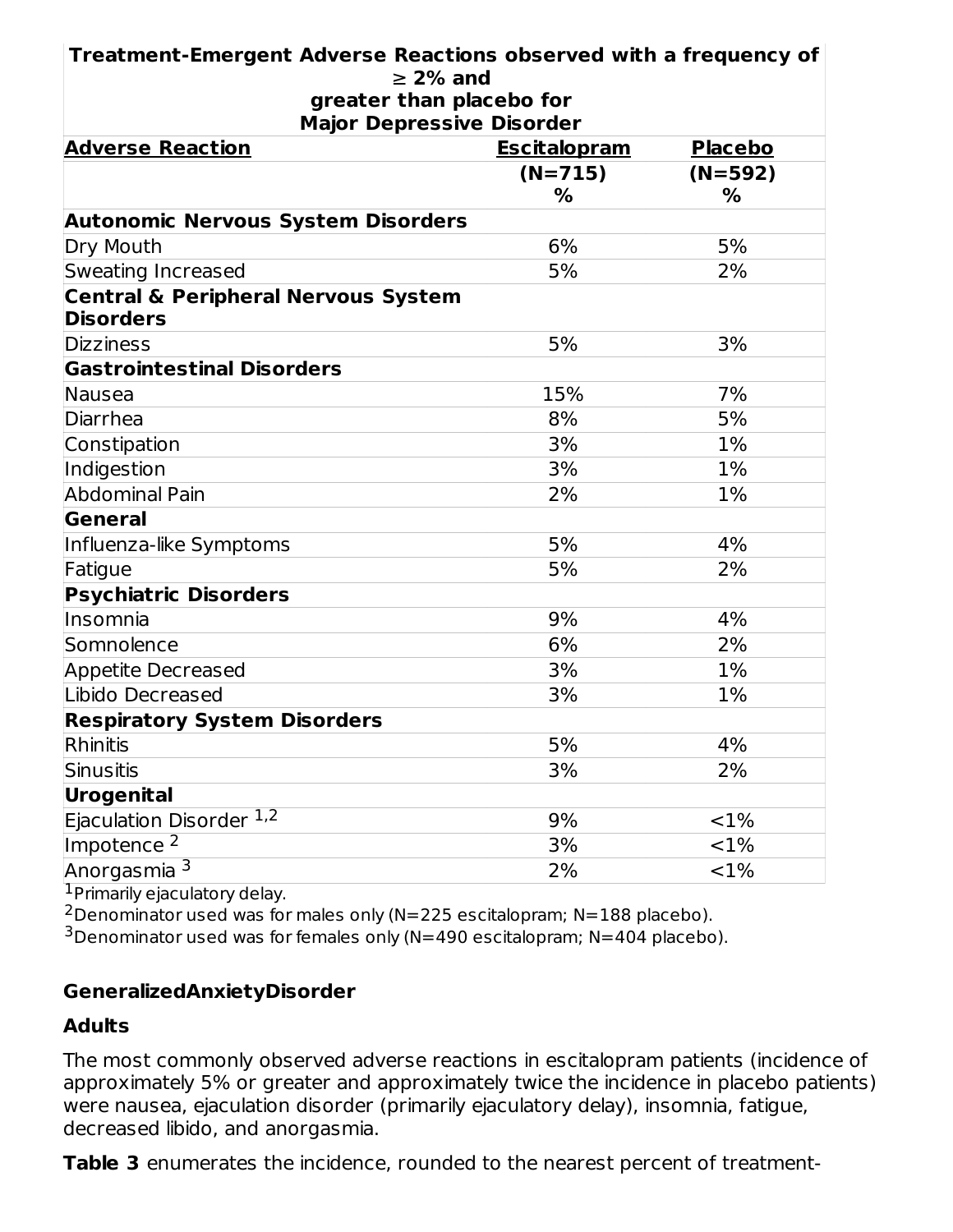emergent adverse events that occurred among 429 GAD patients who received escitalopram 10 to 20 mg/day in placebo-controlled trials. Events included are those occurring in 2% or more of patients treated with escitalopram and for which the incidence in patients treated with escitalopram was greater than the incidence in placebo-treated patients.

| <b>TABLE 3</b>                                                                     |                     |                |  |  |  |
|------------------------------------------------------------------------------------|---------------------|----------------|--|--|--|
| Treatment-Emergent Adverse Reactions observed with a frequency of<br>$\geq$ 2% and |                     |                |  |  |  |
|                                                                                    |                     |                |  |  |  |
| <b>Adverse Reactions</b>                                                           | <b>Escitalopram</b> | <b>Placebo</b> |  |  |  |
|                                                                                    | $(N=429)$           | $(N=427)$      |  |  |  |
|                                                                                    | $\%$                | %              |  |  |  |
| <b>Autonomic Nervous System Disorders</b>                                          |                     |                |  |  |  |
| Dry Mouth                                                                          | 9%                  | 5%             |  |  |  |
| Sweating Increased                                                                 | 4%                  | 1%             |  |  |  |
| <b>Central &amp; Peripheral Nervous System</b>                                     |                     |                |  |  |  |
| <b>Disorders</b>                                                                   |                     |                |  |  |  |
| Headache                                                                           | 24%                 | 17%            |  |  |  |
| Paresthesia                                                                        | 2%                  | 1%             |  |  |  |
| <b>Gastrointestinal Disorders</b>                                                  |                     |                |  |  |  |
| Nausea                                                                             | 18%                 | 8%             |  |  |  |
| Diarrhea                                                                           | 8%                  | 6%             |  |  |  |
| Constipation                                                                       | 5%                  | 4%             |  |  |  |
| Indigestion                                                                        | 3%                  | 2%             |  |  |  |
| Vomiting                                                                           | 3%                  | $1\%$          |  |  |  |
| <b>Abdominal Pain</b>                                                              | 2%                  | $1\%$          |  |  |  |
| Flatulence                                                                         | 2%                  | 1%             |  |  |  |
| Toothache                                                                          | 2%                  | 0%             |  |  |  |
| General                                                                            |                     |                |  |  |  |
| Fatigue                                                                            | 8%                  | 2%             |  |  |  |
| Influenza-like Symptoms                                                            | 5%                  | 4%             |  |  |  |
| <b>Musculoskeletal System Disorder</b>                                             |                     |                |  |  |  |
| Neck/Shoulder Pain                                                                 | 3%                  | 1%             |  |  |  |
| <b>Psychiatric Disorders</b>                                                       |                     |                |  |  |  |
| Somnolence                                                                         | 13%                 | 7%             |  |  |  |
| Insomnia                                                                           | 12%                 | 6%             |  |  |  |
| Libido Decreased                                                                   | 7%                  | 2%             |  |  |  |
| <b>Dreaming Abnormal</b>                                                           | 3%                  | 2%             |  |  |  |
| <b>Appetite Decreased</b>                                                          | 3%                  | 1%             |  |  |  |
| Lethargy                                                                           | 3%                  | 1%             |  |  |  |
| <b>Respiratory System Disorders</b>                                                |                     |                |  |  |  |
| Yawning                                                                            | 2%                  | 1%             |  |  |  |
| Urogenital                                                                         |                     |                |  |  |  |
| Ejaculation Disorder 1,2                                                           | 14%                 | 2%             |  |  |  |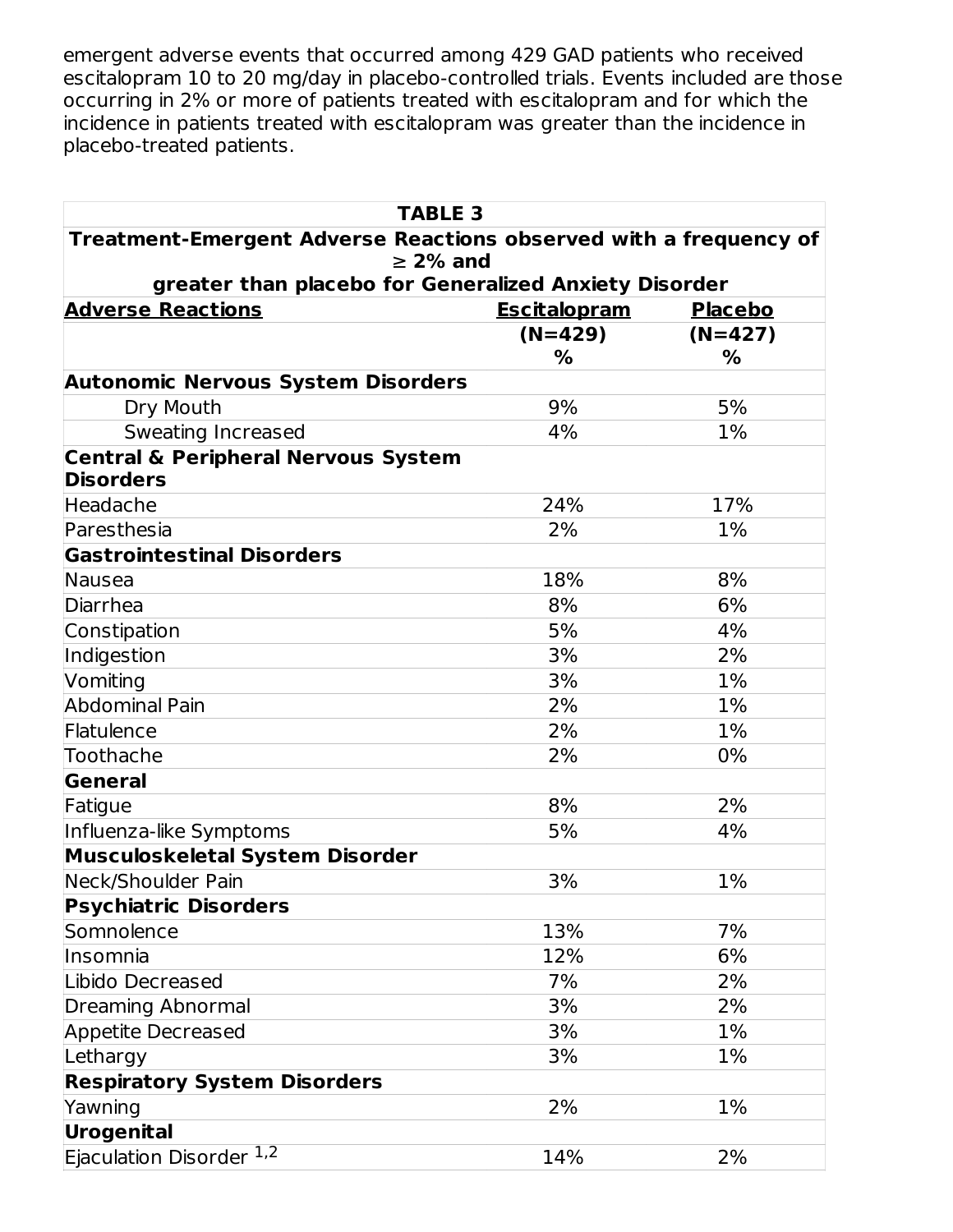| Anorgasmia <sup>3</sup> | 6%<br>L |    |
|-------------------------|---------|----|
| Menstrual Disorder      | 70.     | 1% |
|                         |         |    |

<sup>1</sup> Primarily ejaculatory delay.

 $2$ Denominator used was for males only (N=182 escitalopram; N=195 placebo).

 $3$ Denominator used was for females only (N=247 escitalopram; N=232 placebo).

Dose Dependency of Adverse Reactions

The potential dose dependency of common adverse reactions (defined as an incidence rate of ≥5% in either the 10 mg or 20 mg escitalopram groups) was examined on the basis of the combined incidence of adverse reactions in two fixed-dose trials. The overall incidence rates of adverse events in 10 mg escitalopram-treated patients (66%) was similar to that of the placebo-treated patients (61%), while the incidence rate in 20 mg/day escitalopram-treated patients was greater (86%). Table 4 shows common adverse reactions that occurred in the 20 mg/day escitalopram group with an incidence that was approximately twice that of the 10 mg/day escitalopram group and approximately twice that of the placebo group.

| <b>TABLE 4</b>                                                                                       |           |                     |                     |  |  |
|------------------------------------------------------------------------------------------------------|-----------|---------------------|---------------------|--|--|
| Incidence of Common Adverse Reactions in Patients with<br><b>Major Depressive</b><br><b>Disorder</b> |           |                     |                     |  |  |
| <b>Adverse</b><br><b>Placebo</b><br>10 mg/day<br>20 mg/day<br><b>Reaction</b>                        |           |                     |                     |  |  |
|                                                                                                      | $(N=311)$ | <b>Escitalopram</b> | <b>Escitalopram</b> |  |  |
|                                                                                                      |           | $(N=310)$           | $(N=125)$           |  |  |
| <b>Insomnia</b>                                                                                      | 4%        | 7%                  | 14%                 |  |  |
| <b>Diarrhea</b>                                                                                      | 5%        | 6%                  | 14%                 |  |  |
| <b>Dry Mouth</b>                                                                                     | 3%        | 4%                  | 9%                  |  |  |
| <b>Somnolence</b>                                                                                    | $1\%$     | 4%                  | 9%                  |  |  |
| <b>Dizziness</b>                                                                                     | 2%        | 4%                  | 7%                  |  |  |
| <b>Sweating</b><br><b>Increased</b>                                                                  | ${<}1\%$  | 3%                  | 8%                  |  |  |
| <b>Constipation</b>                                                                                  | $1\%$     | 3%                  | 6%                  |  |  |
| <b>Fatigue</b>                                                                                       | 2%        | 2%                  | 6%                  |  |  |
| <b>Indigestion</b>                                                                                   | $1\%$     | 2%                  | 6%                  |  |  |

Male and Female Sexual Dysfunction with SSRIs

Although changes in sexual desire, sexual performance, and sexual satisfaction often occur as manifestations of a psychiatric disorder, they may also be a consequence of pharmacologic treatment. In particular, some evidence suggests that SSRIs can cause such untoward sexual experiences.

Reliable estimates of the incidence and severity of untoward experiences involving sexual desire, performance, and satisfaction are difficult to obtain, however, in part because patients and physicians may be reluctant to discuss them. Accordingly, estimates of the incidence of untoward sexual experience and performance cited in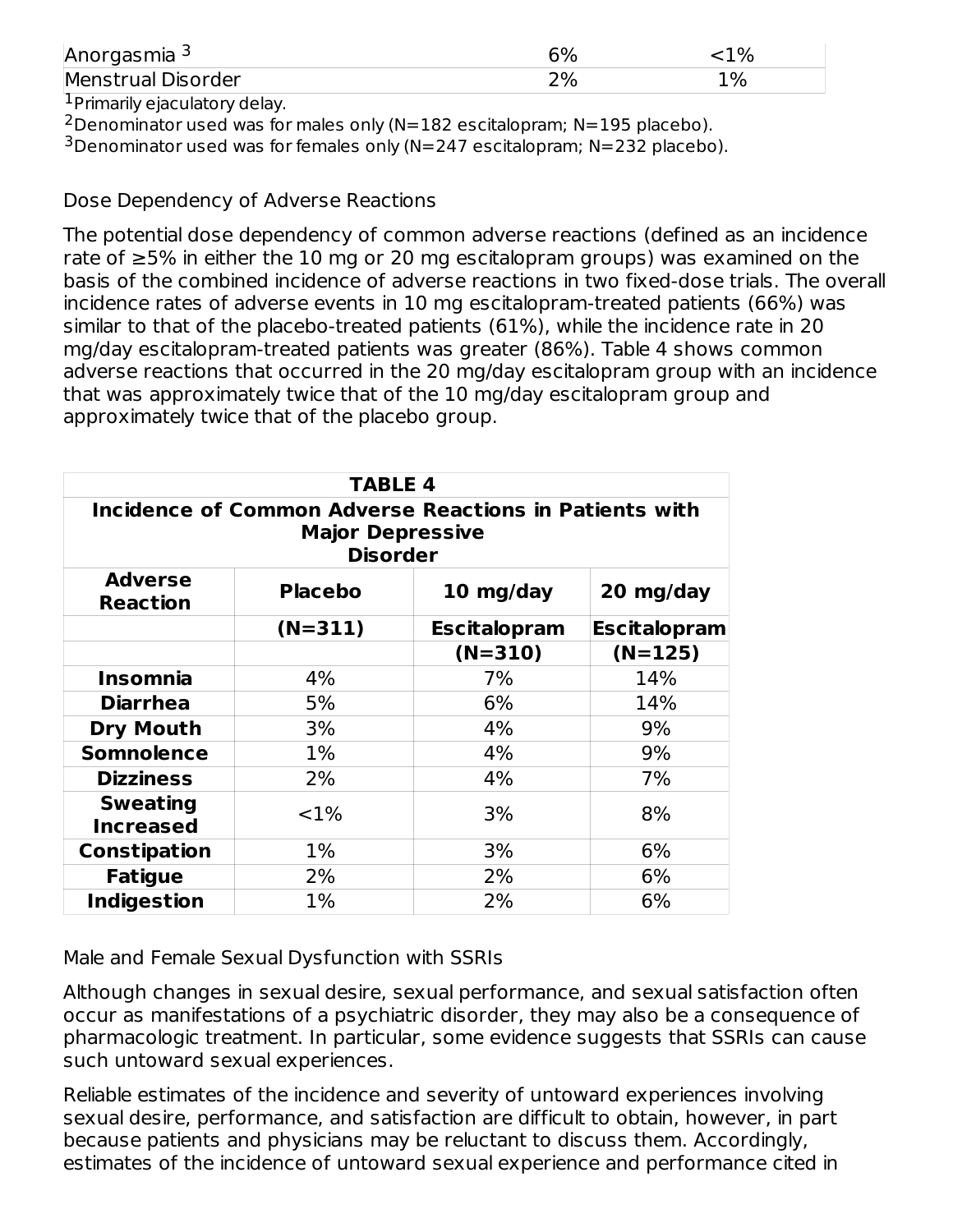product labeling are likely to underestimate their actual incidence.

| <b>TABLE 5</b>                                                         |                        |                 |  |  |  |
|------------------------------------------------------------------------|------------------------|-----------------|--|--|--|
| Incidence of Sexual Side Effects in Placebo-Controlled Clinical Trials |                        |                 |  |  |  |
| <b>Adverse Event</b>                                                   | <b>Escitalopram</b>    | <b>Placebo</b>  |  |  |  |
| In Males Only                                                          |                        |                 |  |  |  |
|                                                                        | $(N=383)$<br>$(N=407)$ |                 |  |  |  |
| Ejaculation Disorder<br>(primarily ejaculatory<br>delay)               | 12%                    | $1\%$           |  |  |  |
| Libido Decreased                                                       | 6%                     | 2%              |  |  |  |
| Impotence                                                              | 2%                     | $< 1\%$         |  |  |  |
|                                                                        |                        | In Females Only |  |  |  |
|                                                                        | $(N=737)$              | $(N=636)$       |  |  |  |
| Libido Decreased                                                       | 3%                     | $1\%$           |  |  |  |
| Anorgasmia                                                             | 3%                     | $< 1\%$         |  |  |  |

There are no adequately designed studies examining sexual dysfunction with escitalopram treatment.

Priapism has been reported with all SSRIs.

While it is difficult to know the precise risk of sexual dysfunction associated with the use of SSRIs, physicians should routinely inquire about such possible side effects.

#### **Vital Sign Changes**

Escitalopram and placebo groups were compared with respect to (1) mean change from baseline in vital signs (pulse, systolic blood pressure, and diastolic blood pressure) and (2) the incidence of patients meeting criteria for potentially clinically significant changes from baseline in these variables. These analyses did not reveal any clinically important changes in vital signs associated with escitalopram treatment. In addition, a comparison of supine and standing vital sign measures in subjects receiving escitalopram indicated that escitalopram treatment is not associated with orthostatic changes.

#### **Weight Changes**

Patients treated with escitalopram in controlled trials did not differ from placebo-treated patients with regard to clinically important change in body weight.

#### **Laboratory Changes**

Escitalopram and placebo groups were compared with respect to (1) mean change from baseline in various serum chemistry, hematology, and urinalysis variables, and (2) the incidence of patients meeting criteria for potentially clinically significant changes from baseline in these variables. These analyses revealed no clinically important changes in laboratory test parameters associated with escitalopram treatment.

#### **ECG Changes**

Electrocardiograms from escitalopram ( $N=625$ ) and placebo ( $N=527$ ) groups were compared with respect to outliers defined as subjects with QT  $_c$  changes over 60 msec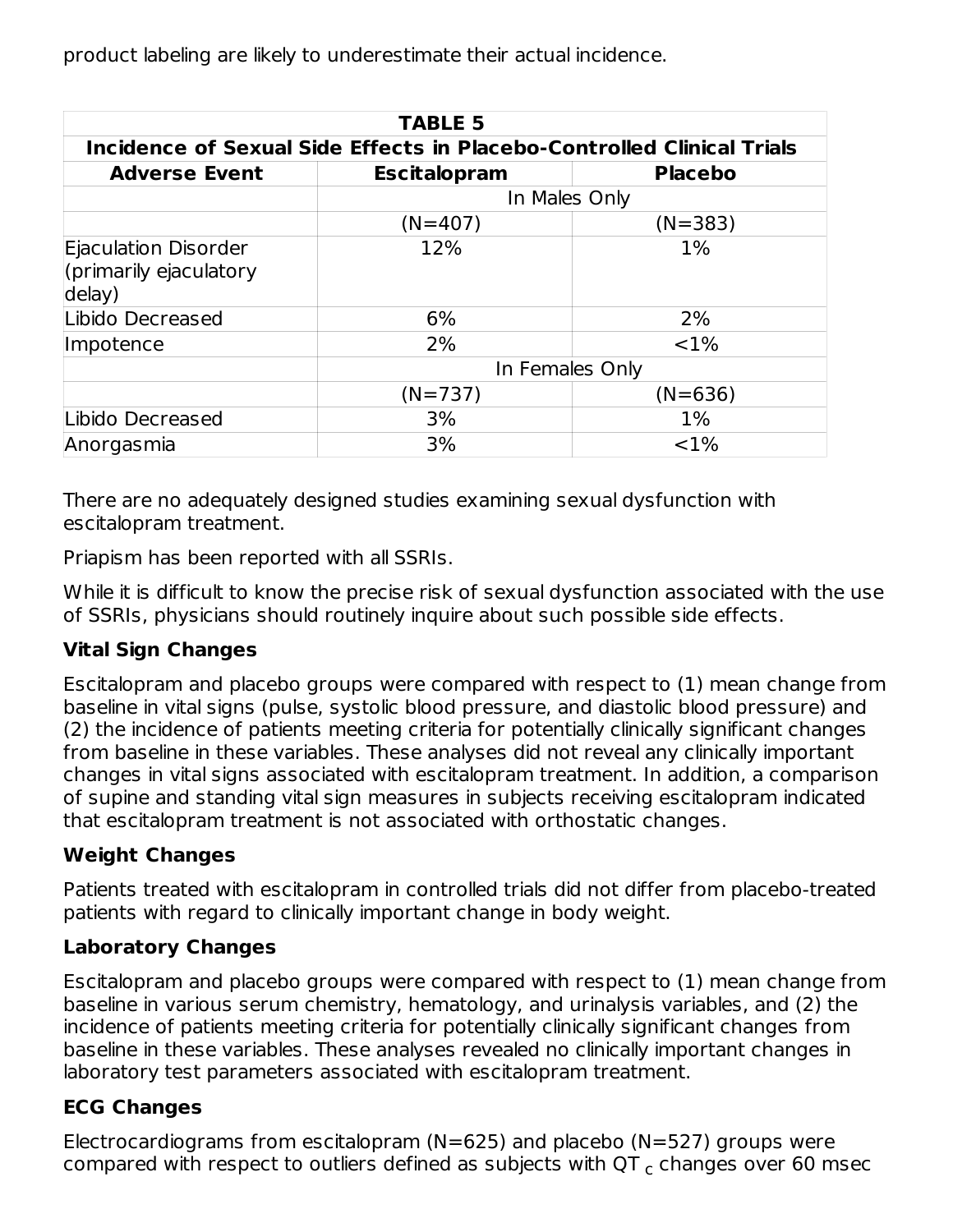from baseline or absolute values over 500 msec post-dose, and subjects with heart rate increases to over 100 bpm or decreases to less than 50 bpm with a 25% change from baseline (tachycardic or bradycardic outliers, respectively). None of the patients in the escitalopram group had a QT  $_{\mathsf{c}}$ F interval >500 msec or a prolongation >60 msec compared to 0.2% of patients in the placebo group. The incidence of tachycardic outliers was 0.2% in the escitalopram and the placebo group. The incidence of bradycardic outliers was 0.5% in the escitalopram group and 0.2% in the placebo group. **communication** 

 $\textsf{QT}_{\textsf{c}}$ F interval was evaluated in a randomized, placebo and active (moxifloxacin 400 mg) controlled cross-over, escalating multiple-dose study in 113 healthy subjects. The maximum mean (95% upper confidence bound) difference from placebo arm were 4.5 (6.4) and 10.7 (12.7) msec for 10 mg and supratherapeutic 30 mg escitalopram given once daily, respectively. Based on the established exposure-response relationship, the predicted QT <sub>c</sub>F change from placebo arm (95% confidence interval) under the C <sub>max</sub> for the dose of 20 mg is 6.6 (7.9) msec. Escitalopram 30 mg given once daily resulted in mean C  $_{\text{max}}$  of 1.7-fold higher than the mean C  $_{\text{max}}$  for the maximum recommended therapeutic dose at steady state (20 mg). The exposure under supratherapeutic 30 mg dose is similar to the steady state concentrations expected in CYP2C19 poor metabolizers following a therapeutic dose of 20 mg.

#### **Other Reactions Observed During the Premarketing Evaluation of Escitalopram Tablets**

Following is a list of treatment-emergent adverse events, as defined in the introduction to the **ADVERSE REACTIONS** section, reported by the 1,428 patients treated with escitalopram tablets for periods of up to one year in double-blind or open-label clinical trials during its premarketing evaluation. The listing does not include those events already listed in **Tables 2 & 3**, those events for which a drug cause was remote and at a rate less than 1% or lower than placebo, those events which were so general as to be uninformative, and those events reported only once which did not have a substantial probability of being acutely life threatening. Events are categorized by body system. Events of major clinical importance are described in the Warnings and Precautions section ( 5).

Cardiovascular - hypertension, palpitation.

Central and Peripheral Nervous System Disorders - light-headed feeling, migraine.

Gastrointestinal Disorders - abdominal cramp, heartburn, gastroenteritis.

General - allergy, chest pain, fever, hot flushes, pain in limb.

Metabolic and Nutritional Disorders - increased weight.

Musculoskeletal System Disorders - arthralgia, myalgia jaw stiffness.

Psychiatric Disorders - appetite increased, concentration impaired, irritability.

Reproductive Disorders/Female - menstrual cramps, menstrual disorder.

Respiratory System Disorders - bronchitis, coughing, nasal congestion, sinus congestion, sinus headache.

Skin and Appendages Disorders - rash.

Special Senses - vision blurred, tinnitus.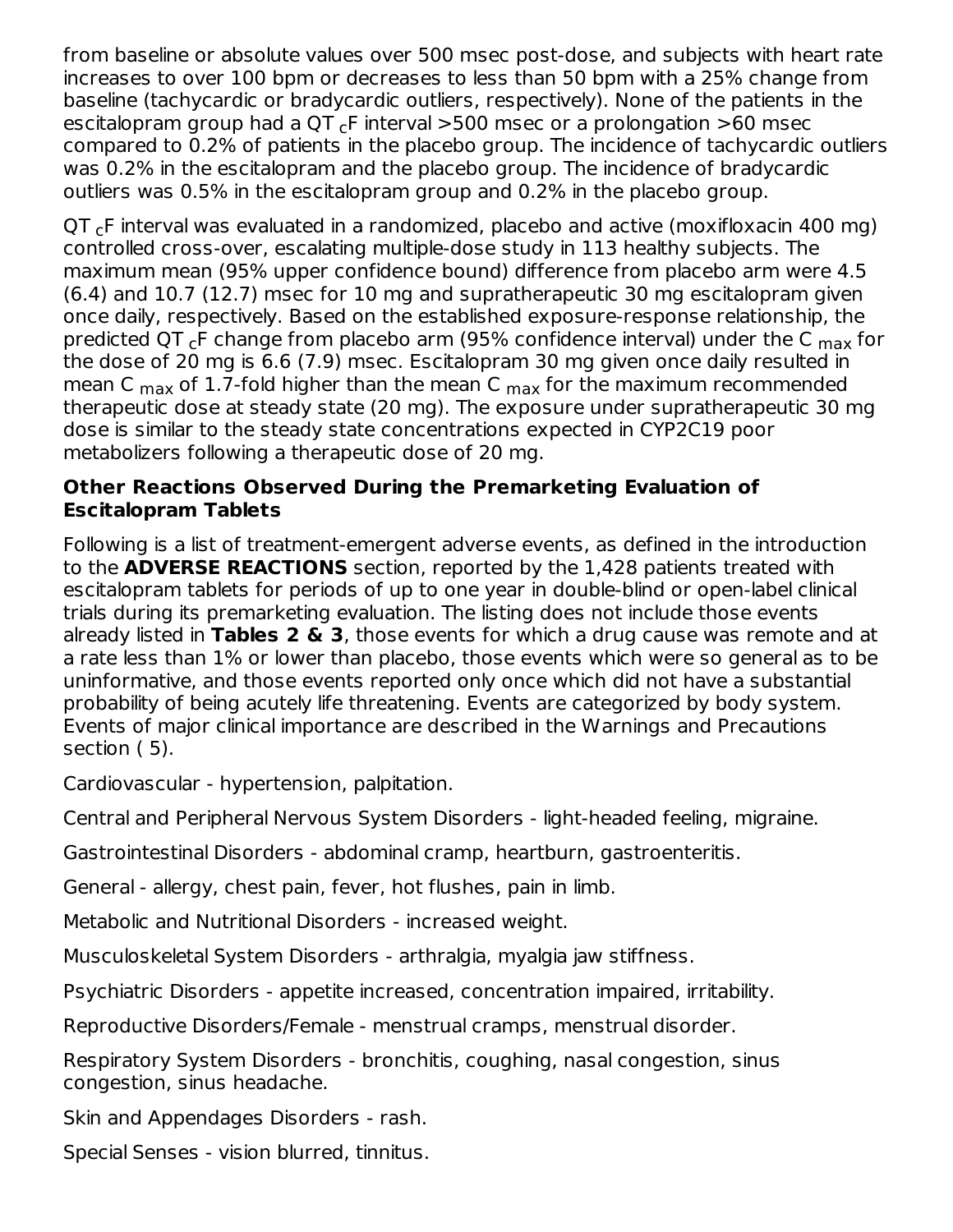Urinary System Disorders - urinary frequency, urinary tract infection.

### **6.2 Post-Marketing Experience**

### **AdverseReactionsReportedSubsequenttotheMarketingofEscitalopram**

The following adverse reactions have been identified during post-approval use of escitalopram. Because these reactions are reported voluntarily from a population of uncertain size, it is always possible to reliably estimate their frequency or establish a causal relationship to drug exposure.

Blood and Lymphatic System Disorders: anemia, agranulocytis, aplastic anemia, hemolytic anemia, idiopathic thrombocytopenia purpura, leukopenia, thrombocytopenia.

Cardiac Disorders: atrial fibrillation, bradycardia, cardiac failure, myocardial infarction, tachycardia, torsade de pointes, ventricular arrhythmia, ventricular tachycardia.

Ear and labyrinth disorders: vertigo

Endocrine Disorders: diabetes mellitus, hyperprolactinemia, SIADH.

Eye Disorders: angle closure glaucoma, diplopia, mydriasis, visual disturbance.

Gastrointestinal Disorder: dysphagia, gastrointestinal hemorrhage, gastroesophageal reflux, pancreatitis, rectal hemorrhage.

General Disorders and Administration Site Conditions: abnormal gait, asthenia, edema, fall, feeling abnormal, malaise.

Hepatobiliary Disorders: fulminant hepatitis, hepatic failure, hepatic necrosis, hepatitis.

Immune System Disorders: allergic reaction, anaphylaxis.

Investigations: bilirubin increased, decreased weight, electrocardiogram QT prolongation, hepatic enzymes increased, hypercholesterolemia, INR increased, prothrombin decreased.

Metabolism and Nutrition Disorders: hyperglycemia, hypoglycemia, hypokalemia, hyponatremia.

Musculoskeletal and Connective Tissue Disorders: muscle cramp, muscle stiffness, muscle weakness, rhabdomyolysis.

Nervous System Disorders: akathisia, amnesia, ataxia, choreoathetosis, cerebrovascular accident, dysarthria, dyskinesia, dystonia, extrapyramidal disorders, grand mal seizures (or convulsions), hypoaesthesia, myoclonus, nystagmus, Parkinsonism, restless legs, seizures, syncope, tardive dyskinesia, tremor.

Pregnancy, Puerperium and Perinatal Conditions: spontaneous abortion.

Psychiatric Disorders: acute psychosis, aggression, agitation, anger, anxiety, apathy, completed suicide, confusion, depersonalization, depression aggravated, delirium, delusion, disorientation, feeling unreal, hallucinations (visual and auditory), mood swings, nervousness, nightmare, panic reaction, paranoia, restlessness, self-harm or thoughts of self-harm, suicide attempt, suicidal ideation, suicidal tendency.

Renal and Urinary Disorders: acute renal failure, dysuria, urinary retention.

Reproductive System and Breast Disorders: menorrhagia, priapism.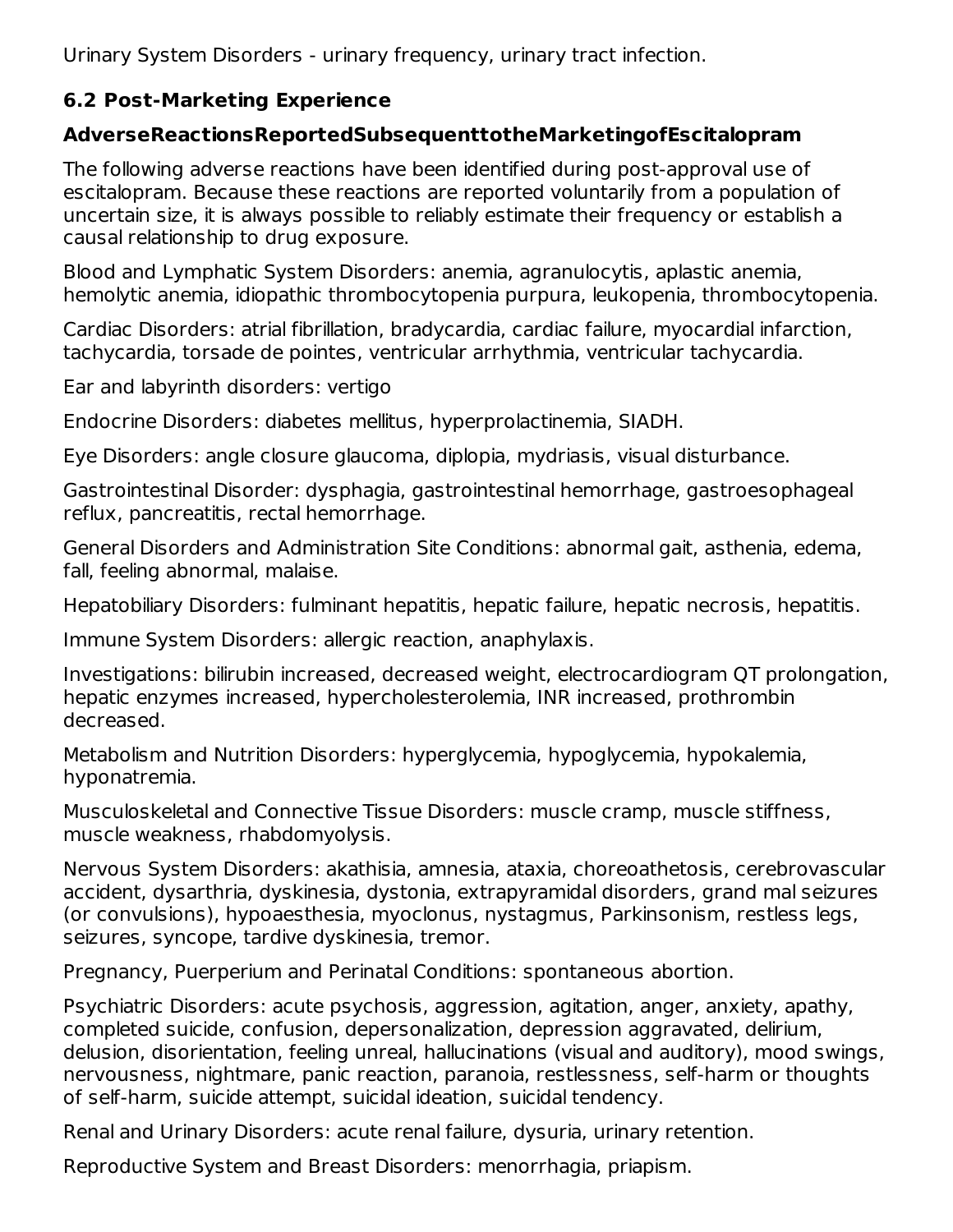Respiratory, Thoracic and Mediastinal Disorders: dyspnea, epistaxis, pulmonary embolism, pulmonary hypertension of the newborn.

Skin and Subcutaneous Tissue Disorders: alopecia, angioedema, dermatitis, ecchymosis, erythema multiforme, photosensitivity reaction, Stevens Johnson Syndrome, toxic epidermal necrolysis, urticaria.

Vascular Disorders: deep vein thrombosis, flushing, hypertensive crisis, hypotension, orthostatic hypotension, phlebitis, thrombosis.

### **7 DRUG INTERACTIONS**

### **7.1 Monoamine Oxidase Inhibitors (MAOIs)**

[See Dosage and Administration ( 2.5 and 2.6), Contraindications ( 4.1) and Warnings and Precautions ( 5.2) ].

### **7.2 Serotonergic Drugs**

[See Dosage and Administration ( 2.5 and 2.6), Contraindications ( 4.1) and Warnings and Precautions ( 5.2) ].

#### **7.3 Triptans**

There have been rare postmarketing reports of serotonin syndrome with use of an SSRI and a triptan. If concomitant treatment of escitalopram with a triptan is clinically warranted, careful observation of the patient is advised, particularly during treatment initiation and dose increases [ seeWarningsandPrecautions( 5.2) ].

### **7.4 CNS Drugs**

Given the primary CNS effects of escitalopram, caution should be used when it is taken in combination with other centrally acting drugs.

### **7.5 Alcohol**

Although escitalopram did not potentiate the cognitive and motor effects of alcohol in a clinical trial, as with other psychotropic medications, the use of alcohol by patients taking escitalopram is not recommended.

### **7.6 Drugs That Interfere With Hemostasis (NSAIDs, Aspirin, Warfarin, etc.)**

Serotonin release by platelets plays an important role in hemostasis. Epidemiological studies of the case-control and cohort design that have demonstrated an association between use of psychotropic drugs that interfere with serotonin reuptake and the occurrence of upper gastrointestinal bleeding have also shown that concurrent use of an NSAID or aspirin may potentiate the risk of bleeding. Altered anticoagulant effects, including increased bleeding, have been reported when SSRIs and SNRIs are coadministered with warfarin. Patients receiving warfarin therapy should be carefully monitored when escitalopram is initiated or discontinued.

### **7.7 Cimetidine**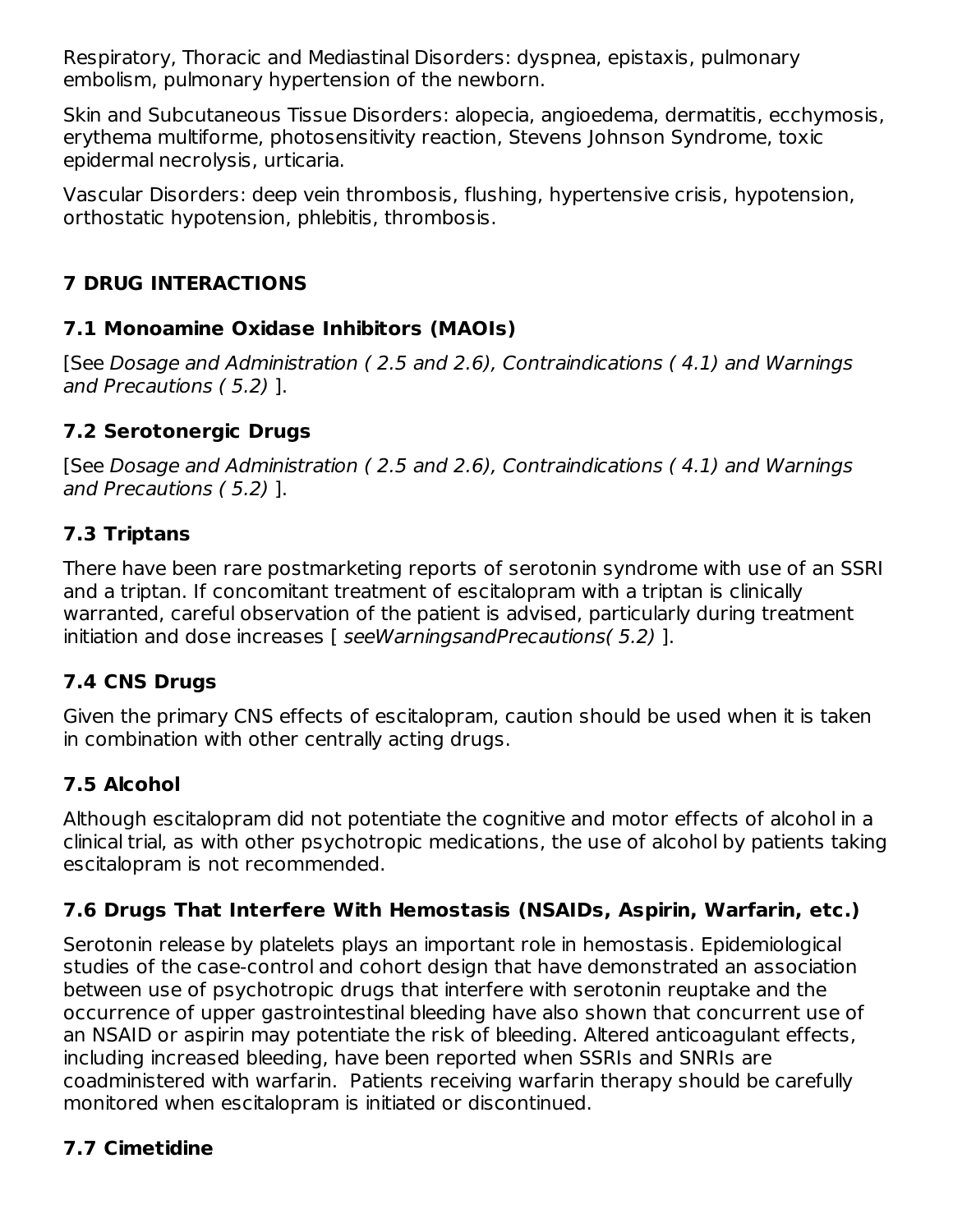In subjects who had received 21 days of 40 mg/day racemic citalopram, combined administration of 400 mg twice a day cimetidine for 8 days resulted in an increase in citalopram AUC and C <sub>max</sub> of 43% and 39%, respectively. The clinical significance of these findings is unknown.

### **7.8 Digoxin**

In subjects who had received 21 days of 40 mg/day racemic citalopram, combined administration of citalopram and digoxin (single dose of 1 mg) did not significantly affect the pharmacokinetics of either citalopram or digoxin.

### **7.9 Lithium**

Coadministration of racemic citalopram (40 mg/day for 10 days) and lithium (30 mmol/day for 5 days) had no significant effect on the pharmacokinetics of citalopram or lithium. Nevertheless, plasma lithium levels should be monitored with appropriate adjustment to the lithium dose in accordance with standard clinical practice. Because lithium may enhance the serotonergic effects of escitalopram, caution should be exercised when escitalopram and lithium are coadministered.

### **7.10 Pimozide and Celexa**

In a controlled study, a single dose of pimozide 2 mg co-administered with racemic citalopram 40 mg given once daily for 11 days was associated with a mean increase in  $\textsf{QT}_\textsf{c}$  values of approximately 10 msec compared to pimozide given alone. Racemic citalopram did not alter the mean AUC or C  $_{\sf max}$  of pimozide. The mechanism of this pharmacodynamic interaction is not known.

#### **7.11 Sumatriptan**

There have been rare postmarketing reports describing patients with weakness, hyperreflexia, and incoordination following the use of an SSRI and sumatriptan. If concomitant treatment with sumatriptan and an SSRI (e.g., fluoxetine, fluvoxamine, paroxetine, sertraline, citalopram, escitalopram) is clinically warranted, appropriate observation of the patient is advised.

### **7.12 Theophylline**

Combined administration of racemic citalopram (40 mg/day for 21 days) and the CYP1A2 substrate theophylline (single dose of 300 mg) did not affect the pharmacokinetics of theophylline. The effect of theophylline on the pharmacokinetics of citalopram was not evaluated.

#### **7.13 Warfarin**

Administration of 40 mg/day racemic citalopram for 21 days did not affect the pharmacokinetics of warfarin, a CYP3A4 substrate. Prothrombin time was increased by 5%, the clinical significance of which is unknown.

#### **7.14 Carbamazepine**

Combined administration of racemic citalopram (40 mg/day for 14 days) and carbamazepine (titrated to 400 mg/day for 35 days) did not significantly affect the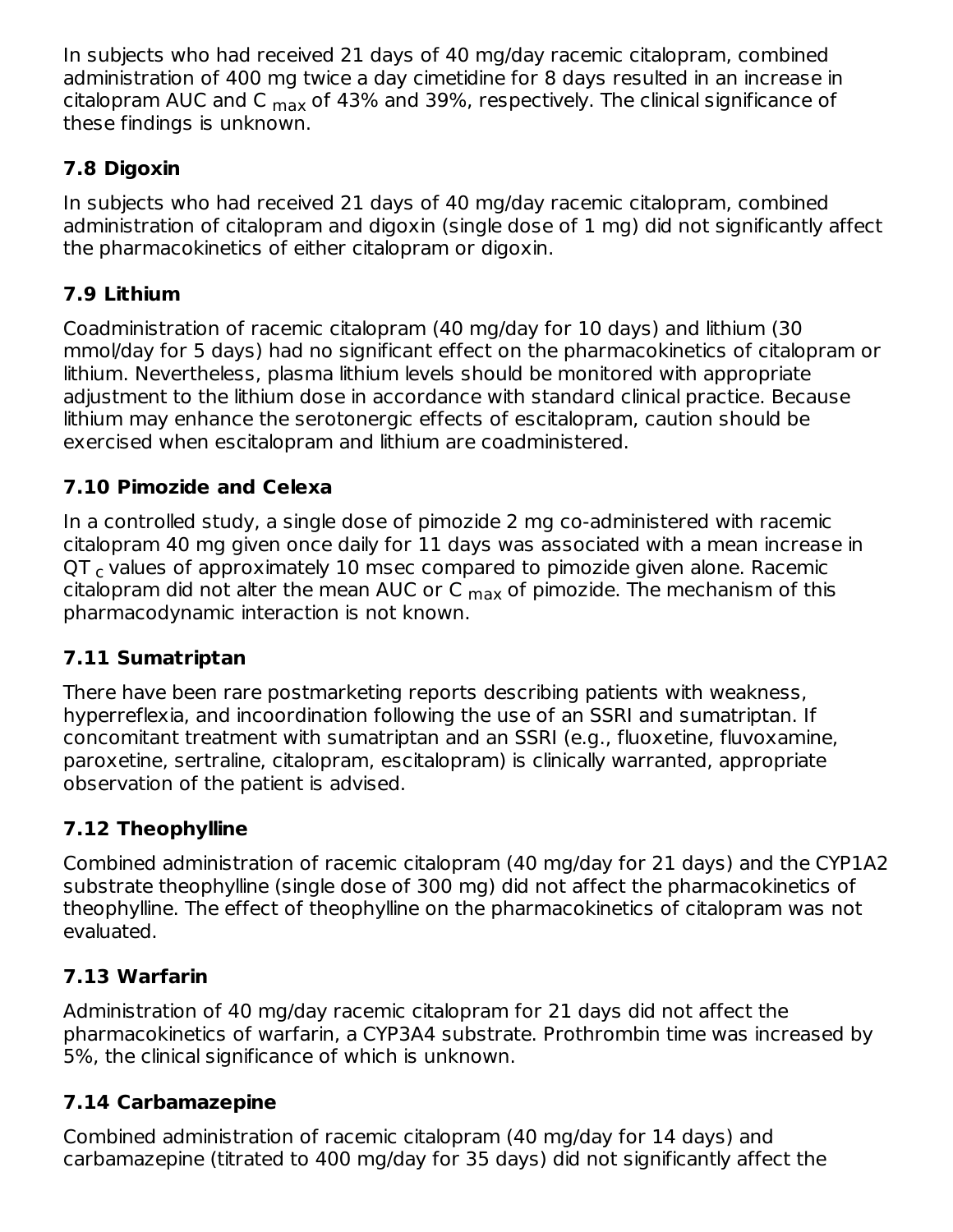pharmacokinetics of carbamazepine, a CYP3A4 substrate. Although trough citalopram plasma levels were unaffected, given the enzyme-inducing properties of carbamazepine, the possibility that carbamazepine might increase the clearance of escitalopram should be considered if the two drugs are coadministered.

### **7.15 Triazolam**

Combined administration of racemic citalopram (titrated to 40 mg/day for 28 days) and the CYP3A4 substrate triazolam (single dose of 0.25 mg) did not significantly affect the pharmacokinetics of either citalopram or triazolam.

### **7.16 Ketoconazole**

Combined administration of racemic citalopram (40 mg) and ketoconazole (200 mg), a potent CYP3A4 inhibitor, decreased the C <sub>max</sub> and AUC of ketoconazole by 21% and 10%, respectively, and did not significantly affect the pharmacokinetics of citalopram.

## **7.17 Ritonavir**

Combined administration of a single dose of ritonavir (600 mg), both a CYP3A4 substrate and a potent inhibitor of CYP3A4, and escitalopram (20 mg) did not affect the pharmacokinetics of either ritonavir or escitalopram.

## **7.18 CYP3A4 and -2C19 Inhibitors**

Invitro studies indicated that CYP3A4 and -2C19 are the primary enzymes involved in the metabolism of escitalopram. However, coadministration of escitalopram (20 mg) and ritonavir (600 mg), a potent inhibitor of CYP3A4, did not significantly affect the pharmacokinetics of escitalopram. Because escitalopram is metabolized by multiple enzyme systems, inhibition of a single enzyme may not appreciably decrease escitalopram clearance.

## **7.19 Drugs Metabolized by Cytochrome P4502D6**

Invitro studies did not reveal an inhibitory effect of escitalopram on CYP2D6. In addition, steady state levels of racemic citalopram were not significantly different in poor metabolizers and extensive CYP2D6 metabolizers after multiple-dose administration of citalopram, suggesting that coadministration, with escitalopram, of a drug that inhibits CYP2D6, is unlikely to have clinically significant effects on escitalopram metabolism. However, there are limited invivo data suggesting a modest CYP2D6 inhibitory effect for escitalopram, i.e., coadministration of escitalopram (20 mg/day for 21 days) with the tricyclic antidepressant desipramine (single dose of 50 mg), a substrate for CYP2D6, resulted in a 40% increase in C  $_{\sf max}$  and a 100% increase in AUC of desipramine. The clinical significance of this finding is unknown. Nevertheless, caution is indicated in the coadministration of escitalopram and drugs metabolized by CYP2D6.

## **7.20 Metoprolol**

Administration of 20 mg/day escitalopram tablets for 21 days in healthy volunteers resulted in a 50% increase in C <sub>max</sub> and 82% increase in AUC of the beta-adrenergic blocker metoprolol (given in a single dose of 100 mg). Increased metoprolol plasma levels have been associated with decreased cardioselectivity. Coadministration of escitalopram and metoprolol had no clinically significant effects on blood pressure or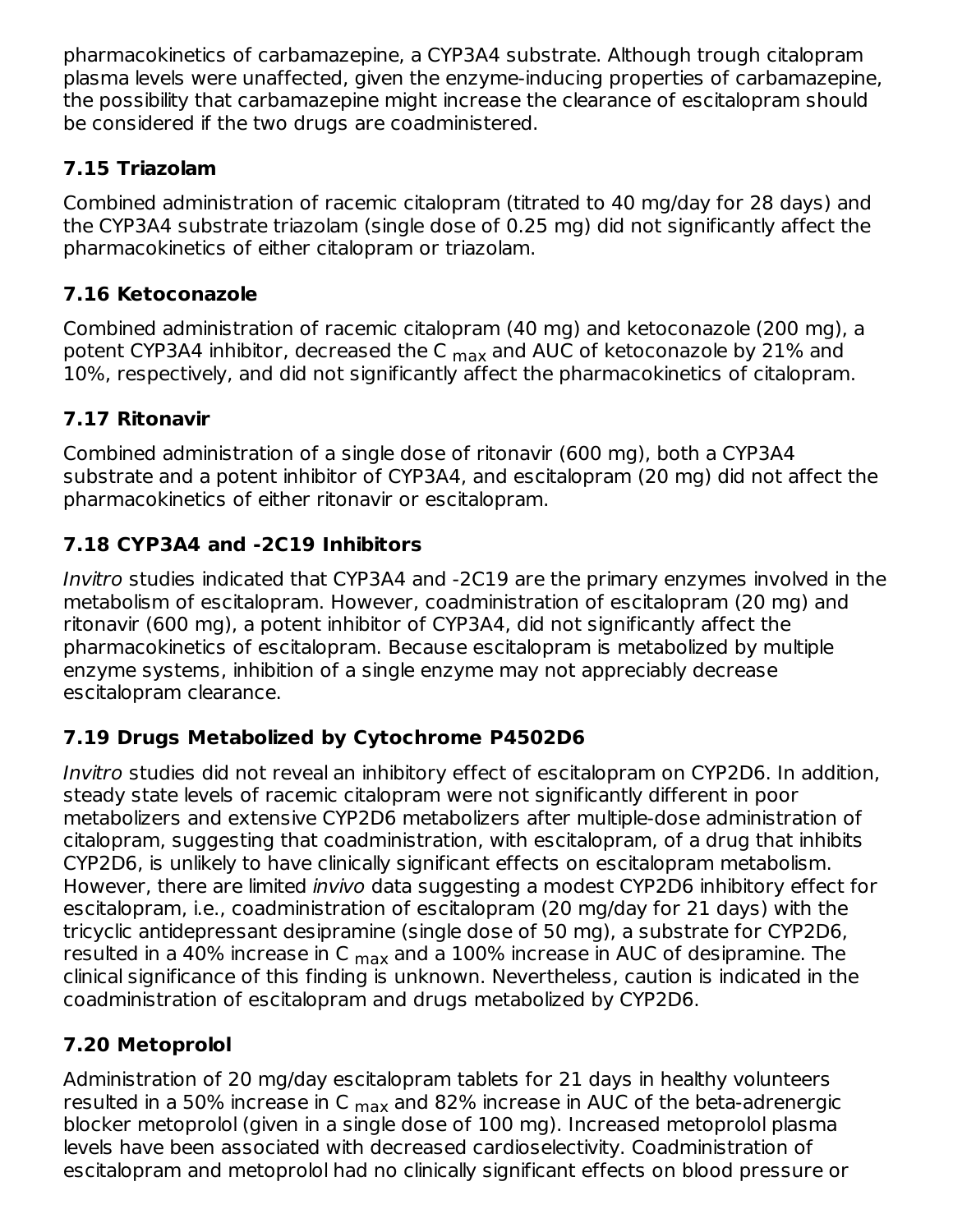heart rate.

### **7.21 Electroconvulsive Therapy (ECT)**

There are no clinical studies of the combined use of ECT and escitalopram.

### **8 USE IN SPECIFIC POPULATIONS**

#### **8.1 Pregnancy**

#### Pregnancy Exposure Registry

There is a pregnancy exposure registry that monitors pregnancy outcomes in women exposed to antidepressants during pregnancy. Healthcare providers are encouraged to register patients by calling the National Pregnancy Registry for Antidepressants at 1- 844-405-6185 or visiting online at https://womensmentalhealth.org/clinical-and-researchprograms/pregnancyregisitry/antidepressants/

#### Risk Summary

Available data from published epidemiologic studies and postmarketing reports have not established risk of major birth defects or miscarriage. There are risks of persistent pulmonary hypertension of the newborn (PPHN) (see Data) and poor neonatal adaptation (see Clinical Considerations) with exposure to selective serotonin reuptake inhibitors (SSRIs), including escitalopram, during pregnancy. There are risks associated with untreated depression in pregnancy (see Clinical Considerations).

In animal reproduction studies, both escitalopram and racemic citalopram have been shown to have adverse effects on embryo/fetal and postnatal development, including fetal structural abnormalities, when administered at doses greater than human therapeutic doses (see Data).

The estimated background risk of major birth defects and miscarriage for the indicated population is unknown. All pregnancies have a background risk of birth defect, loss, or other adverse outcomes. In the U.S. general population, the estimated background risk major birth defects and miscarriage in the clinically recognized pregnancies is 2 to 4% and 15 to 20%, respectively.

#### Clinical Considerations

#### Disease-associated maternal risk and/or embryo/fetal risk

Women who discontinue antidepressants are more likely to experience a relapse of major depression than women who continue antidepressants. This finding is from a prospective longitudinal study of 201 pregnant women with a history of major depression, who were euthymic and taking antidepressants at the beginning of pregnancy. Consider the risk of untreated depression when discontinuing or changing treatment with antidepressant medication during pregnancy and postpartum.

#### Fetal/Neonatal adverse reactions

Neonates exposed to SSRIs or SNRIs, including escitalopram, late in third trimester have developed complications requiring prolonged hospitalization, respiratory support, and tube feeding. Such complications can arise immediately upon delivery. Reported clinical findings have included respiratory distress, cyanosis, apnea, seizures, temperature instability, feeding difficulty, vomiting, hypoglycemia, hypotonia, hypertonia, hyperreflexia, tremor, jitteriness, irritability, and constant crying. These features are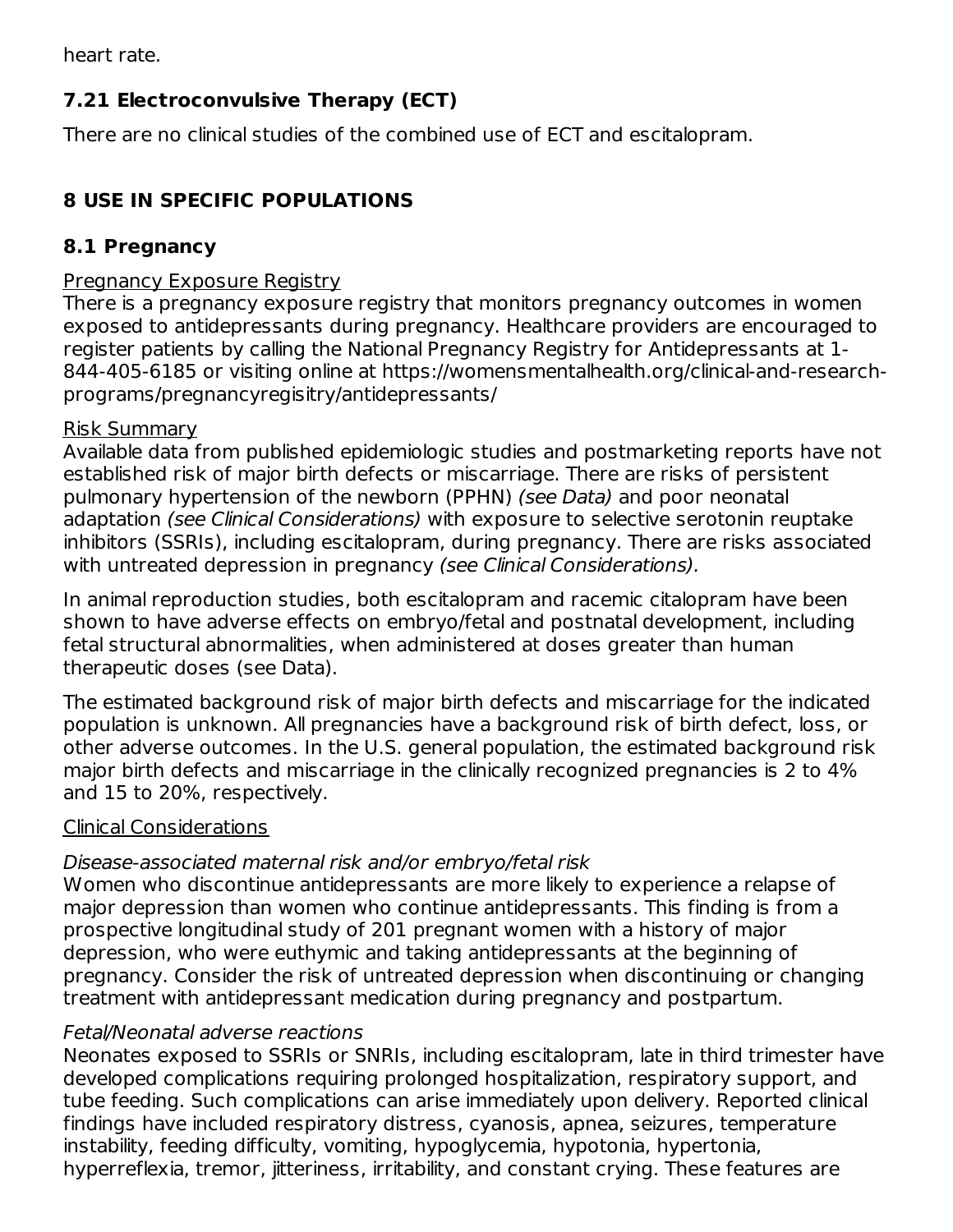consistent with either a direct toxic effect of SSRIs and SNRIs or, possibly, a drug discontinuation syndrome. It should be noted that, in some cases, the clinical picture is consistent with serotonin syndrome [see Warnings and Precautions ( 5.2)] .

#### Data

#### Human Data

Exposure to SSRIs, particularly later in pregnancy, may increase the risk for PPHN. PPHN occurs in 1 to 2 per 1,000 live births in the general populations and is associated with substantial neonatal morbidity and mortality.

#### Animal Data

In a rat embryo/fetal development study, oral administration of escitalopram (56, 112, or 150 mg/kg/day) to pregnant animals during the period of organogenesis resulted in decreased fetal body weight and associated delays in ossification at the two higher doses [approximately  $\geq$  55 times the maximum recommended human dose (MRHD) of 20 mg/day on a mg/m2 basis]. Maternal toxicity (clinical signs and decreased body weight gain and food consumption), mild at 56 mg/kg/day, was present at all dose levels. The developmental no-effect dose of 56 mg/kg/day is approximately 27 times the MRHD of 20 mg on a mg/m2 basis. No malformations were observed at any of the doses tested (as high as 73 times the MRHD on a mg/m2 basis.

When female rats were treated with escitalopram (6, 12, 24, 48 mg/kg/day) during pregnancy and through weaning, slightly increased offspring mortality and growth retardation were notes art 48 mg/kg/day which approximately 23 times the MRHD of 20 mg on a mg/m <sup>2</sup> basis. Slight maternal toxicity (clinical signs and decreased body weight gain and food consumption) was seen at this dose. Slightly increased offspring mortality was also seen at 24 mg/kg/day. The no-effect dose was 12 mg/kg/day which is approximately 6 times the MRHD of 20 mg on a mg/m  $^2$  basis.

In two rat embryo/fetal development studies, oral administration of racemic citalopram (32, 56, or 112 mg/kg/day) to pregnant animals during the period of organogenesis resulted in decreased embryo/fetal growth and survival and an increased incidence of fetal abnormalities (including cardiovascular and skeletal defects) at the high dose, which is approximately 18 times the MRHD of 60 mg/day on a mg/m  $^2$  basis. The dose was also associated with maternal toxicity (clincial signs, decreased bodey weight gain). The developmental no-effect dose was 56 mg/kg/day is approximately 9 times the MRHD on a mg/m <sup>2</sup> basis. In a rabbit study, no adverse effects on embryo/fetal development were observed at doses of racemic citalopram of up to 16 mg/kg/day, or approximately 5 times the MRHD on a mg/m  $^2$  basis. Thus, developmental effects of racemic citalopram were observed at a maternally toxic dose in the rat and were not observed in the rabbit.

When female rats were treated with racemic citalopram (4.8, 12.8, or 32 mg/kg/day) from late gestation through weaning, increased offspring mortality during the first 4 days after birth and persistent offspring growth retardation were observed at the highest dose, which is approximately 5 times the MRHD of 60 mg on a mg/m2 basis. Similar effects on offspring mortality and growth were seen when dams were treated throughout gestation and early lactation at doses  $\geq 24$  mg/kg/day, approximately 4 times the MRHD on a mg/m2 basis. A no-effect dose was not determined in that study.

### **8.2 Lactation**

Risk Summary Data from the published literature report the presence of escitalopram and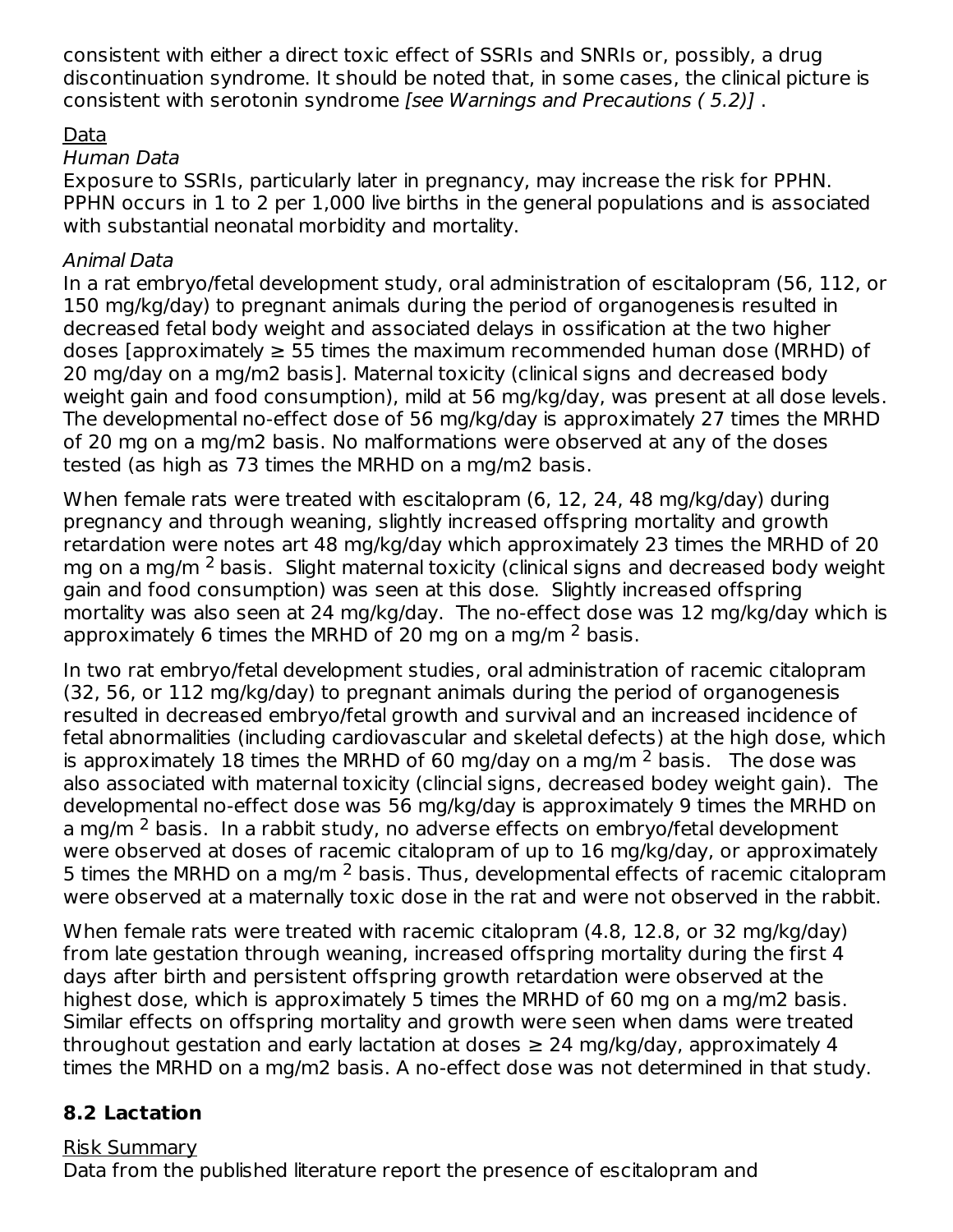desmethylescitalopram in human milk (see Data). There are reports of excessive sedation, restlessness, agitation, poor feeding and poor weight gain in infants exposed to escitalopram, through breast milk (see Clinical Considerations). There are no data on the effects of escitalopram or its metabolites on milk production. The developmental and health benefits of breastfeeding should be considered along with the mother's clinical need for escitalopram and any potential adverse effects on the breastfed child from escitalopram or from the underlying maternal condition.

#### Clinical Considerations

Infants exposed to escitalopram should be monitored for excess sedation, restlessness, agitation, poor feeding and poor weight gain.

#### Data

A study of 8 nursing mothers on escitalopram with daily doses of 10 to 20 mg/day showed that exclusively breast-fed infants receive approximately 3.9% of the maternal weight-adjusted dose of escitalopram and 1.7% of the maternal weight-adjusted dose of desmethylcitalopram.

### **8.4 Pediatric Use**

The safety and effectiveness of escitalopram have been established in adolescents (12 to 17 years of age) for the treatment of major depressive disorder [ see Clinical Studies ( 14.1) ]. Although maintenance efficacy in adolescent patients with major depressive disorder has not been systematically evaluated, maintenance efficacy can be extrapolated from adult data along with comparisons of escitalopram pharmacokinetic parameters in adults and adolescent patients.

The safety and effectiveness of escitalopram have not been established in pediatric (younger than 12 years of age) patients with major depressive disorder. In a 24-week, open-label safety study in 118 children (aged 7 to 11 years) who had major depressive disorder, the safety findings were consistent with the known safety and tolerability profile for escitalopram.

Safety and effectiveness of escitalopram has not been established in pediatric patients less than 18 years of age with Generalized Anxiety Disorder.

Decreased appetite and weight loss have been observed in association with the use of SSRIs. Consequently, regular monitoring of weight and growth should be performed in children and adolescents treated with an SSRI such as escitalopram.

### **8.5 Geriatric Use**

Approximately 6% of the 1,144 patients receiving escitalopram in controlled trials of escitalopram in major depressive disorder and GAD were 60 years of age or older; elderly patients in these trials received daily doses of escitalopram between 10 and 20 mg. The number of elderly patients in these trials was insufficient to adequately assess for possible differential efficacy and safety measures on the basis of age. Nevertheless, greater sensitivity of some elderly individuals to effects of escitalopram cannot be ruled out.

SSRIs and SNRIs, including escitalopram, have been associated with cases of clinically significant hyponatremia in elderly patients, who may be at greater risk for this adverse event [ seeHyponatremia ( 5.6) ].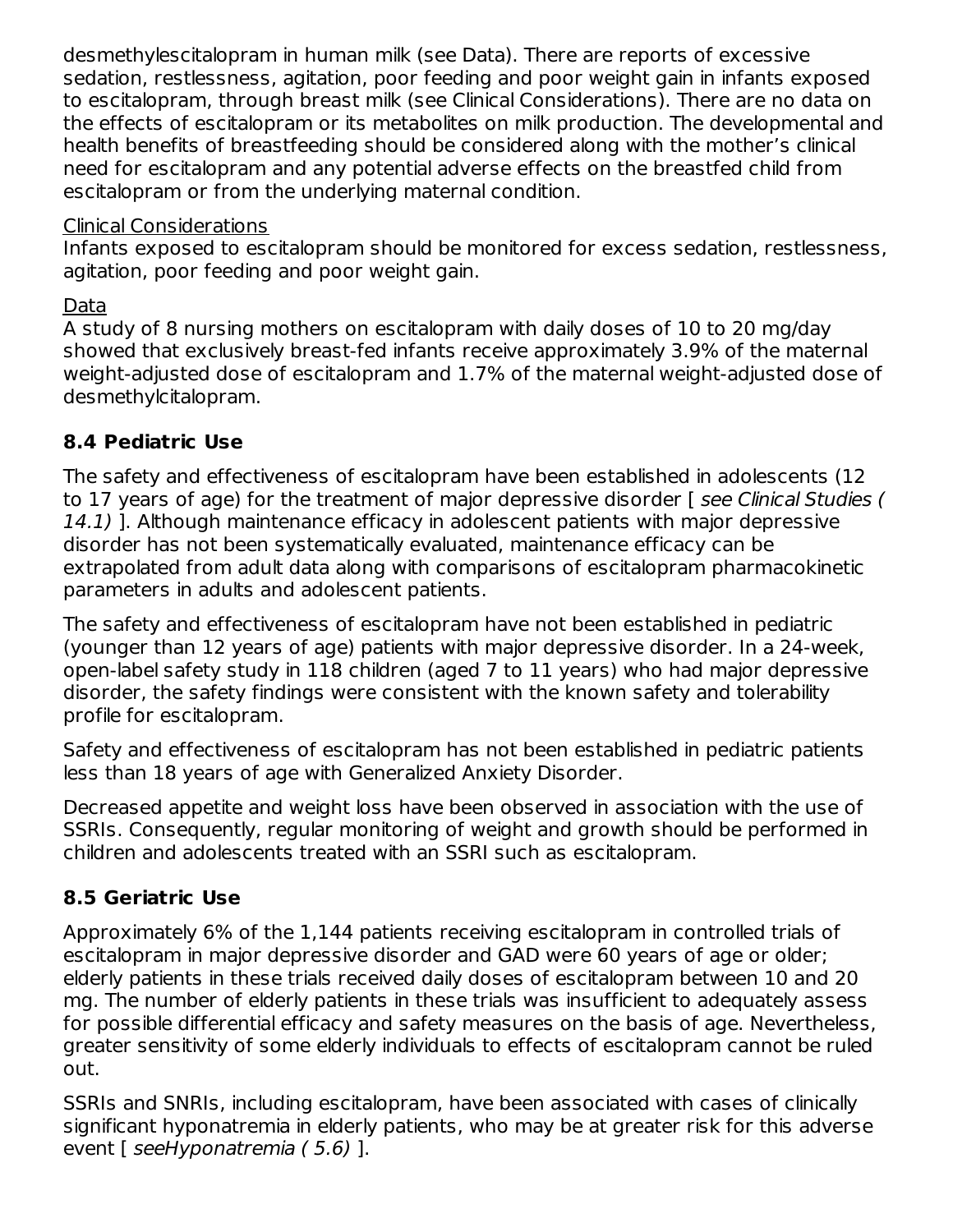In two pharmacokinetic studies, escitalopram half-life was increased by approximately 50% in elderly subjects as compared to young subjects and C <sub>max</sub> was unchanged [ *see* Clinical Pharmacology ( 12.3) ]. 10 mg/day is the recommended dose for elderly patients [ see Dosage and Administration (2.3) ].

Of 4,422 patients in clinical studies of racemic citalopram, 1,357 were 60 and over, 1,034 were 65 and over, and 457 were 75 and over. No overall differences in safety or effectiveness were observed between these subjects and younger subjects, and other reported clinical experience has not identified differences in responses between the elderly and younger patients, but again, greater sensitivity of some elderly individuals cannot be ruled out.

### **9 DRUG ABUSE AND DEPENDENCE**

#### **9.2 Abuse and Dependence**

#### Physical and Psychological Dependence

Animal studies suggest that the abuse liability of racemic citalopram is low. Escitalopram has not been systematically studied in humans for its potential for abuse, tolerance, or physical dependence. The premarketing clinical experience with escitalopram did not reveal any drug-seeking behavior. However, these observations were not systematic and it is not possible to predict on the basis of this limited experience the extent to which a CNS-active drug will be misused, diverted, and/or abused once marketed. Consequently, physicians should carefully evaluate escitalopram patients for history of drug abuse and follow such patients closely, observing them for signs of misuse or abuse (e.g., development of tolerance, incrementations of dose, drug-seeking behavior).

### **10 OVERDOSAGE**

#### **10.1 Human Experience**

The following have been reported with escitalopram tablet overdosage:

- Seizures, which may be delayed, and altered mental status including coma.
- Cardiovascular toxicity, which may be delayed, incuding QRS, and QTc interval prolongation, wide complex tachyarrhythmias, and torsade de pointes. Hypertension most commonly seen, but rarely can see hypotension alone or with co-ingestants incuding alcohol.
- Serotonin syndrome (patients with a multiple drug overdosage with other proserotonergic drugs may have a higher risk).

Prolonged cardiac monitoring is recommended in escitalopram tablets overdosage ingestations due to the arrhythmia risk.

Gastrointestinal decontamination with activated charcoal should be considered in patients who present early after a escitalopram overdose.

Consider contacting a poison center (1-800-221-2222) or a medical toxicologist for overdosage management recommendations.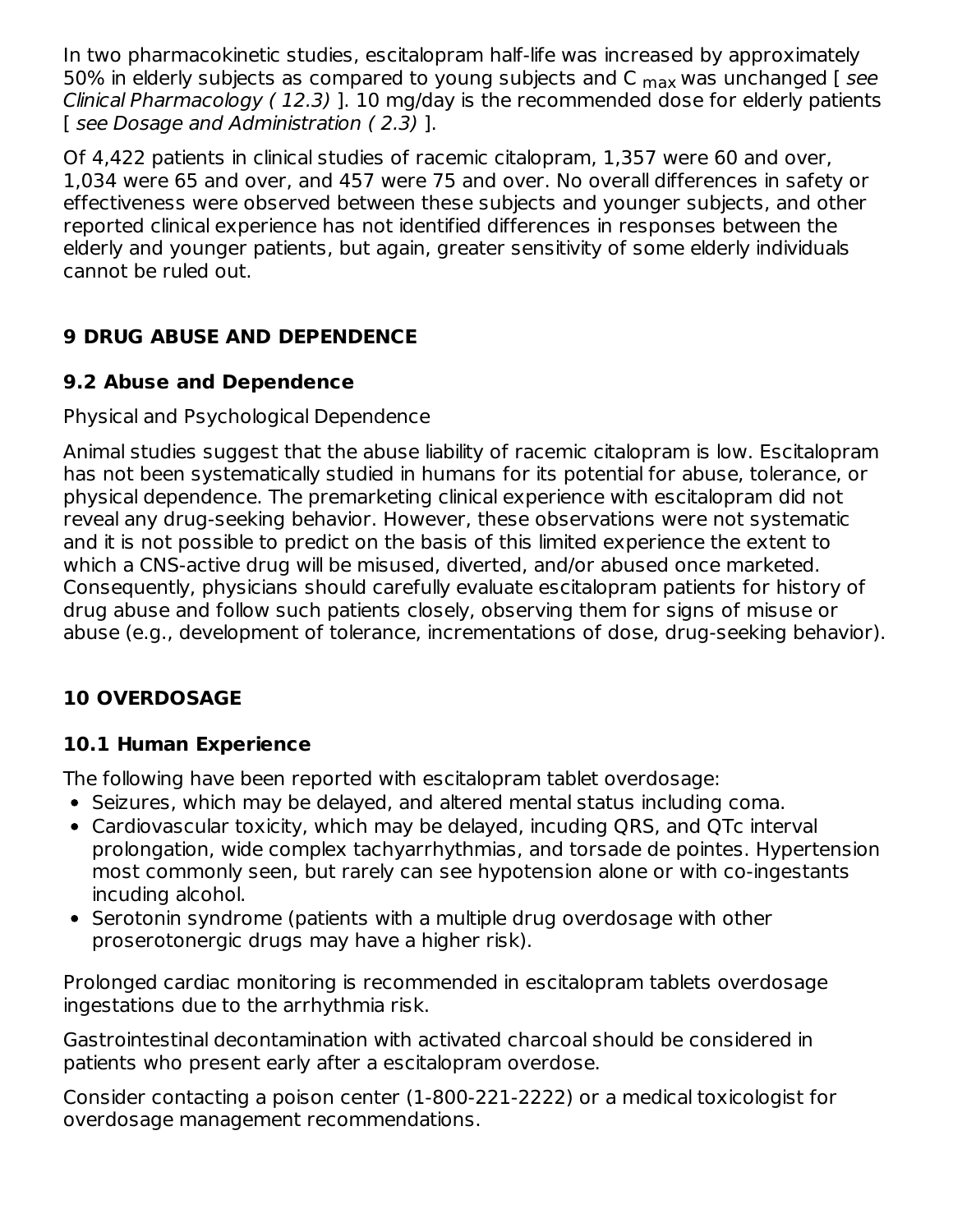### **11 DESCRIPTION**

Escitalopram tablets contain escitalopram oxalate, an orally administered selective serotonin reuptake inhibitor (SSRI). Escitalopram is the pure S-enantiomer (single isomer) of the racemic bicyclic phthalane derivative citalopram. Escitalopram oxalate is designated S-(+)-1-[3-(dimethyl-amino)propyl]-1-( p-fluorophenyl)-5-phthalancarbonitrile oxalate

The molecular formula is C  $_{20}$ H  $_{21}$ FN  $_{2}$ O  $\bullet$  C  $_{2}$ H  $_{2}$ O  $_{4}$  and the molecular weight is 414.40.

Escitalopram oxalate, USP occurs as a fine, white to slightly-yellow powder and is freely soluble in methanol and dimethyl sulfoxide (DMSO), soluble in isotonic saline solution, sparingly soluble in water and ethanol, slightly soluble in ethyl acetate, and insoluble in heptane.

Escitalopram oxalate, USP is available as tablets for oral administration.

Escitalopram tablets, USP are white to off-white, round, biconvex, film-coated tablets containing 6.38 mg, 12.75 mg And 25.55 mg escitalopram oxalate in strengths equivalent to 5 mg, 10 mg, and 20 mg, respectively, of escitalopram base. The 10 and 20 mg tablets are scored. The tablets also contain the following inactive ingredients: cellulose microcrystalline, colloidal silicon dioxide, croscarmellose sodium, magnesium stearate, povidone and talc. The film coating contains hypromellose, polyethylene glycol 400 and titanium dioxide.

## **12 CLINICAL PHARMACOLOGY**

### **12.1 Mechanism of Action**

The mechanism of antidepressant action of escitalopram, the S-enantiomer of racemic citalopram, is presumed to be linked to potentiation of serotonergic activity in the central nervous system (CNS) resulting from its inhibition of CNS neuronal reuptake of serotonin (5-HT).

## **12.2 Pharmacodynamics**

Invitro and invivo studies in animals suggest that escitalopram is a highly selective serotonin reuptake inhibitor (SSRI) with minimal effects on norepinephrine and dopamine neuronal reuptake. Escitalopram is at least 100-fold more potent than the R-enantiomer with respect to inhibition of 5-HT reuptake and inhibition of 5-HT neuronal firing rate. Tolerance to a model of antidepressant effect in rats was not induced by long-term (up to 5 weeks) treatment with escitalopram. Escitalopram has no or very low affinity for serotonergic (5-HT  $_{\rm 1\,to\,7}$ ) or other receptors including alpha- and beta-adrenergic, dopamine (D  $_{\rm 1 \, to \, 5}$ ), histamine (H  $_{\rm 1 \, to \, 3}$ ), muscarinic (M  $_{\rm 1 \, to \, 5}$ ), and benzodiazepine receptors. Escitalopram also does not bind to, or has low affinity for, various ion channels including Na  $^+$ , K  $^+$ , Cl  $\cdot$ , and Ca  $^{++}$  channels. Antagonism of muscarinic, histaminergic, and adrenergic receptors has been hypothesized to be associated with various anticholinergic, sedative, and cardiovascular side effects of other psychotropic drugs.

## **12.3 Pharmacokinetics**

The single- and multiple-dose pharmacokinetics of escitalopram are linear and dose-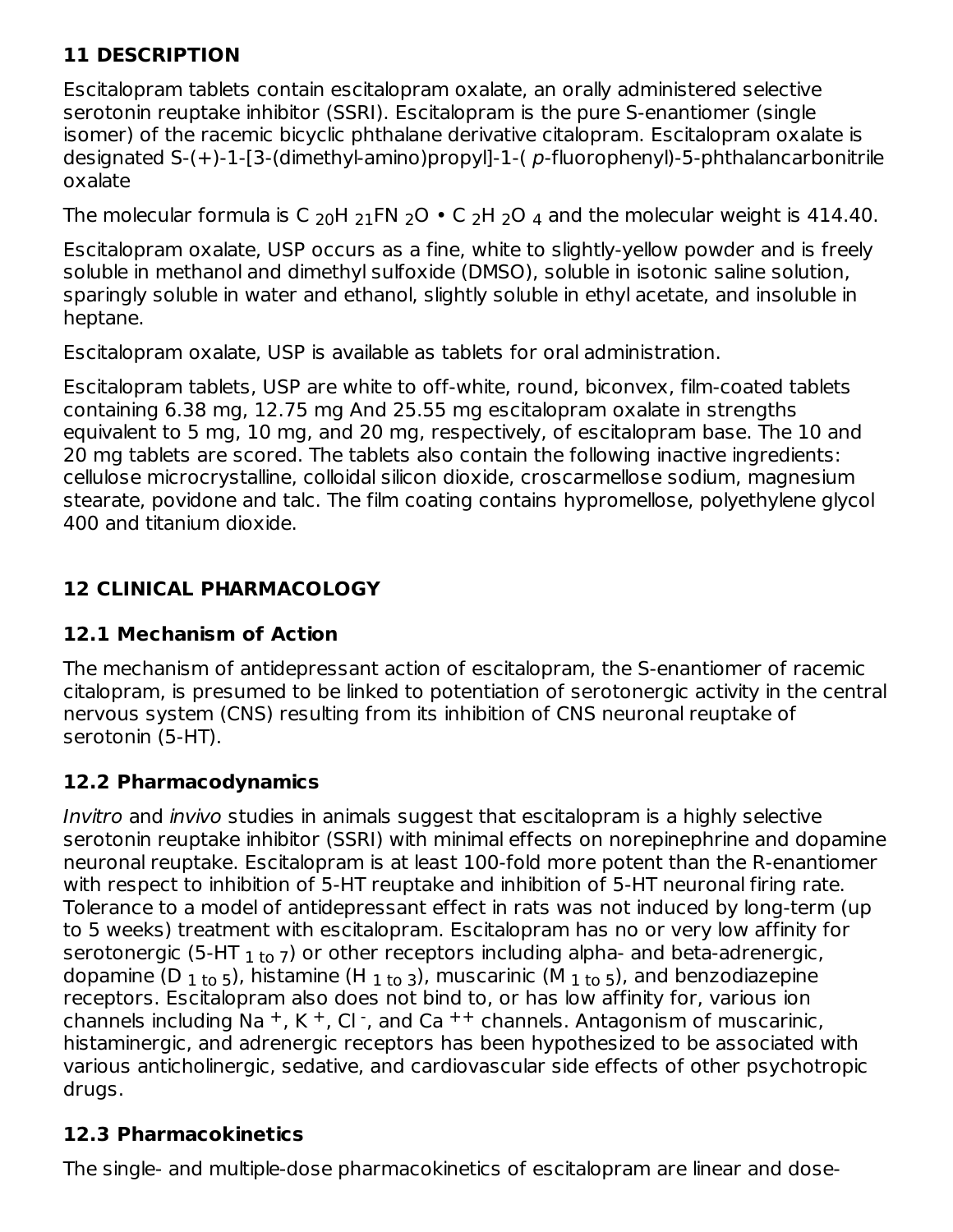proportional in a dose range of 10 to 30 mg/day. Biotransformation of escitalopram is mainly hepatic, with a mean terminal half-life of about 27 to 32 hours. With once-daily dosing, steady state plasma concentrations are achieved within approximately one week. At steady state, the extent of accumulation of escitalopram in plasma in young healthy subjects was 2.2 to 2.5 times the plasma concentrations observed after a single dose. The tablet and the oral solution dosage forms of escitalopram are bioequivalent.

Absorption and Distribution

Following a single oral dose (20 mg tablet) of escitalopram, peak blood levels occur at about 5 hours. Absorption of escitalopram is not affected by food.

The absolute bioavailability of citalopram is about 80% relative to an intravenous dose, and the volume of distribution of citalopram is about 12 L/kg. Data specific on escitalopram are unavailable.

The binding of escitalopram to human plasma proteins is approximately 56%.

Metabolism and Elimination

Following oral administrations of escitalopram, the fraction of drug recovered in the urine as escitalopram and S-demethylcitalopram (S-DCT) is about 8% and 10%, respectively. The oral clearance of escitalopram is 600 mL/min, with approximately 7% of that due to renal clearance.

Escitalopram is metabolized to S-DCT and S-didemethylcitalopram (S-DDCT). In humans, unchanged escitalopram is the predominant compound in plasma. At steady state, the concentration of the escitalopram metabolite S-DCT in plasma is approximately one-third that of escitalopram. The level of S-DDCT was not detectable in most subjects. In vitro studies show that escitalopram is at least 7 and 27 times more potent than S-DCT and S-DDCT, respectively, in the inhibition of serotonin reuptake, suggesting that the metabolites of escitalopram do not contribute significantly to the antidepressant actions of escitalopram. S-DCT and S-DDCT also have no or very low affinity for serotonergic (5- HT  $_{\rm 1\,to\,7}$ ) or other receptors including alpha- and beta-adrenergic, dopamine (D  $_{\rm 1\,to\,5}$ ), histamine (H  $_{\rm 1\,to\,3}$ ), muscarinic (M  $_{\rm 1\,to\,5}$ ), and benzodiazepine receptors. S-DCT and S-DDCT also do not bind to various ion channels including Na  $^+$ , K $^+$ , Cl $^-$ , and Ca ++ channels.

In vitro studies using human liver microsomes indicated that CYP3A4 and CYP2C19 are the primary isozymes involved in the Ndemethylation of escitalopram.

Population Subgroups

Age

Adolescents - In a single dose study of 10 mg escitalopram, AUC of escitalopram decreased by 19%, and C <sub>max</sub> increased by 26% in healthy adolescent subjects (12 to 17 years of age) compared to adults. Following multiple dosing of 40 mg/day citalopram, escitalopram elimination half-life, steady-state C <sub>max</sub> and AUC were similar in patients with MDD (12 to 17 years of age) compared to adult patients. No adjustment of dosage is needed in adolescent patients.

Elderly - Escitalopram pharmacokinetics in subjects  $\geq$  65 years of age were compared to younger subjects in a single-dose and a multiple-dose study. Escitalopram AUC and halflife were increased by approximately 50% in elderly subjects, and C  $_{\sf max}$  was unchanged. 10 mg is the recommended dose for elderly patients [ see Dosage and Administration (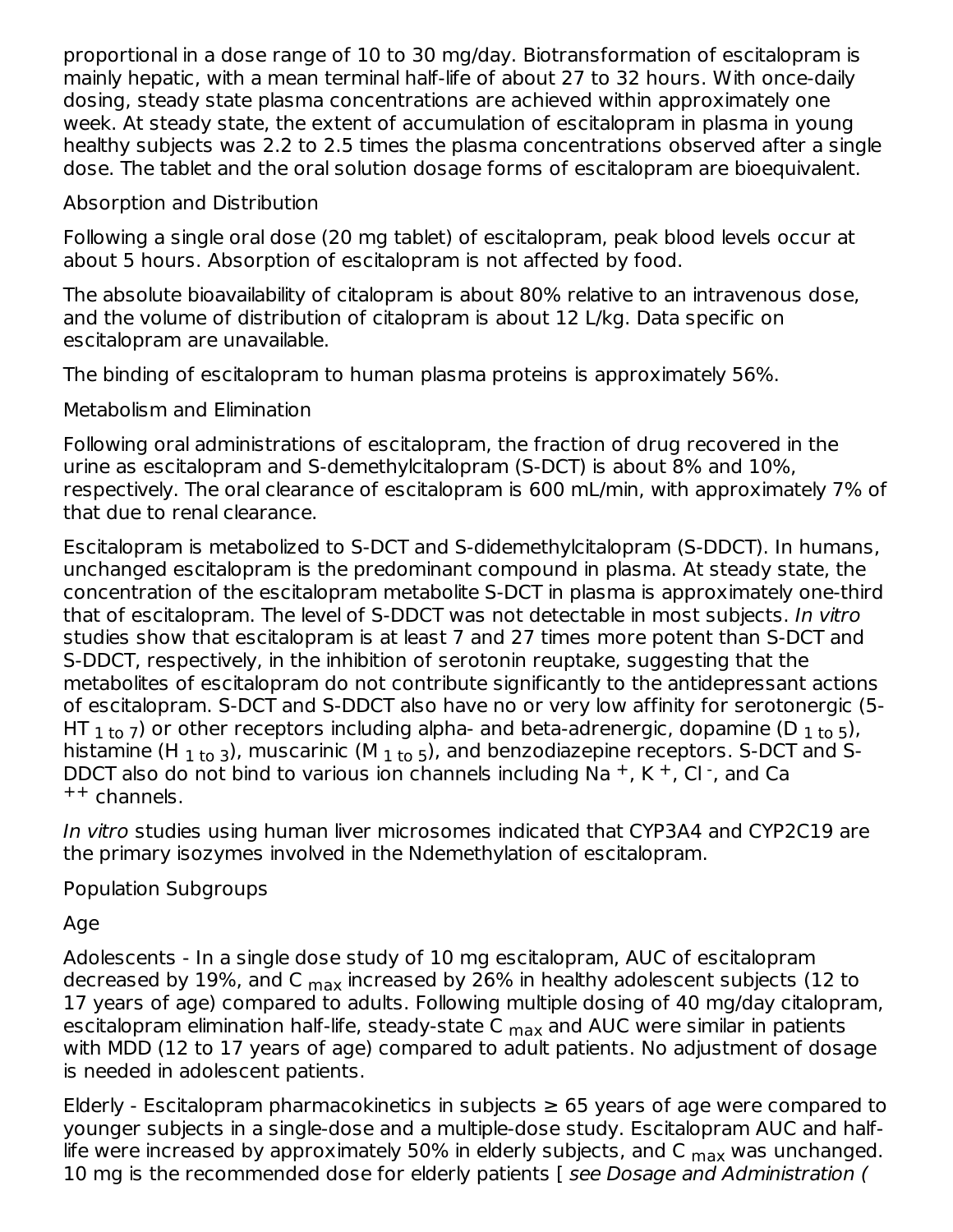#### 2.3) ].

Gender - Based on data from single- and multiple-dose studies measuring escitalopram in elderly, young adults, and adolescents, no dosage adjustment on the basis of gender is needed.

Reduced hepatic function - Citalopram oral clearance was reduced by 37% and half-life was doubled in patients with reduced hepatic function compared to normal subjects. 10 mg is the recommended dose of escitalopram for most hepatically impaired patients [ see Dosage and Administration ( 2.3) ].

Reduced renal function - In patients with mild to moderate renal function impairment, oral clearance of citalopram was reduced by 17% compared to normal subjects. No adjustment of dosage for such patients is recommended. No information is available about the pharmacokinetics of escitalopram in patients with severely reduced renal function (creatinine clearance < 20 mL/min).

#### Drug-Drug Interactions

In vitro enzyme inhibition data did not reveal an inhibitory effect of escitalopram on CYP3A4, -1A2, -2C9, -2C19, and -2E1. Based on in vitro data, escitalopram would be expected to have little inhibitory effect on in vivo metabolism mediated by these cytochromes. While in vivo data to address this question are limited, results from drug interaction studies suggest that escitalopram, at a dose of 20 mg, has no 3A4 inhibitory effect and a modest 2D6 inhibitory effect. See Drug Interactions ( 7.18) for more detailed information on available drug interaction data.

### **13 NONCLINICAL TOXICOLOGY**

### **13.1 Carcinogenesis, Mutagenesis, Impairment of Fertility**

#### Carcinogenesis

Racemic citalopram was administered in the diet to NMRI/BOM strain mice and COBS WI strain rats for 18 and 24 months, respectively. There was no evidence for carcinogenicity of racemic citalopram in mice receiving up to 240 mg/kg/day. There was an increased incidence of small intestine carcinoma in rats receiving 8 or 24 mg/kg/day racemic citalopram. A no-effect dose for this finding was not established. The relevance of these findings to humans is unknown.

#### **Mutagenesis**

Racemic citalopram was mutagenic in the invitro bacterial reverse mutation assay (Ames test) in 2 of 5 bacterial strains (Salmonella TA98 and TA1537) in the absence of metabolic activation. It was clastogenic in the *invitro* Chinese hamster lung cell assay for chromosomal aberrations in the presence and absence of metabolic activation. Racemic citalopram was not mutagenic in the invitro mammalian forward gene mutation assay (HPRT) in mouse lymphoma cells or in a coupled invitro/invivo unscheduled DNA synthesis (UDS) assay in rat liver. It was not clastogenic in the *invitro* chromosomal aberration assay in human lymphocytes or in two *invivo* mouse micronucleus assays.

#### Impairment of Fertility

When racemic citalopram was administered orally to 16 male and 24 female rats prior to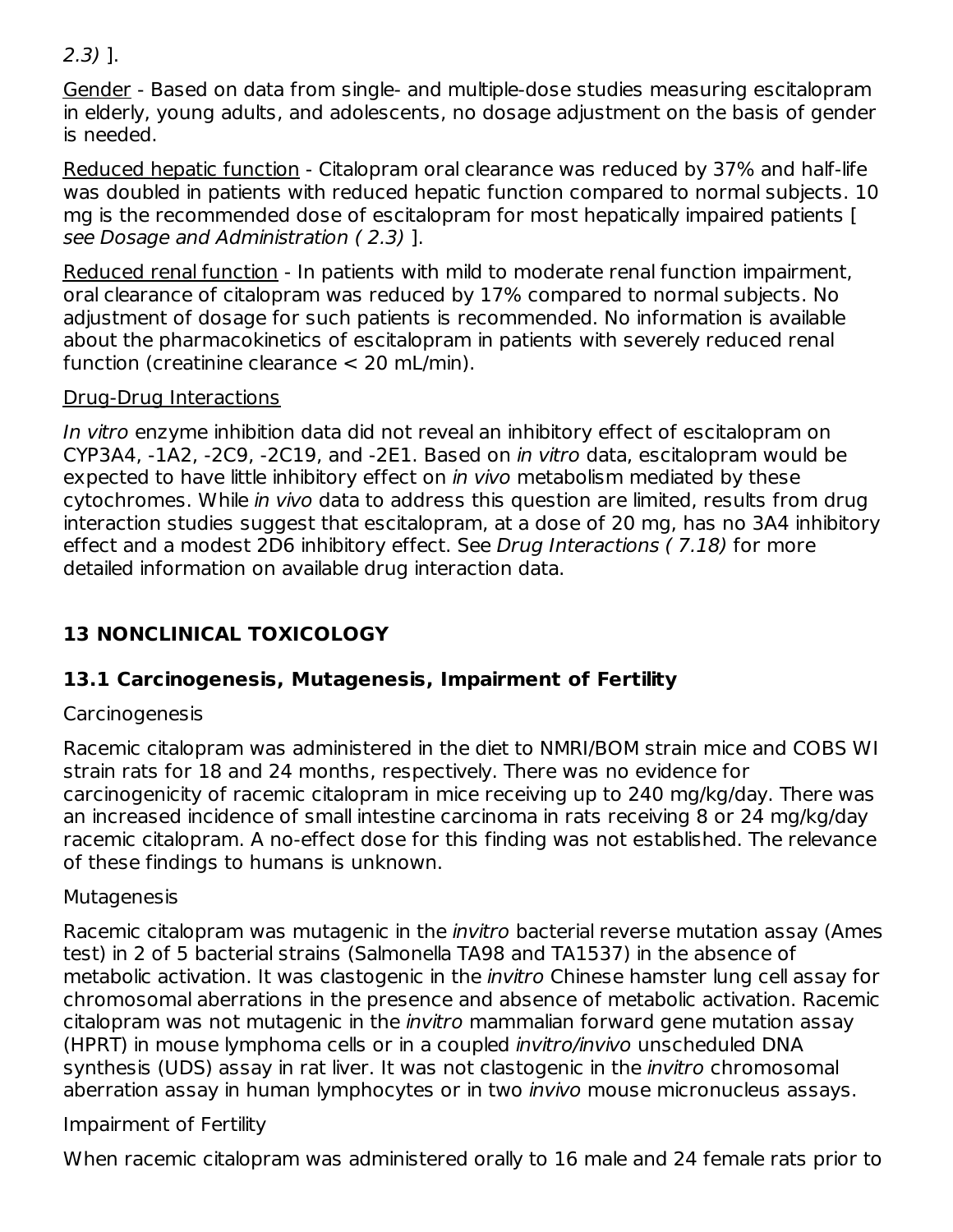and throughout mating and gestation at doses of 32, 48, and 72 mg/kg/day, mating was decreased at all doses, and fertility was decreased at doses  $\geq$  32 mg/kg/day. Gestation duration was increased at 48 mg/kg/day.

#### **13.2 Animal Toxicology and/or Pharmacology**

Retinal Changes in Rats

Pathologic changes (degeneration/atrophy) were observed in the retinas of albino rats in the 2-year carcinogenicity study with racemic citalopram. There was an increase in both incidence and severity of retinal pathology in both male and female rats receiving 80 mg/kg/day. Similar findings were not present in rats receiving 24 mg/kg/day of racemic citalopram for two years, in mice receiving up to 240 mg/kg/day of racemic citalopram for 18 months, or in dogs receiving up to 20 mg/kg/day of racemic citalopram for one year.

Additional studies to investigate the mechanism for this pathology have not been performed, and the potential significance of this effect in humans has not been established.

#### Cardiovascular Changes in Dogs

In a one-year toxicology study, 5 of 10 beagle dogs receiving oral racemic citalopram doses of 8 mg/kg/day died suddenly between weeks 17 and 31 following initiation of treatment. Sudden deaths were not observed in rats at doses of racemic citalopram up to 120 mg/kg/day, which produced plasma levels of citalopram and its metabolites demethylcitalopram and didemethylcitalopram (DDCT) similar to those observed in dogs at 8 mg/kg/day. A subsequent intravenous dosing study demonstrated that in beagle dogs, racemic DDCT caused QT prolongation, a known risk factor for the observed outcome in dogs.

## **14 CLINICAL STUDIES**

### **14.1 Major Depressive Disorder**

### **Adolescents**

The efficacy of escitalopram as an acute treatment for major depressive disorder in adolescent patients was established in an 8-week, flexible-dose, placebo-controlled study that compared escitalopram 10 to 20 mg/day to placebo in outpatients 12 to 17 years of age inclusive who met DSM-IV criteria for major depressive disorder. The primary outcome was change from baseline to endpoint in the Children's Depression Rating Scale - Revised (CDRS-R). In this study, escitalopram showed statistically significant greater mean improvement compared to placebo on the CDRS-R.

The efficacy of escitalopram in the acute treatment of major depressive disorder in adolescents was established, in part, on the basis of extrapolation from the 8-week, flexible-dose, placebo-controlled study with racemic citalopram 20 to 40 mg/day. In this outpatient study in children and adolescents 7 to 17 years of age who met DSM-IV criteria for major depressive disorder, citalopram treatment showed statistically significant greater mean improvement from baseline, compared to placebo, on the CDRS-R; the positive results for this trial largely came from the adolescent subgroup.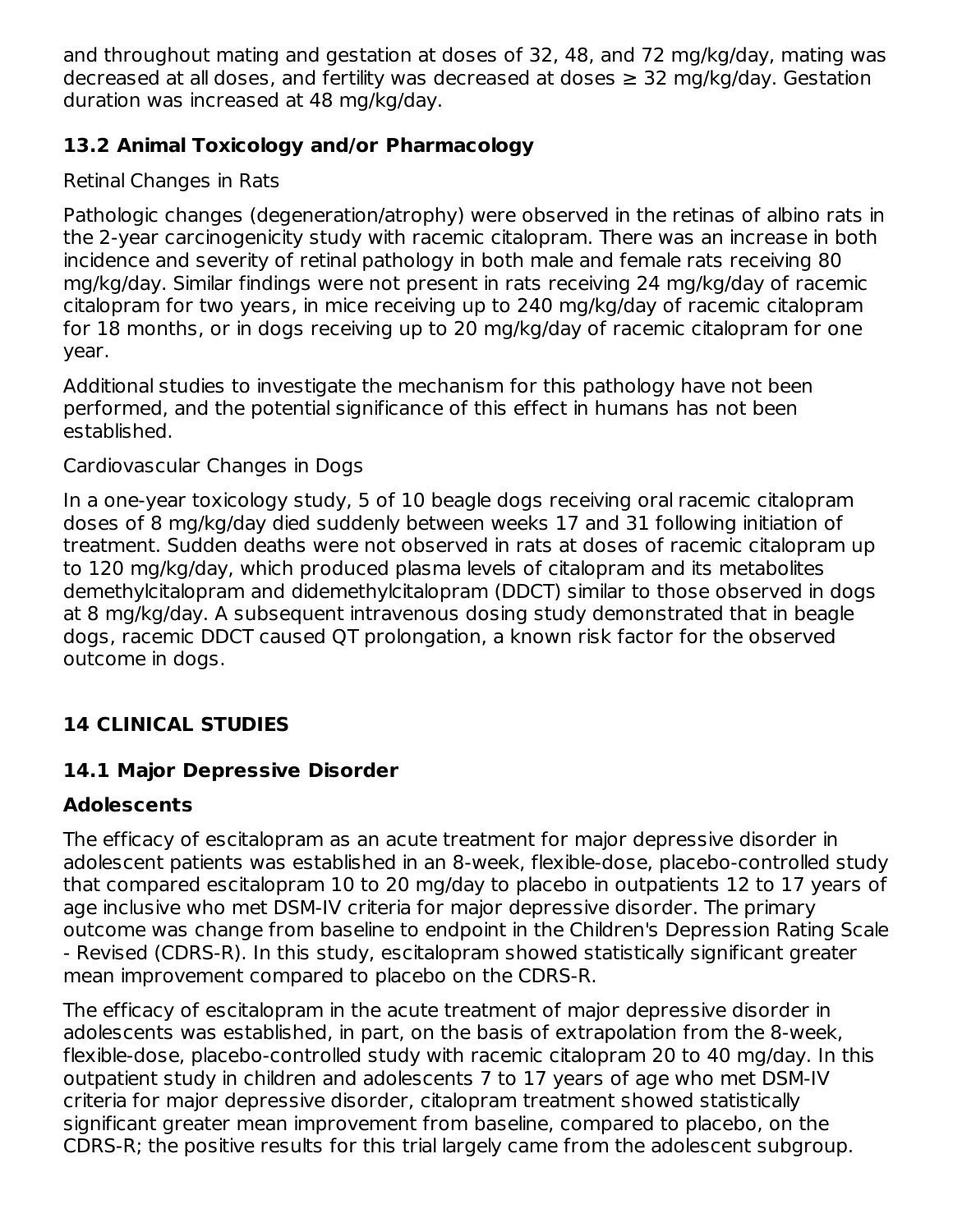Two additional flexible-dose, placebo-controlled MDD studies (one escitalopram study in patients ages 7 to 17 and one citalopram study in adolescents) did not demonstrate efficacy.

Although maintenance efficacy in adolescent patients has not been systematically evaluated, maintenance efficacy can be extrapolated from adult data along with comparisons of escitalopram pharmacokinetic parameters in adults and adolescent patients.

## **Adults**

The efficacy of escitalopram as a treatment for major depressive disorder was established in three, 8-week, placebo-controlled studies conducted in outpatients between 18 and 65 years of age who met DSM-IV criteria for major depressive disorder. The primary outcome in all three studies was change from baseline to endpoint in the Montgomery Asberg Depression Rating Scale (MADRS).

A fixed-dose study compared 10 mg/day escitalopram and 20 mg/day escitalopram to placebo and 40 mg/day citalopram. The 10 mg/day and 20 mg/day escitalopram treatment groups showed statistically significant greater mean improvement compared to placebo on the MADRS. The 10 mg and 20 mg escitalopram groups were similar on this outcome measure.

In a second fixed-dose study of 10 mg/day escitalopram and placebo, the 10 mg/day escitalopram treatment group showed statistically significant greater mean improvement compared to placebo on the MADRS.

In a flexible-dose study, comparing escitalopram, titrated between 10 and 20 mg/day, to placebo and citalopram, titrated between 20 and 40 mg/day, the escitalopram treatment group showed statistically significant greater mean improvement compared to placebo on the MADRS.

Analyses of the relationship between treatment outcome and age, gender, and race did not suggest any differential responsiveness on the basis of these patient characteristics.

In a longer-term trial, 274 patients meeting (DSM-IV) criteria for major depressive disorder, who had responded during an initial 8-week, open-label treatment phase with escitalopram 10 or 20 mg/day, were randomized to continuation of escitalopram at their same dose, or to placebo, for up to 36 weeks of observation for relapse. Response during the open-label phase was defined by having a decrease of the MADRS total score to  $\leq$  12. Relapse during the double-blind phase was defined as an increase of the MADRS total score to  $\geq 22$ , or discontinuation due to insufficient clinical response. Patients receiving continued escitalopram experienced a statistically significant longer time to relapse compared to those receiving placebo.

### **14.2 Generalized Anxiety Disorder**

The efficacy of escitalopram in the acute treatment of Generalized Anxiety Disorder (GAD) was demonstrated in three, 8-week, multicenter, flexible-dose, placebo-controlled studies that compared escitalopram 10 to 20 mg/day to placebo in adult outpatients between 18 and 80 years of age who met DSM-IV criteria for GAD. In all three studies, escitalopram showed statistically significant greater mean improvement compared to placebo on the Hamilton Anxiety Scale (HAM-A).

There were too few patients in differing ethnic and age groups to adequately assess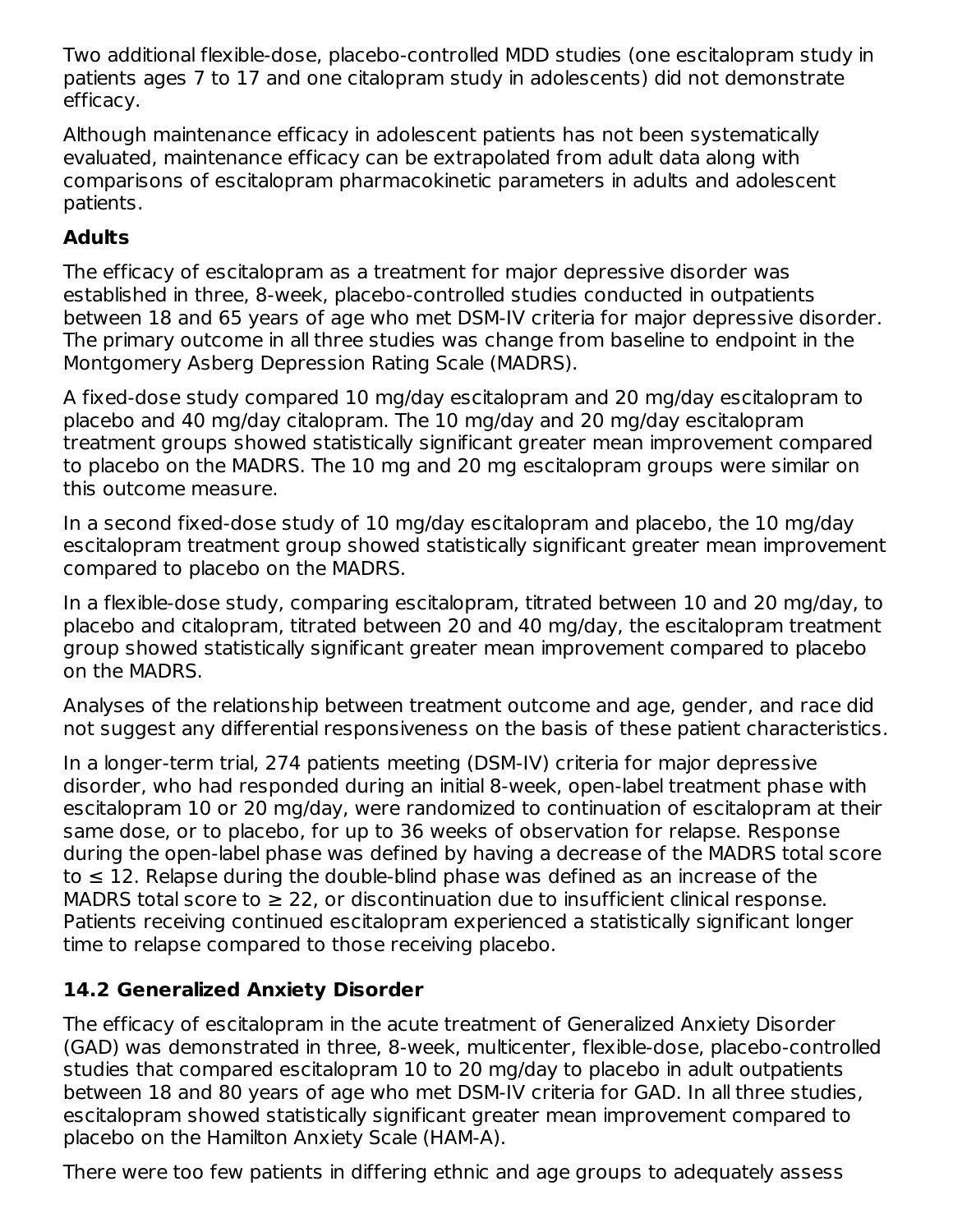whether or not escitalopram has differential effects in these groups. There was no difference in response to escitalopram between men and women.

### **16 HOW SUPPLIED/STORAGE AND HANDLING**

Escitalopram tablets, USP 5 mg are white to off-white, round, biconvex, film coated tablets debossed with '135' on one side and '5' on other side.

NDC: 70518-1291-00

PACKAGING: 30 in 1 BLISTER PACK

Storage and Handling

Store at 20° to 25°C (68° to 77°F); excursions permitted to 15° to 30°C (59° to 86°F) [see USP Controlled Room Temperature].

Repackaged and Distributed By:

Remedy Repack, Inc.

625 Kolter Dr. Suite #4 Indiana, PA 1-724-465-8762

#### **17 PATIENT COUNSELING INFORMATION**

See FDA-approved Medication Guide

Advise the patient to read the FDA-approved patient labeling (Medication Guide).

#### **Suicidal Thoughts and Behaviors**

Advise patients, their families and caregivers to look for the emergence of suicidal ideation and behavior, especially during treatment and when the dose is adjusted up or down, and instruct them to report such symptoms to their healthcare provider [see Boxed Warning and Warnings and Precautions ( 5.1)].

#### **Serotonin Syndrome**

Patients should be cautioned about the risk of serotonin syndrome with the concomitant use of escitalopram with other serotonergic drugs including triptans, tricyclic antidepressants, fentanyl, lithium, tramadol, tryptophan, buspirone, amphetamines and St. John's Wort, and with drugs that impair metabolism of serotonin (in particular, MAOIs, both those intended to treat psychiatric disorders and also others, such as linezolid) [see Warnings and Precautions ( 5.2)].

#### **Activation of Mania or Hypomania**

Advise patients and their caregivers to observe for signs of activation of mania/hypomania and instruct them to report such symptoms to the healthcare provider [see Warnings and Precautions ( 5.5)].

#### **Abnormal Bleeding**

Patients should be cautioned about the concomitant use of escitalopram and NSAIDs, aspirin, warfarin, or other drugs that affect coagulation since combined use of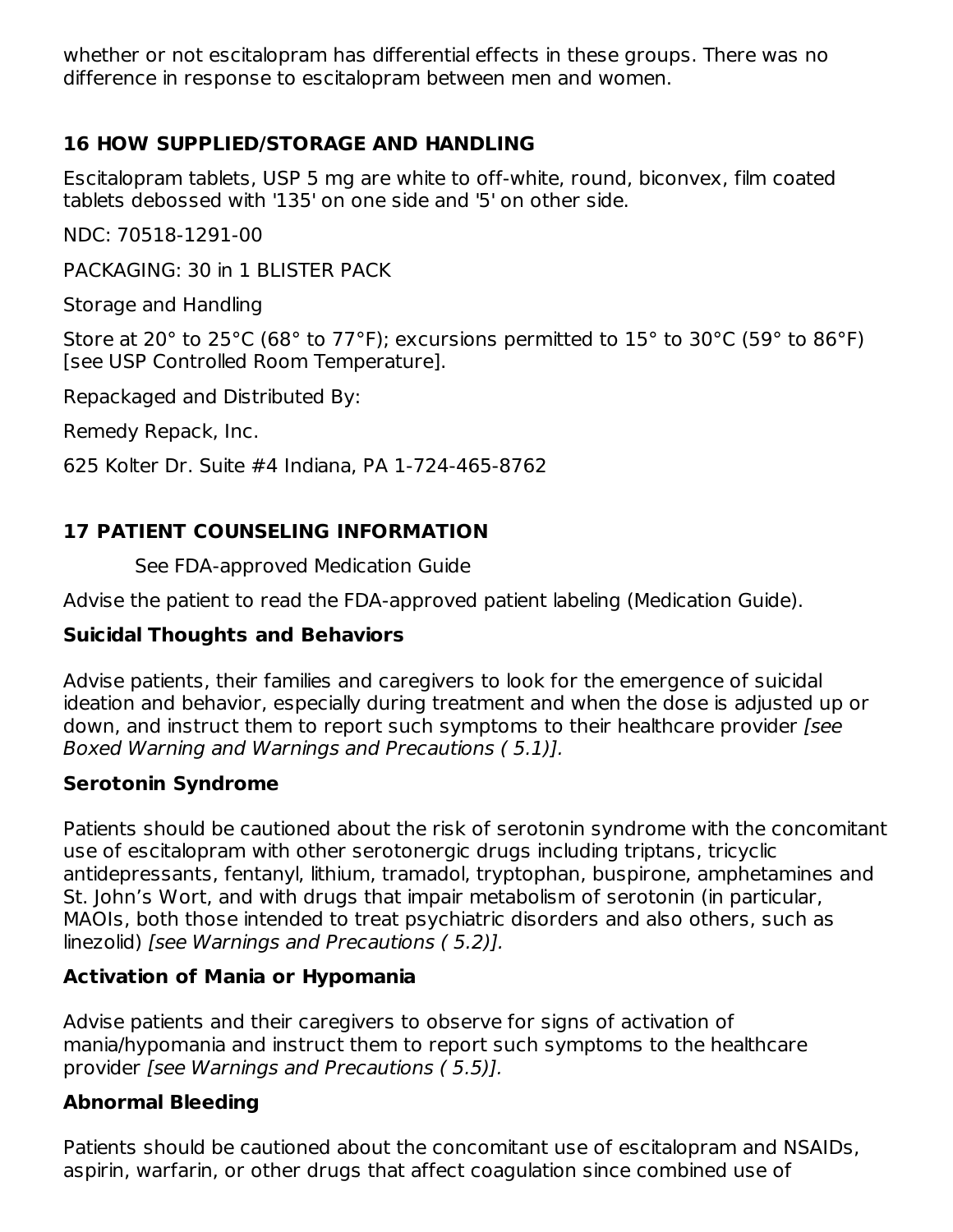psychotropic drugs that interfere with serotonin reuptake and these agents has been associated with an increased risk of bleeding [see Warnings and Precautions ( 5.7)].

### **Angle Closure Glaucoma**

Patients should be advised that taking escitalopram tablets can cause mild pupillary dilation, which in susceptible individuals, can lead to an episode of angle closure glaucoma. Pre-existing glaucoma is almost always open-angle glaucoma because angle closure glaucoma, when diagnosed, can be treated definitively with iridectomy. Openangle glaucoma is not a risk factor for angle closure glaucoma. Patients may wish to be examined to determine whether they are susceptible to angle closure, and have a prophylactic procedure (e.g., iridectomy), if they are susceptible [see Warnings and Precautions ( 5.9)].

**Sexual Dysfunction** Advise patients that use escitalopram may cause symptoms of sexual dysfunction in both male and female patients. Inform patients that they should discuss any changes in sexual function and potential management strategies with their healthcare provider [see Warnings and Precautions (5.11)].

#### **Concomitant Medications**

Since escitalopram is the active isomer of racemic citalopram (Celexa), the two agents should not be coadministered. Patients should be advised to inform their physician if they are taking, or plan to take, any prescription or over-the-counter drugs, as there is a potential for interactions.

#### **Continuing the Therapy Prescribed**

While patients may notice improvement with escitalopram tablets therapy in 1 to 4 weeks, they should be advised to continue therapy as directed.

#### **Interference with Psychomotor Performance**

Because psychoactive drugs may impair judgment, thinking, or motor skills, patients should be cautioned about operating hazardous machinery, including automobiles, until they are reasonably certain that escitalopram tablets therapy does not affect their ability to engage in such activities.

### **Alcohol**

Patients should be told that, although escitalopram has not been shown in experiments with normal subjects to increase the mental and motor skill impairments caused by alcohol, the concomitant use of escitalopram and alcohol in depressed patients is not advised.

#### **Pregnancy**

Advise pregnant women to notify their healthcare providers if they become pregnant or intend to become pregnant during treatment with escitalopram tablets.

Advise patients that escitalopram use later in pregnancy may lead to increased risk for neonatal complications requiring prolonged hospitalization, respiratory support, tube feeding, and/or persistent pulmonary hypertension (PPHN) of the newborn *[see Use in* Specific Populations ( 8.1)].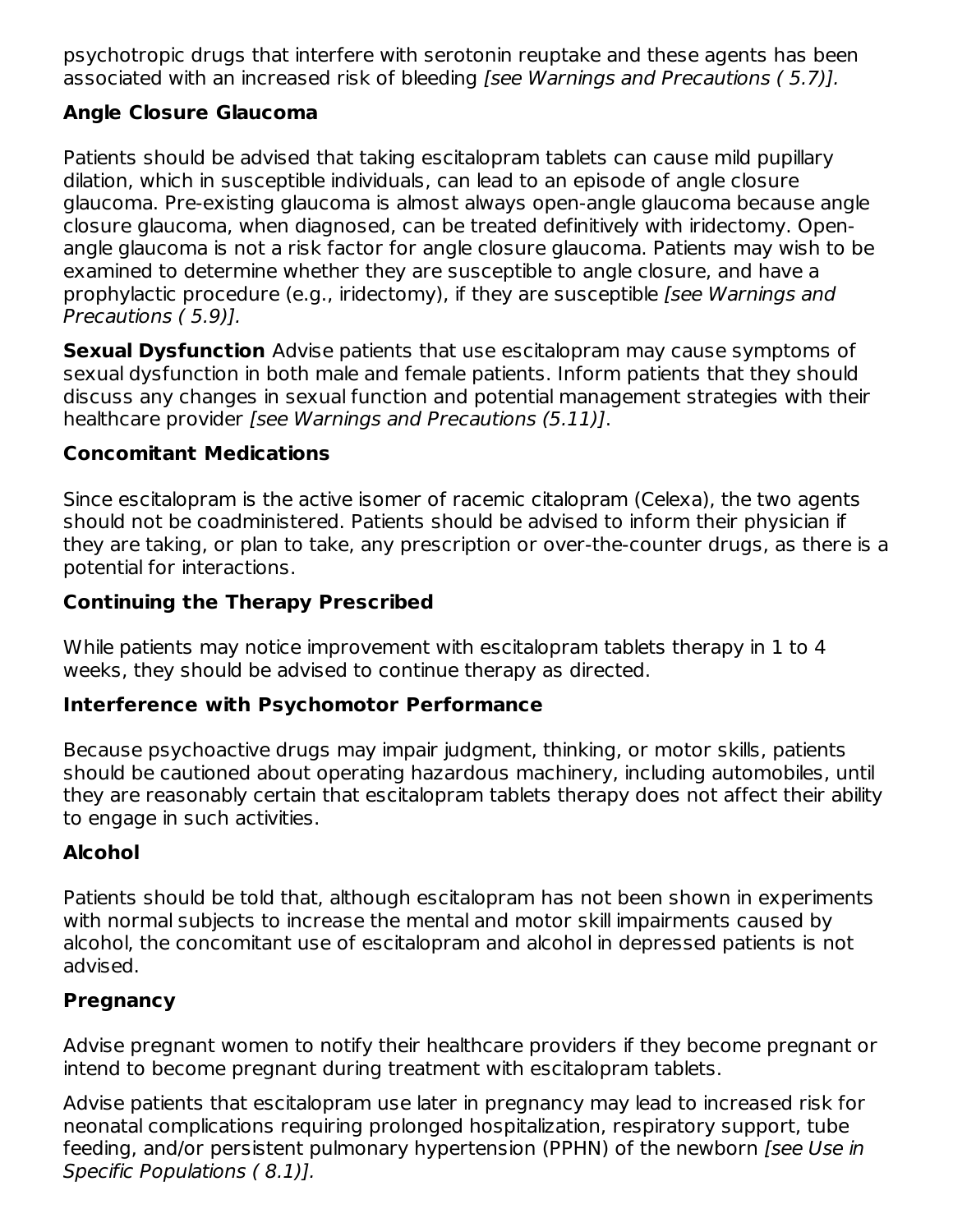Advise women that there is a pregnancy exposure registry that monitors pregnancy outcomes in women exposed to escitalopram during pregnancy [see Use in Specific Populations ( 8.1)].

### **Lactation**

Advise breastfeeding women using escitalopram to monitor infants for excess sedation, restlessness, agitation, poor feeding and poor weight gain and to seek medical care if they notice these signs [see Use in Specific Populations ( 8.2)].

### **Need for Comprehensive Treatment Program**

Escitalopram tablets are indicated as an integral part of a total treatment program for MDD that may include other measures (psychological, educational, social) for patients with this syndrome. Drug treatment may not be indicated for all adolescents with this syndrome. Safety and effectiveness of escitalopram in MDD has not been established in pediatric patients less than 12 years of age. Antidepressants are not intended for use in the adolescent who exhibits symptoms secondary to environmental factors and/or other primary psychiatric disorders. Appropriate educational placement is essential and psychosocial intervention is often helpful. When remedial measures alone are insufficient, the decision to prescribe antidepressant medication will depend upon the physician's assessment of the chronicity and severity of the patient's symptoms.

Repackaged and Distributed By:

Remedy Repack, Inc.

625 Kolter Dr. Suite #4 Indiana, PA 1-724-465-8762

### **Medication Guide**

### **Escitalopram (EE sye TAL o pram) Tablets, USP**

Read the Medication Guide that comes with escitalopram tablets before you start taking it and each time you get a refill. There may be new information. This Medication Guide does not take the place of talking to your healthcare provider about your medical condition or treatment. Talk with your healthcare provider if there is something you do not understand or want to learn more about.

#### **What is the most important information I should know about escitalopram tablets?**

Escitalopram tablets and other antidepressant medicines may cause serious side effects, including:

### **1. Suicidal thoughts or actions:**

- **Escitalopram tablets and other antidepressant medicines may increase suicidal thoughts o ractions** in some children, teenagers, or young adults within the **first few months of treatment or when the dose is changed.**
- Depression or other serious mental illnesses are the most important causes of suicidal thoughts or actions.
- Watch for these changes and call your healthcare provider right away if you notice:
- New or sudden changes in mood, behavior, actions, thoughts, or feelings, especially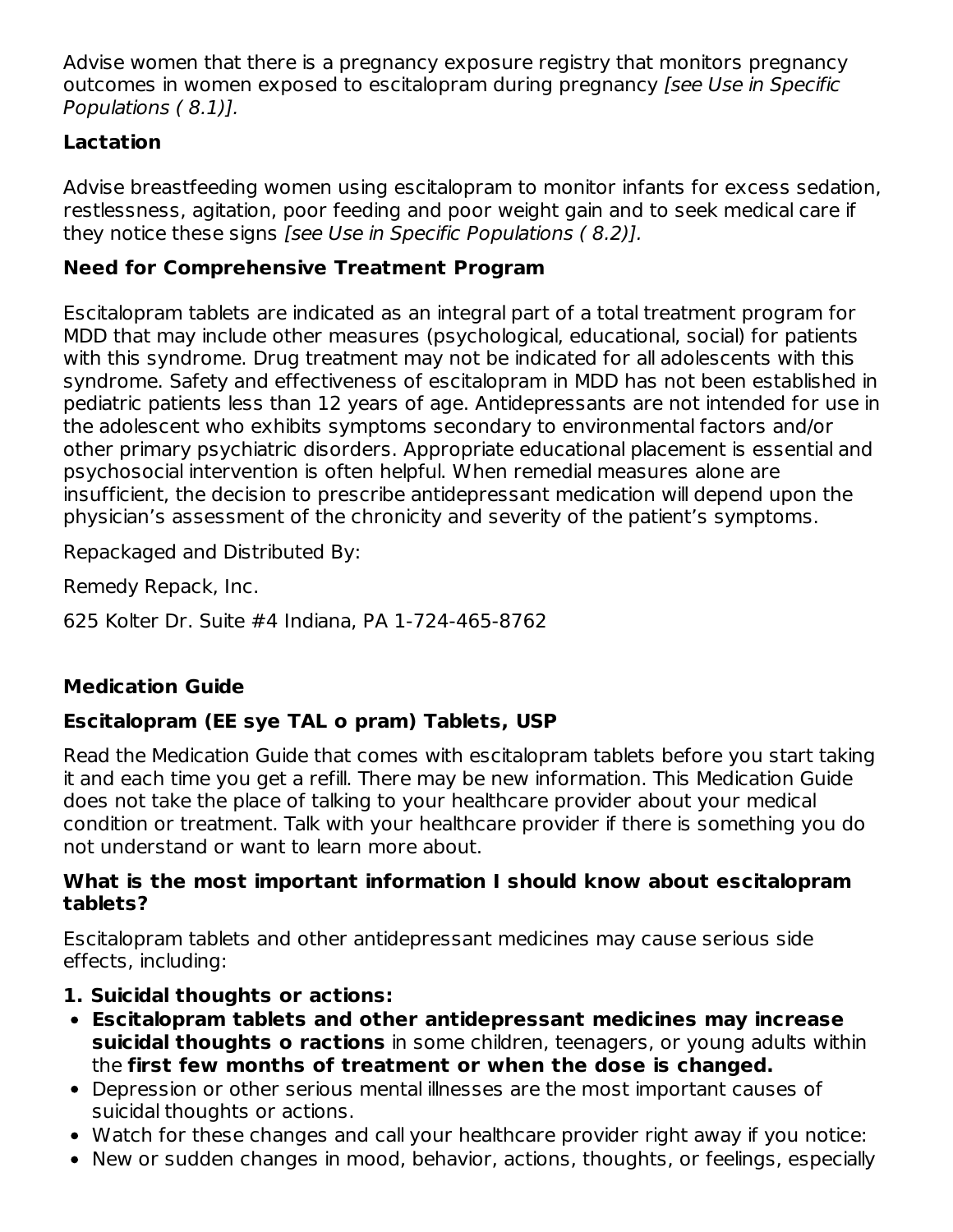if severe.

Pay particular attention to such changes when escitalopram tablets are started or when the dose is changed.

Keep all follow-up visits with your healthcare provider and call between visits if you are worried about symptoms.

#### **Call your healthcare provider right away if you have any of the following symptoms**, **or call 911 if an emergency**, **especially if they are new**, **worse**, **or worry you:**

- attempts to commit suicide
- acting on dangerous impulses
- acting aggressive or violent
- thoughts about suicide or dying
- new or worse depression
- new or worse anxiety or panic attacks
- feeling agitated, restless, angry or irritable
- trouble sleeping
- an increase in activity or talking more than what is normal for you
- other unusual changes in behavior or mood

#### **Call your healthcare provider right away if you have any of the following symptoms, or call 911 if an emergency. Escitalopram tablets may be associated with these serious side effects:**

#### **2. Serotonin Syndrome. This condition can be life-threatening and may include**:

- agitation, hallucinations, coma or other changes in mental status
- coordination problems or muscle twitching (overactive reflexes)
- racing heartbeat, high or low blood pressure
- sweating or fever
- nausea, vomiting, or diarrhea
- muscle rigidity

#### **3. Severe allergic reactions:**

- trouble breathing
- swelling of the face, tongue, eyes or mouth
- rash, itchy welts (hives) or blisters, alone or with fever or joint pain

**4. Abnormal bleeding:** Escitalopram tablets and other antidepressant medicines may increase your risk of bleeding or bruising, especially if you take the blood thinner warfarin (Coumadin  $^\circledR$ , Jantoven  $^\circledR$ ), a non-steroidal antiinflammatory drug (NSAIDs, like ibuprofen or naproxen), or aspirin.

#### **5. Seizures or convulsions**

#### **6. Manic episodes:**

- greatly increased energy
- severe trouble sleeping
- racing thoughts
- reckless behavior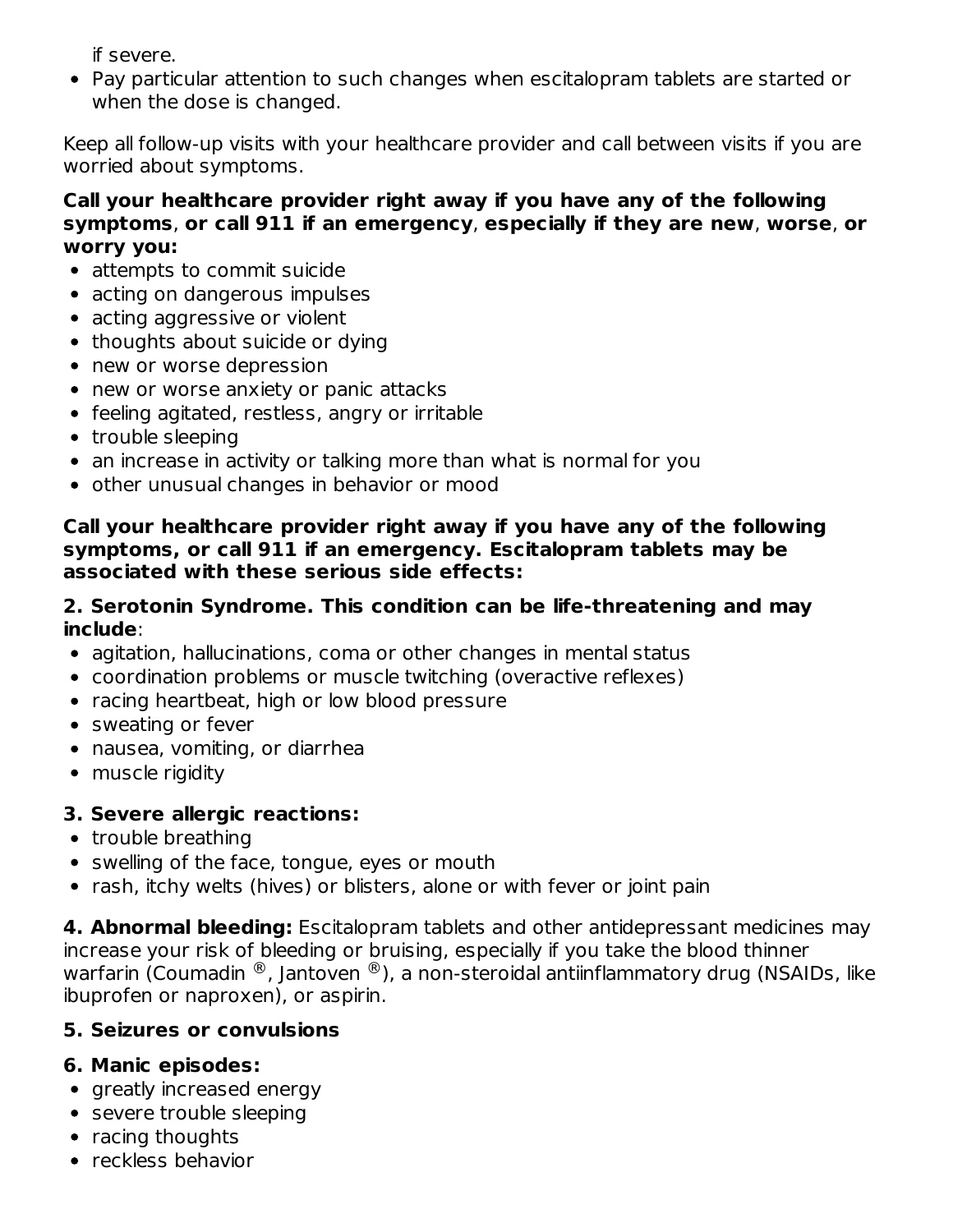- unusually grand ideas
- excessive happiness or irritability
- talking more or faster than usual

**7. Changes in appetite or weight.**Children and adolescents should have height and weight monitored during treatment.

**8. Low salt (sodium) levels in the blood.** Elderly people may be at greater risk for

this. Symptoms may include:

- headache
- weakness or feeling unsteady
- confusion, problems concentrating or thinking or memory problems

### **9. Visual problems**

- $\bullet$  eye pain
- changes in vision
- swelling or redness in or around the eye

Only some people are at risk for these problems. You may want to undergo an eye examination to see if you are at risk and receive preventative treatment if you are.

**10. Sexual Dysfunction**. Taking selective serotonin reuptake inhibitors (SSRIs), including escitalopram, may cause sexual problems

Symptoms in males may include:

- Delayed ejaculation or inability to have an ejaculation
- Decreased sex drive
- Problems getting or keeping an erection

Symptoms in females may include:

- Decreased sex drive
- Delayed orgasm or inability to have an orgasm

Talk to your healthcare provider if you develop any changes in your sexual function or if you have any questions or concerns about sexual problems during treatment with escitalopram. There may be treatments your healthcare provider can suggest.

**Do not stop escitalopram tablets without first talking to your healthcare provider.** Stopping escitalopram tablets too quickly may cause serious symptoms including:

- anxiety, irritability, high or low mood, feeling restless or changes in sleep habits
- headache, sweating, nausea, dizziness
- $\bullet$  electric shock-like sensations, shaking, confusion

## **What are escitalopram tablets?**

Escitalopram tablets are a prescription medicine used to treat depression. It is important to talk with your healthcare provider about the risks of treating depression and also the risks of not treating it. You should discuss all treatment choices with your healthcare provider. Escitalopram tablets are also used to treat:

- Major Depressive Disorder (MDD)
- Generalized Anxiety Disorder (GAD)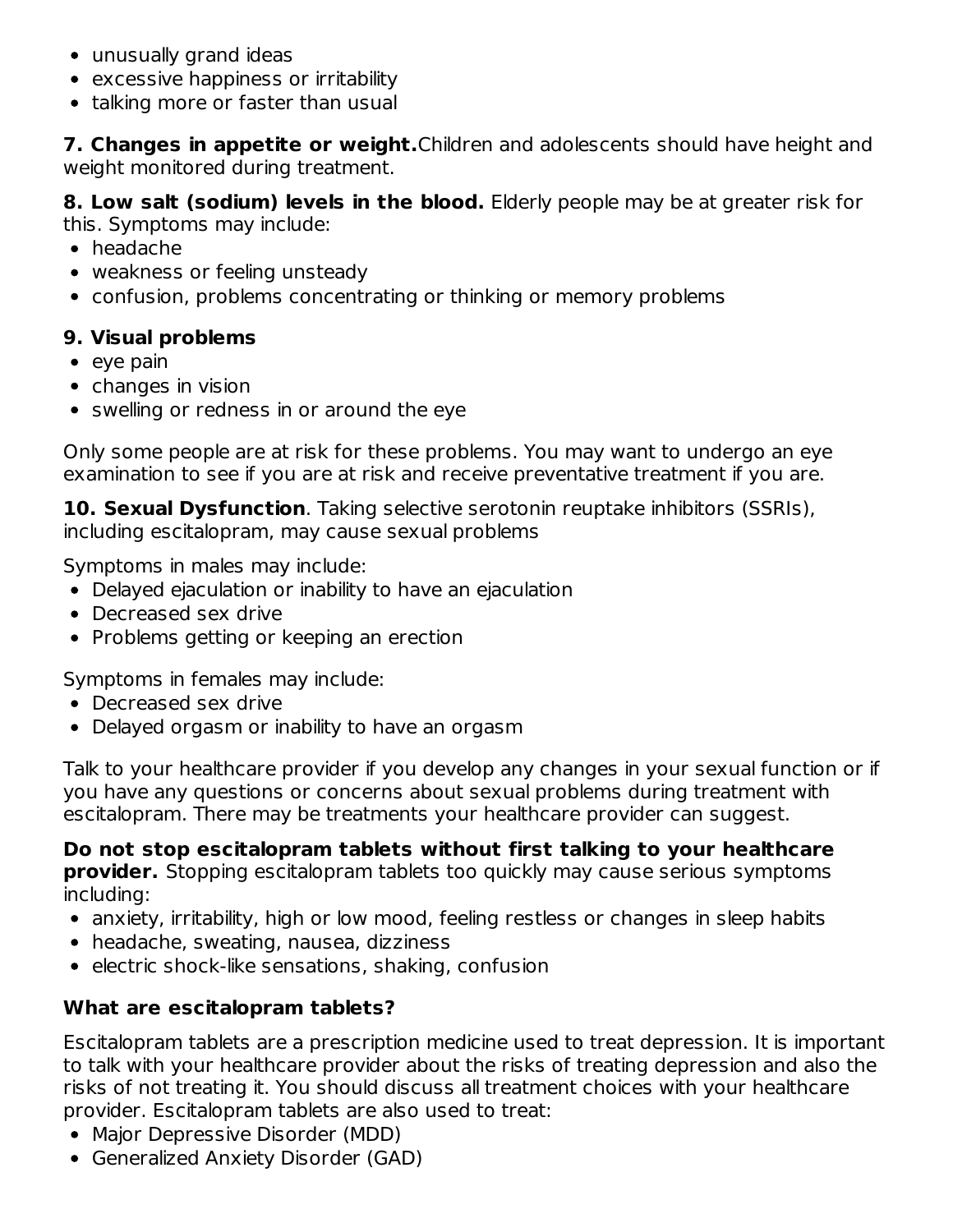Talk to your healthcare provider if you do not think that your condition is getting better with escitalopram tablets treatment.

### **Who should not take escitalopram tablets?**

Do not take escitalopram tablets if you:

- are allergic to escitalopram or citalopram or any of the ingredients in escitalopram tablets. See the end of this Medication Guide for a complete list of ingredients in escitalopram tablets.
- Take a monoamine oxidase inhibitor (MAOI). Ask your healthcare provider or a pharmacist if you are not sure if you take an MAOI, including linezolid.
- Do not take an MAOI within 2 weeks of stopping escitalopram tablets unless directed to do so by your physician
- Do not start escitalopram tablets if you stopped taking an MAOI in the last 2 weeks unless directed to do so by your physician.

#### **People who take escitalopram tablets close in time to an MAOI may have serious or even life-threatening side effects. Get medical help right away if you have any of these symptoms:**

 $\bigcirc$  high fever

- uncontrolled muscle spasms
- $\bigcirc$  stiff muscles
- $\bigcirc$  rapid changes in heart rate or blood pressure
- $\cap$  confusion
- $\bigcirc$  loss of consciousness (pass out)
- Do not take escitalopram tablets with Orap  $^{\circledR}$  (pimozide) because taking these two drugs together can cause serious heart problems.

#### **What should I tell my healthcare provider before taking escitalopram tablets? Ask if you are not sure.**

Before starting escitalopram tablets, tell your healthcare provider if you:

- Are taking certain drugs such as:
- Triptans used to treat migraine headache
- Medicines used to treat mood, anxiety, psychotic or thought disorders, including tricyclics, lithium, SSRIs, SNRIs, amphetamines or antipsychotics
- Tramadol
- Over-the-counter supplements such as tryptophan or St. John's Wort
- have liver problems
- have kidney problems
- have heart problems
- have or had seizures or convulsions
- have bipolar disorder or mania
- have low sodium levels in your blood
- have a history of a stroke
- have high blood pressure
- have or had bleeding problems
- are pregnant or plan to become pregnant. Taking escitalopram tablets lat in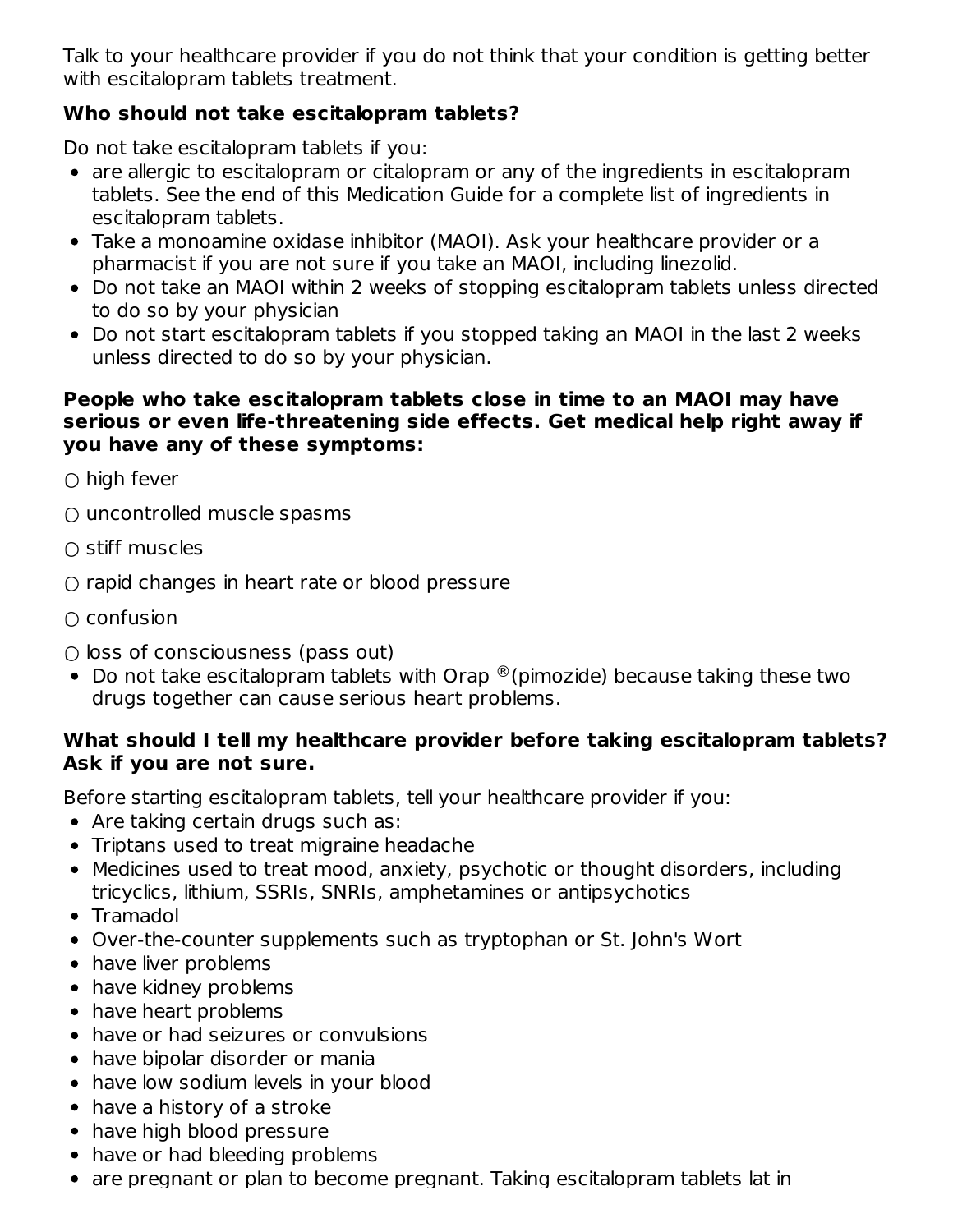are pregnant or plan to become pregnant. Taking escitalopram tablets lat in pregnancy may lead to an increased risk of certain problems in your newborn. Talk to your healthcare provider about the benefits and risks of treating depression during pregnancy

If you become pregnant while taking escitalopram tablets, talk to your healthcare provider about registering with the National Pregnancy Registry for Antidepressants. You can register by calling 1-844-405-6185 or go to https://womensmentalhealth.org/clinical-and-researchprograms/pregnancyregistry/antidepressants/.

are breast-feeding or plan to breast-feed. Escitalopram tablets may pass into your breast milk. Talk to your healthcare provider about the best way to feed your baby while taking escitalopram tablets.

**Tell your healthcare provider about all the** medicines **that you take**, including prescription and non-prescription medicines, vitamins, and herbal supplements. Escitalopram tablets and some medicines may interact with each other, may not work as well, or may cause serious side effects.

Your healthcare provider or pharmacist can tell you if it is safe to take escitalopram tablets with your other medicines. Do not start or stop any medicine while taking escitalopram tablets without talking to your healthcare provider first.

#### **How should I take escitalopram tablets?**

- Take escitalopram tablets exactly as prescribed. Your healthcare provider may need to change the dose of escitalopram tablets until it is the right dose for you.
- Escitalopram tablets may be taken with or without food.
- If you miss a dose of escitalopram tablets, take the missed dose as soon as you remember. If it is almost time for the next dose, skip the missed dose and take your next dose at the regular time. Do not take two doses of escitalopram tablets at the same time.
- If you take too much escitalopram tablets, call your healthcare provider or poison control center right away, or get emergency treatment.

#### **What should I avoid while taking escitalopram tablets?**

Escitalopram tablets can cause sleepiness or may affect your ability to make decisions, think clearly, or react quickly. You should not drive, operate heavy machinery, or do other dangerous activities until you know how escitalopram tablets affect you. Do not drink alcohol while using escitalopram tablets.

#### **What are the possible side effects of escitalopram tablets?**

**Escitalopram tablets may cause serious side effects, including all** of those described in the section entitled "What is the most important information I should know about escitalopram tablets?"

Common possible side effects in people who take escitalopram tablets include **:**

- Nausea
- Sleepiness
- Weakness
- Dizziness
- Feeling anxious
- Trouble sleeping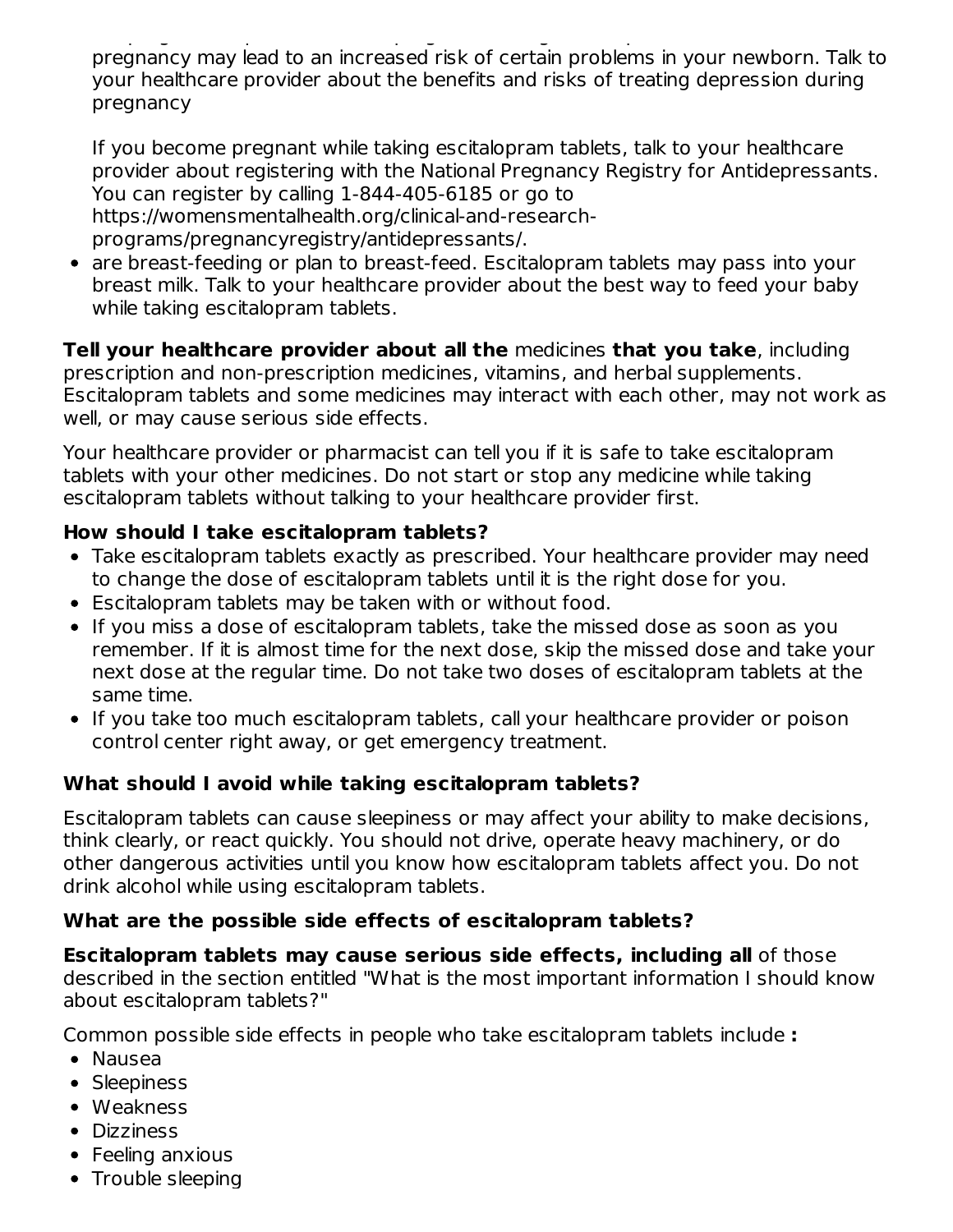- Trouble sleeping to be • Sexual problems
- Sweating
- Shaking
- Not feeling hungry
- Dry mouth
- Constipation
- Infection
- Yawning

Other side effects in children and adolescents include:

- increased thirst
- abnormal increase in muscle movement or agitation
- nose bleed
- difficult urination
- heavy menstrual periods
- possible slowed growth rate and weight change. Your child's height and weight should be monitored during treatment with escitalopram tablets.

Tell your healthcare provider if you have any side effect that bothers you or that does not go away. These are not all the possible side effects of escitalopram tablets. For more information, ask your healthcare provider or pharmacist.

#### **CALL YOUR DOCTOR FOR MEDICAL ADVICE ABOUT SIDE EFFECTS. YOU MAY REPORT SIDE EFFECTS TO FDA AT 1-800-FDA-1088.**

#### **How should I store escitalopram tablets?**

- Store escitalopram tablets at 20 $^{\circ}$  to 25 $^{\circ}$ C (68 $^{\circ}$  to 77 $^{\circ}$ F); excursions permitted to 15 $^{\circ}$ to 30°C (59° to 86°F) [see USP Controlled Room Temperature].
- Keep escitalopram tablets bottle closed tightly.

#### **Keep escitalopram tablets and all medicines out of the reach of children.**

#### **General information about escitalopram tablets**

Medicines are sometimes prescribed for purposes other than those listed in a Medication Guide. Do not use escitalopram tablets for a condition for which it was not prescribed. Do not give escitalopram tablets to other people, even if they have the same condition. It may harm them.

This Medication Guide summarizes the most important information about escitalopram tablets. If you would like more information, talk with your healthcare provider. You may ask your healthcare provider or pharmacist for information about escitalopram tablets that is written for healthcare professionals.

For more information about escitalopram tablets call **1-800-912-9561**.

### **What are the ingredients in escitalopram tablets?**

Active ingredient: escitalopram oxalate, USP

Inactive ingredients:

**Tablets** : cellulose microcrystalline, colloidal silicon dioxide, croscarmellose sodium, magnesium stearate, povidone and talc. The film coating contains hypromellose, polyethylene glycol 400 and titanium dioxide.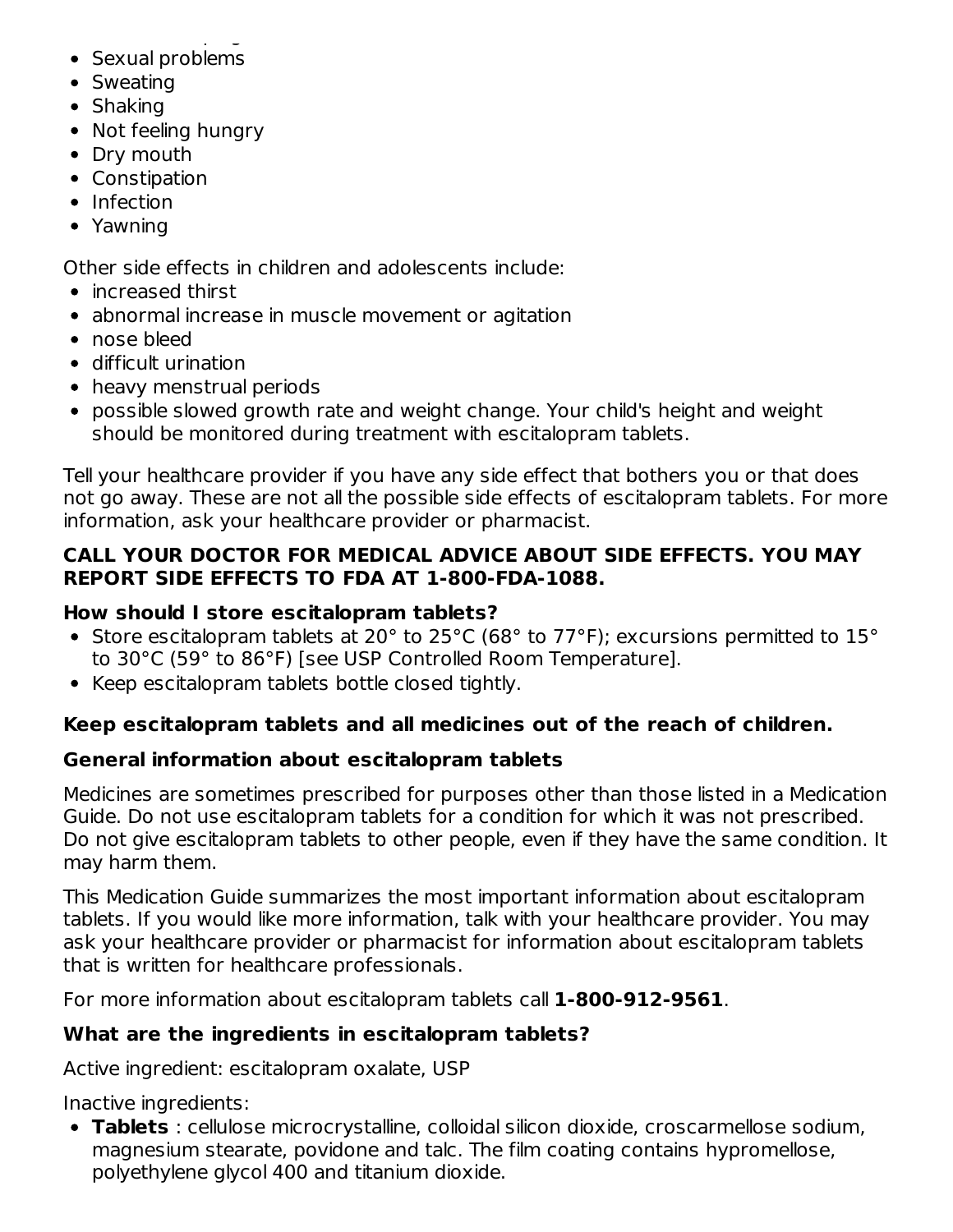Trademarks are the property of their respective owners.

Revised January 2022

This Medication Guide has been approved by the U.S. Food and Drug Administration.

Repackaged By / Distributed By: RemedyRepack Inc.

625 Kolter Drive, Indiana, PA 15701

(724) 465-8762

If you take escitalopram tablets, you should not take any other medicines that contain escitalopram or citalopram including: Celexa.

DRUG: escitalopram oxalate

GENERIC: escitalopram oxalate

DOSAGE: TABLET

ADMINSTRATION: ORAL

NDC: 70518-1291-0

COLOR: white

SHAPE: ROUND

SCORE: No score

SIZE: 6 mm

IMPRINT: 135;5

PACKAGING: 30 in 1 BLISTER PACK

ACTIVE INGREDIENT(S):

ESCITALOPRAM OXALATE 5mg in 1

INACTIVE INGREDIENT(S):

- CELLULOSE, MICROCRYSTALLINE
- SILICON DIOXIDE
- CROSCARMELLOSE SODIUM
- MAGNESIUM STEARATE
- POVIDONE
- TALC
- HYPROMELLOSE 2910 (6 MPA.S)
- POLYETHYLENE GLYCOL 400
- TITANIUM DIOXIDE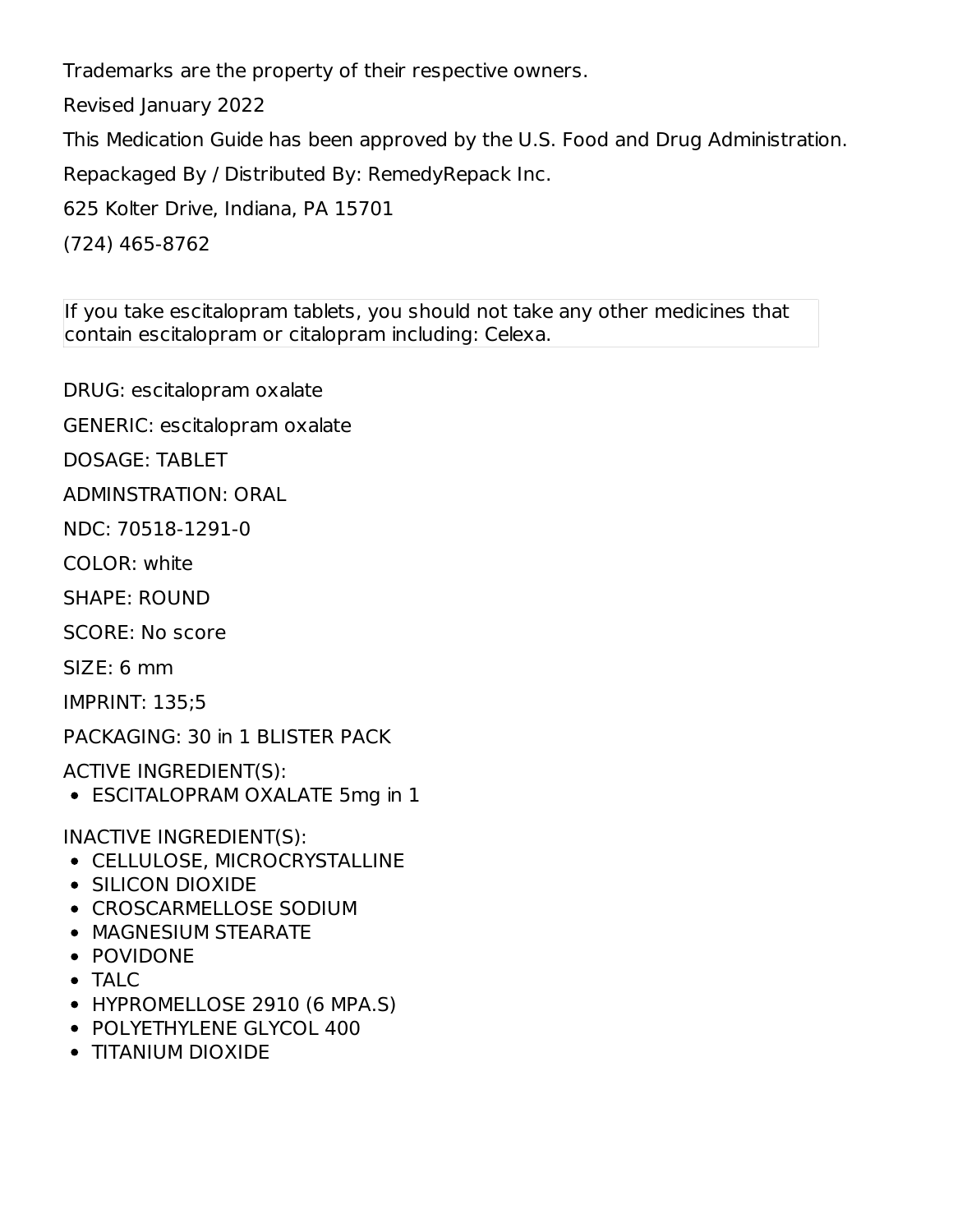| <b>Escitalopram</b>                                                                           |                                          | Expires:<br>LOT#:   | NDC #: 70518-1291-00<br>Source NDC: 13668-0135-01                                                                                                                                              |                                    |          |                 |
|-----------------------------------------------------------------------------------------------|------------------------------------------|---------------------|------------------------------------------------------------------------------------------------------------------------------------------------------------------------------------------------|------------------------------------|----------|-----------------|
| 5 <sub>mg</sub>                                                                               |                                          |                     | MFG: Torrent Pharma Inc., Basking Ridge, NJ 07920                                                                                                                                              |                                    |          |                 |
| <b>Tablet</b><br>QTY: 30                                                                      |                                          |                     | Keep this and all medication out of the reach of children                                                                                                                                      |                                    |          |                 |
| remedy<br><b>O</b> repack                                                                     | <b>RX ONLY</b>                           |                     | Directions For Use: See Package Insert<br>Store at 20-25°C (68-77°F); excursions permitted to 15-30°C (59-86°F) [See USP]<br>Repackaged by: RemedyRepack Inc., Indiana, PA 15701, 724.465.8762 |                                    |          |                 |
| <b>ESCITALOPRAM OXALATE</b><br>escitalopram oxalate tablet                                    |                                          |                     |                                                                                                                                                                                                |                                    |          |                 |
| <b>Product Information</b>                                                                    |                                          |                     |                                                                                                                                                                                                |                                    |          |                 |
| <b>Product Type</b>                                                                           | <b>HUMAN PRESCRIPTION</b><br><b>DRUG</b> |                     | <b>Item Code</b><br>(Source)                                                                                                                                                                   | NDC:70518-1291(NDC:13668-<br>135)  |          |                 |
| <b>Route of Administration</b>                                                                | ORAL                                     |                     |                                                                                                                                                                                                |                                    |          |                 |
| <b>Active Ingredient/Active Moiety</b>                                                        |                                          |                     |                                                                                                                                                                                                |                                    |          |                 |
|                                                                                               | <b>Ingredient Name</b>                   |                     |                                                                                                                                                                                                | <b>Basis of</b><br><b>Strength</b> |          | <b>Strength</b> |
| ESCITALOPRAM OXALATE (UNII: 5U85DBW7LO) (ESCITALOPRAM -<br>UNII: 404S742ANY)                  |                                          | <b>ESCITALOPRAM</b> |                                                                                                                                                                                                | 5 <sub>mg</sub>                    |          |                 |
| <b>Inactive Ingredients</b>                                                                   |                                          |                     |                                                                                                                                                                                                |                                    |          |                 |
|                                                                                               | <b>Ingredient Name</b>                   |                     |                                                                                                                                                                                                |                                    |          | <b>Strength</b> |
| <b>CELLULOSE, MICROCRYSTALLINE (UNII: OP1R32D61U)</b>                                         |                                          |                     |                                                                                                                                                                                                |                                    |          |                 |
| <b>SILICON DIOXIDE (UNII: ETJ7Z6XBU4)</b>                                                     |                                          |                     |                                                                                                                                                                                                |                                    |          |                 |
| <b>CROSCARMELLOSE SODIUM (UNII: M280L1HH48)</b>                                               |                                          |                     |                                                                                                                                                                                                |                                    |          |                 |
| MAGNESIUM STEARATE (UNII: 70097M6I30)                                                         |                                          |                     |                                                                                                                                                                                                |                                    |          |                 |
| POVIDONE (UNII: FZ989GH94E)                                                                   |                                          |                     |                                                                                                                                                                                                |                                    |          |                 |
| TALC (UNII: 7SEV7J4R1U)                                                                       |                                          |                     |                                                                                                                                                                                                |                                    |          |                 |
| HYPROMELLOSE 2910 (6 MPA.S) (UNII: 0WZ 8WG20P6)<br>POLYETHYLENE GLYCOL 400 (UNII: B697894SGQ) |                                          |                     |                                                                                                                                                                                                |                                    |          |                 |
| TITANIUM DIOXIDE (UNII: 15FIX9V2JP)                                                           |                                          |                     |                                                                                                                                                                                                |                                    |          |                 |
| <b>Product Characteristics</b>                                                                |                                          |                     |                                                                                                                                                                                                |                                    |          |                 |
| Color<br>white (white)                                                                        |                                          |                     | <b>Score</b>                                                                                                                                                                                   |                                    | no score |                 |
| ROUND (round)<br><b>Shape</b>                                                                 |                                          |                     | <b>Size</b>                                                                                                                                                                                    |                                    | 6mm      |                 |